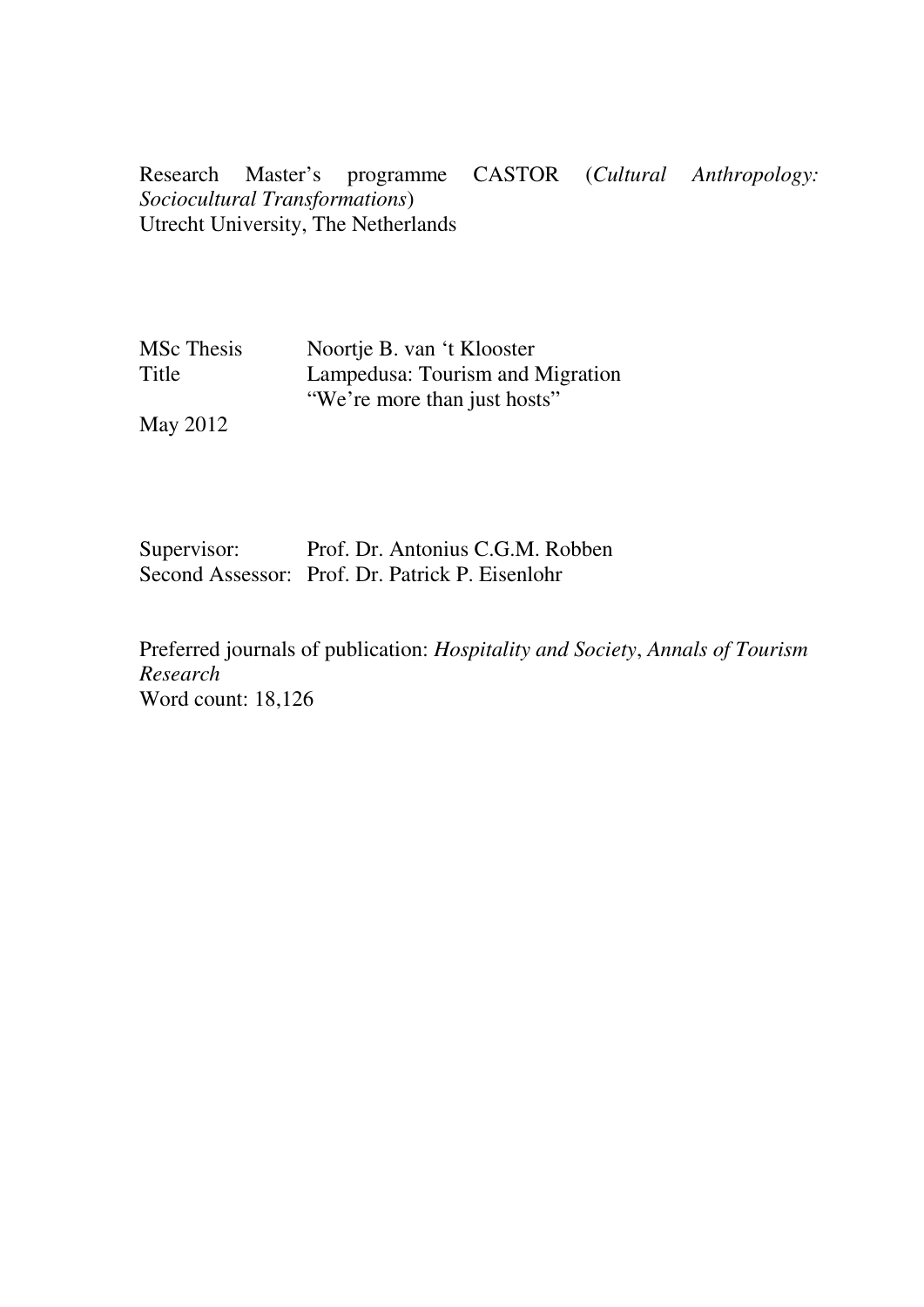# **Abstract**

The Sicilian island of Lampedusa finds itself increasingly referred in media and academic accounts as exclusively a place for migration and tourism. As Appadurai explains, these demographic flows are part and parcel of globalisation, changing space, place and time conditions on the island. Following Ortner's definition of agency, this thesis shows that Lampedusans have a type of agency in both migration and tourism that is particular to the island. Applying Phillips' concept of "spatialisation of power" to the case, I argue on the basis of ethnographic data gathered in the autumn of 2011 that Lampedusans have five particular strategies managing tourism flows, rendering them at times masters of their own island, but that concerning migration they are at other times constrained by the global political circumstances. Expanding on Ogletree's bifurcation of hospitality, I coin the terms minimal and extended hospitality. Minimal hospitality is the offering of hospitality by the host, while extended hospitality is the reciprocation of hospitality by the guest, for instance by sharing cultural knowledge. I argue that Lampedusans' inclination and wish is to practice the latter, but that the former is the only one allowed by the international legal limitations in place on Lampedusa. Finally, I use Foucault's broad definition of government to analyse how Lampedusans govern both themselves and others, thereby altering the island's outlook.

# **Keywords**

Italy, Lampedusa, migration, tourism, power spatialisation, minimal hospitality

# **Lampedusa: Tourism and Migration**

"We're more than just hosts"

The Sicilian island of Lampedusa became in 2011 the subject of media attention due to large numbers of migrants arriving on its shores by boat, having departed from either Tunisia or Libya. Lampedusa has become synonymous with migrants. The second major attraction of Lampedusa, as a tourist destination with pristine beaches, receives less media attention. However, Lampedusans expend considerable effort to counter the flood of images of illegal migration, in favour of images of Lampedusa as a tourist destination. Lampedusa is often portrayed as a mere location, a pinprick on the map. Its reduction to only a destination, both for migrants and for tourists, confirms its subject position to outsiders.

This thesis maintains on the other hand that the island is more than a reception centre for migrants and tourists, as I show by means of ethnographic data that Lampedusans have very diverse means to manage space, place and time. In this introduction, I start by briefly sketching the research setting of Lampedusa as part of the larger provincial area of Sicily, after which I delve into the theoretical issues central to this thesis, namely agency and governmentality, globalisation and imagination, power spatialisation, and hospitality. In the ethnographic section, I introduce the cyclical movements of tourism in the section *Temporarily on Lampedusa: Tourism*, explain how the tourist season is subject to planning by villagers through elucidation of five cases: Lampedusan business hours, the role of the central road Via Roma, Lampedusans' choices concerning public holidays, institutionalised weekly schedules, and the large scale music festival O'SCIÀ. In the second part, *Global Flows and Migration,* I explain which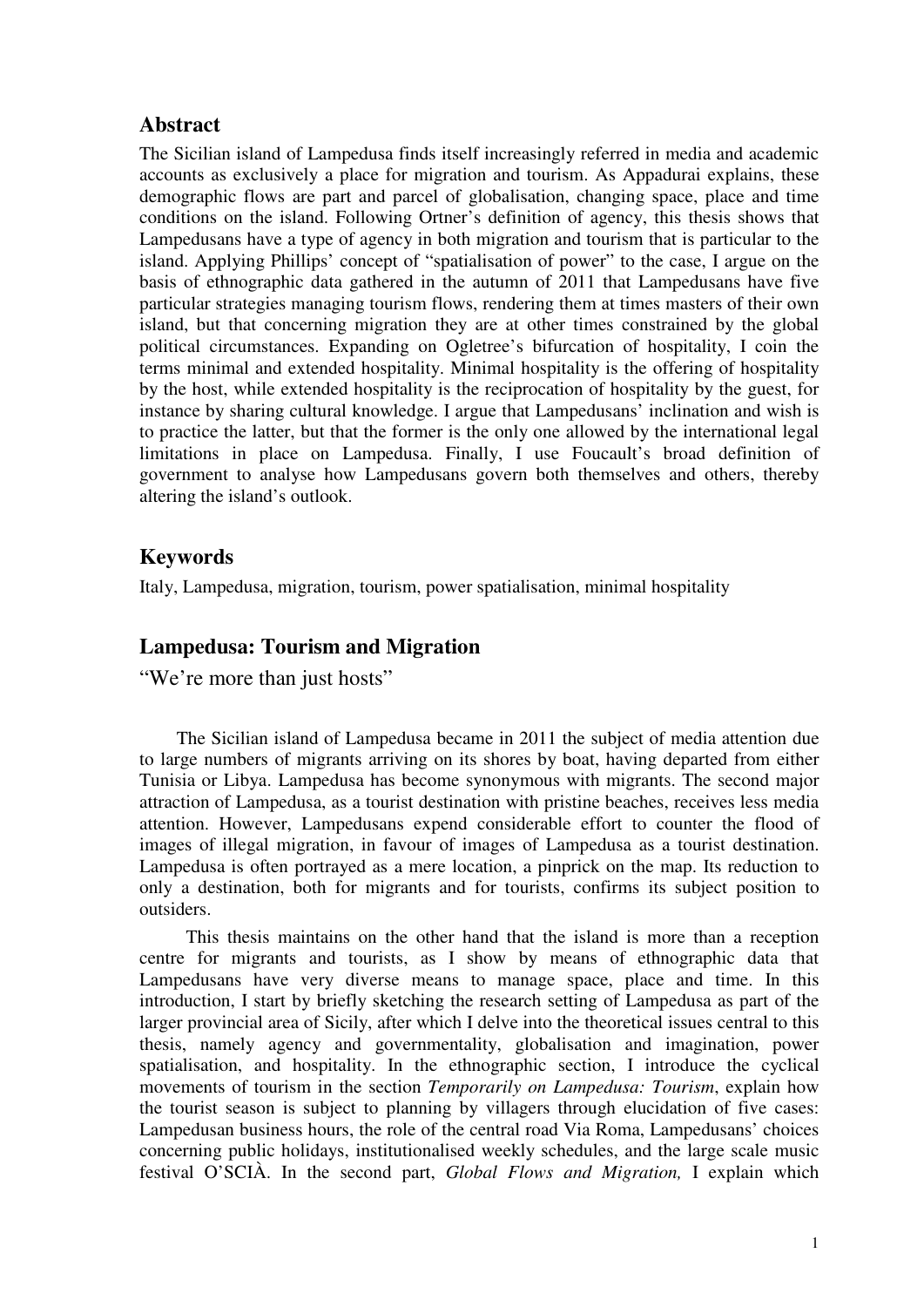limitations are in place concerning migration, due to many international players: governments, transgovernmental institutions such as the United Nations and nongovernmental organisations (NGOs). These limitations govern Lampedusan interactions with the migratory phenomenon, as I show through the analysis of Lampedusan responses to two impactful events, and through the economic benefits Lampedusans gain from working in the migration industry. In the third and final section, *Presented Hospitality and* Migration, I show how the presentation of Lampedusan hospitality contributes to their assertion of agency.

### **Lampedusa**

Lampedusa belongs to Italy's autonomous region Sicily, together with its neighbouring smaller island Linosa and the uninhabited Lampione. In May 2012, it had 5,725 inhabitants and suffrage of 5,129. The three islands lie in the far south of the Mediterranean Sea, in the strait of Sicily, and are dependent on outside connections by plane and ship for almost all its supplies. Lampedusa is situated very close to Tunisia: 113 km east of the coastal town Mahdia, closer even than the Sicilian coast, located at 176 km distance. However, culturally speaking Lampedusa is part of the Sicilian cultural area. Popular images that readily come to mind when thinking about Sicily are of slick and cunning *mafiosi*, sun-weathered farmers, tasty fish dishes and large, noisy, extended families with bossy mothers. Or rather: mothers-in-law. Literature on Sicily classically stresses the role of specific social relations for the island's functioning and character: clientelism, patronage and *mafiosi* (cf. Boissevain 1966, Blok 1972, Davis 1975, Douglass 1975, Galt 1974, Gellner and Waterbury 1977, White 1980); honour and shame (cf. Bell 1979, Gilmore 1987, Peristiany 1965, Pitt-Rivers 1963); Catholicism, its implicit hierarchies and the centrality of religious powers to village-life (cf. Banfield 1958, Parisi 2002, Schneider and Schneider 1976, Sabetti 2002,). These factors are also of influence on Lampedusa: family and loyalty relations define the corporate and political structures on the island; Catholicism takes a central and matter-of-course position in the island's organisation; and a large emphasis is placed on gender differences and family hierarchies.

A large part of Lampedusa's local history-telling is based on myth. Throughout the centuries, but in any case already before the fifteenth century, multiple attempts have been done to make Lampedusa fit for habitation. However, deforestation over the course of a few centuries to provide wood for the passing ships looking for provisions made the island subject to harsh and whipping winds. Next to this, the island has always suffered from harassing pirates, leading to mass exoduses every time a raid had taken place (Fantoli 1955:29). Today, Lampedusans live with a vivid conscience of its remote location and its eventful history of colonisation, occupation and migration.

In more recent history, Sicily was introduced to the phenomenon of migration. In the 1950s and 1960s, Sicilians and other southern Italians felt forced to migrate for economic motives to northern Europe, Argentina and the United States, forming communities and 'Little Italies' wherever they went (Schneider and Goode 1994). When economic perspectives in Italy turned rosier in the 1980s, Italian migrants returned home and, more importantly in the context of Lampedusa, Italy became a prime destination for North African economic migrants (Chambers 2008). Today, migrants use Italy both as destination and as transit country through both legal and illegal migration, and they search political asylum and an economic future in France or Germany.

Tourism is also a recent introduction. Popular belief on Lampedusa has it that the island only became a holiday destination after the 1986 incident with two scud missiles: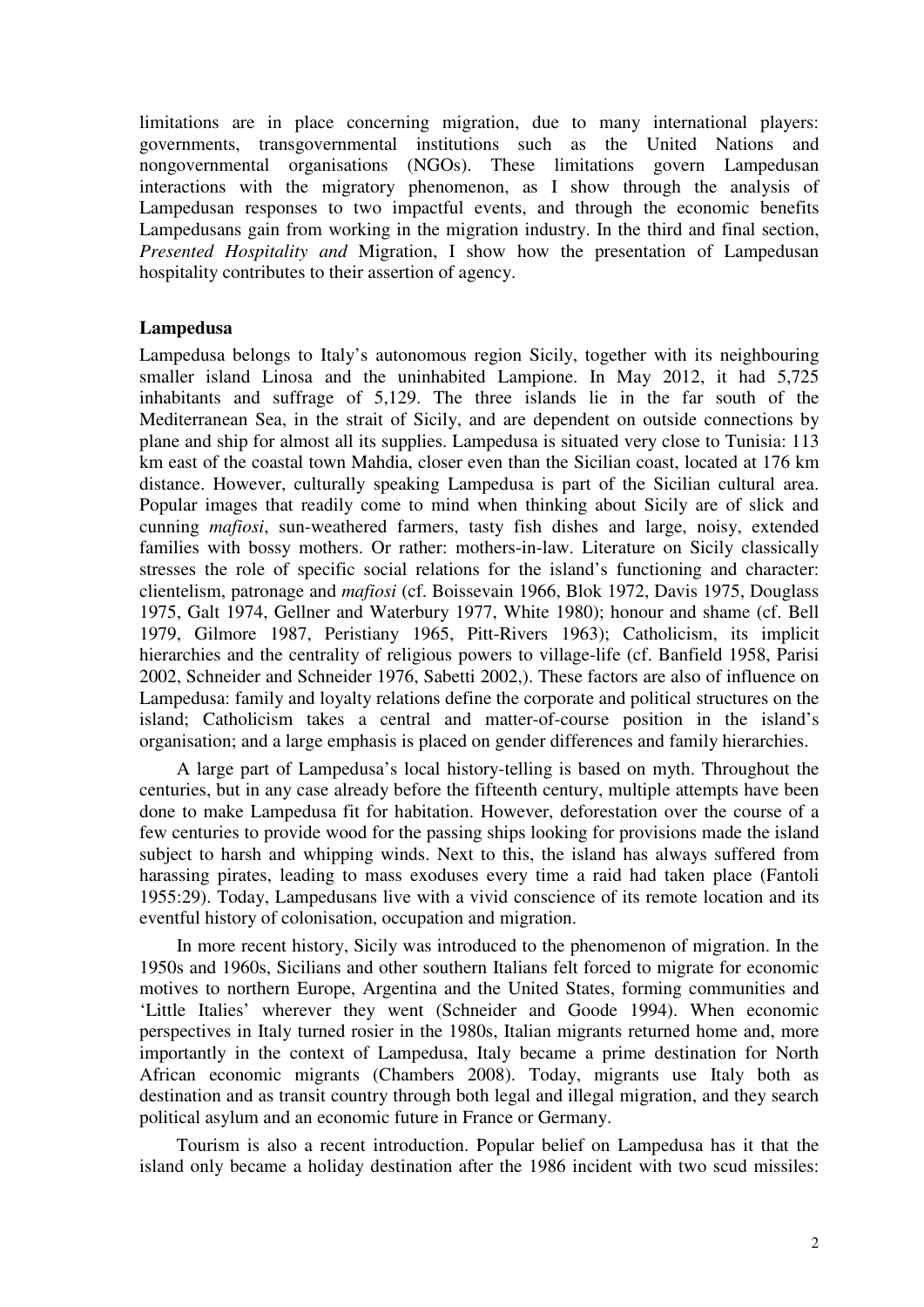the Libyan marine had missed the island by a few kilometres in an attempt to retaliate earlier American bombings of Tripoli and Benghazi. The tourists that suddenly arrived from the late 1980s onwards are claimed to have discovered the pristine Lampedusan beaches thanks to Gaddafi's aggressive but failed act.

The island has always received passersby, pirates, crusaders, tradesmen, slaves and refugees, who would continue their journey or linger on the island. The people arriving currently on the island, however, can be readily identified as arriving in waves: tourists are mainly expected in the months between July and September, while migrants arrive in all months except the period from November to January and are forced to journey onwards once the authorities remove them. Appreciative accounts, such as the film "Soltanto il Mare" (Yimer 2011), stress Lampedusa's *accoglienza* (welcome, hospitality) as something to be lauded and applauded. Hospitality is central to both tourism (Boissevain 1996) and migration (Friese 2010), nevertheless, as soon as I set foot on Lampedusa, I immediately saw that this hospitality is only one aspect of the story. Multiple Lampedusans told me that they are "more than just hosts".

### **Agency and Governmentality**

According to Ortner (2006), being born in a particular *habitus* (Bourdieu 2002) allows the individual a certain amount of agency. Bourdieu's habitus is the "durably installed generative principle of regulated improvisation" (2002:78), manifesting "itself in practice, in action and movement, in the way one orients oneself in relation to specific social fields" (Bottomley 2010:123). Ortner's definition of agency goes beyond Bourdieu's idea of practice: agency is both the pursuit of projects, and the exercise of or against power (Ortner 2006:139). This situation in power constellations makes Ortner's definition exceedingly useful to analyse the Lampedusan context, with local actors' agency situated between the flows of human and media movement specified below. Especially in the second section of the ethnography discussing outside influences on the island, Lampedusan agency is clearly presented as situated in the larger local and global context.

All Lampedusan actors have agency, despite their constant presentation as languid victims of the system, both in media and academic account (see for instance La Sicilia 14/08/2011 and Di Maso 2011). The factors involved in the discussion of the replication of *habitus* in the case of Lampedusa depend on complex interactions such as international relations and national and European policy-making. I approach Lampedusan agency as resulting from and responsive to the factors inherent in the situational constellations of power on and beyond the island.

Ortner's approach of agency differs from Foucault's (1979) concept "governmentality", as this is "[t]he ensemble formed by the institutions, procedures, analyses and reflections, the calculations and tactics that allow the exercise of this very specific albeit complex form of power" (Foucault 1979:20). Foucault's polymorphic concept goes beyond the apparent power structures of sovereignty, also including discipline. The concept refers to a more inclusive significance of "government", which takes individuals' tendency towards social control into account. The mutuality inherent is this type of governance is not covered by Ortner's agency, which focuses more on the actions and reactions resulting from power constellations.

Governmentality helps to explain a number of instances in the Lampedusan context, for example when municipality, café holders and neighbours exercise decisions in the regulation of permits for cafés concerning business hours and live music performance, as I explain in the section *Temporarily on Lampedusa: Tourism.* Another example is when a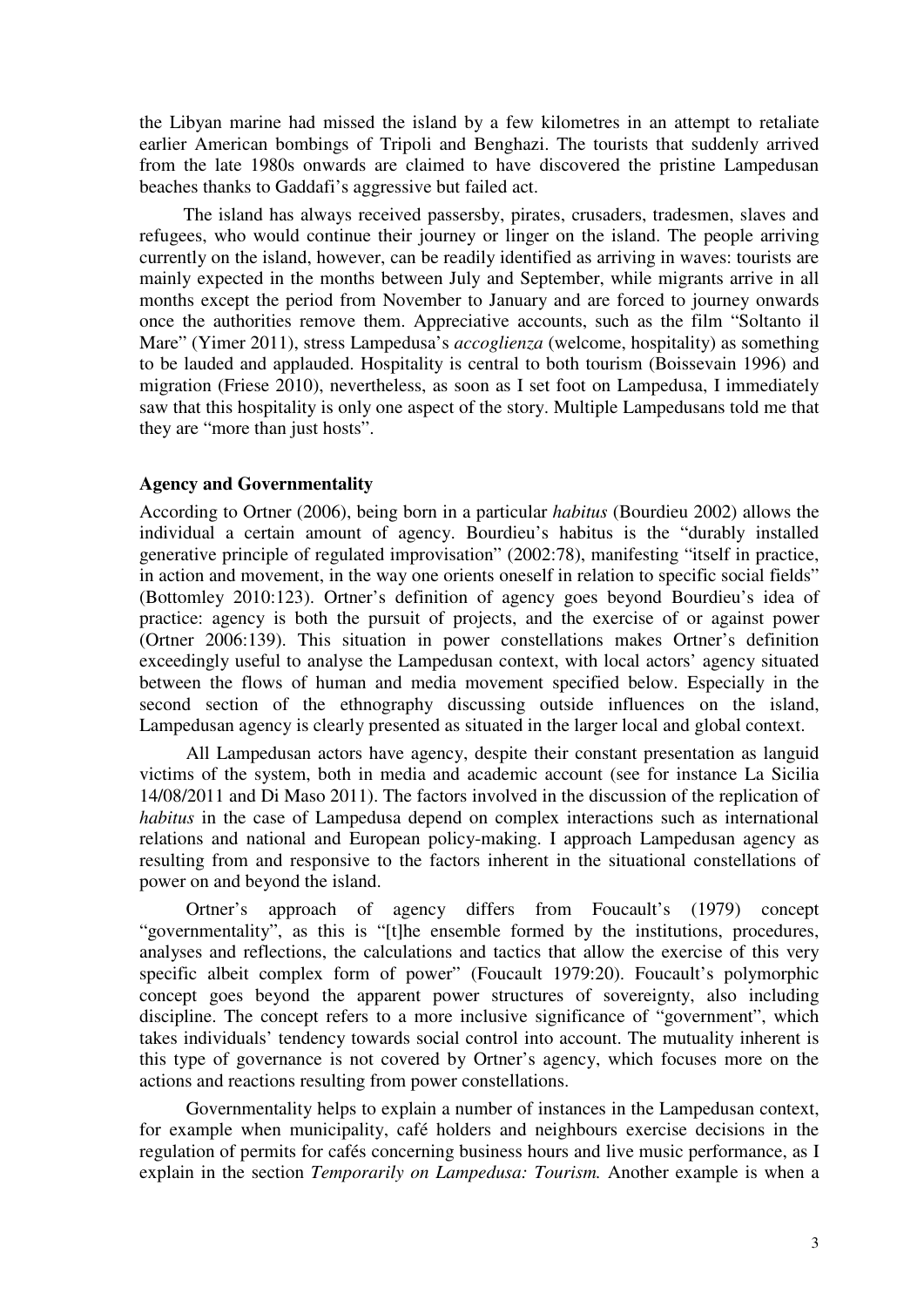protest by people working in the migration industry is silenced in response to other Lampedusans' reactions, as explained in the section *Presented Hospitality and Migration*.

#### **Globalisation and Imagination**

Globalisation, referring to increasing interconnectedness of the world, underlines dynamics of change and interaction that have increasingly gathered momentum in the past decades (Inda and Rosaldo 2008). These dynamics carry far-reaching consequences for theorising about space, place and time in the current world, as the definition of these domains is problematised by a view of the world in constant flux without distinct boundaries (Appadurai 2008:46). Following Castells, I draw a distinction between space and place, referring to space as a "space of flows" (Castells 2000:442), consisting of communicatory flows which are territorially connected only to the nodes communication. Place, on the contrary, is "a locale whose form, function and meaning are self-contained within the boundaries of physical contiguity" (Castells 2000:453). I add to Castells' definition of space consisting of communicatory flows the flows of human movement which have such a pervasive impact on Lampedusa: those of migration and tourism. This is an elaboration of one of Appadurai's (1996) concept ethnoscapes, "the landscape of persons who constitute the shifting world in which we live" (Appadurai 1996:33), amongst whom tourists and migrants. Space then consists of the human and communicatory flows that construct scapes, the consequences of which are played out on places.

 Lampedusa, because of its situation between Europe and Africa, as a consequence of and feature inherent to globalisation, is a place where the high mobility of ethnoscapes comes to show. But besides being a reception area, Lampedusa interacts with the people that arrive: it is not only the site or place where these flows happen to pass, but also the space in which this happens. Thereby, the island's place or location enables it to mediate these flows through both space and time, as I show in the ethnographic section.

Migration and tourism are thus flows of globalisation (Phillips 1998), which are informed by ideas of the world. This "imagination" (Appadurai 2008) is shaped by the combined different scapes Appadurai distinguishes, namely imagined worlds are "the multiple worlds that are constituted by the historically situated imaginations of persons and groups spread around the globe" (Appadurai 1996:33). Migrants "locate themselves in different geographies simultaneously" (Inda and Rosaldo 2008:19), while tourists before their trip already "begin to imagine themselves on holiday" through increasing media flows (Mooney and Evans 2007:6). This cartography or social map making does not only in the mind define what other spaces look like (Cresswell 1996). Imagination, through hopes and dreams, spurs action and therewith physically defines places.

In the Lampedusan case, this pertains to all actors involved. Just as migrants else hope for a better future (see for instance Hsu 2000, Pagden 2003, Peters 2001), so North African migrants imagine Lampedusa to be the jumping board to Europe's riches. This imagination seduces potential migrants to cross the Mediterranean to Lampedusa, thereby changing these places' outlooks. For tourists the same seduction is at work: their image of the island as a pristine holiday destination makes them go to the island. However, this image is currently informed by constant media outcries that the island is flooded by drowning Africans, which makes fewer tourists visit the island, while Lampedusans in their tourism marketing consciously try to counter this image. Lampedusans' imagination makes them see their island as distinctly different from what they call "fuori", outside their island, and thus the Other. Similarly, the images that Lampedusans have of the people arriving on the island, whether they are tourists, migrants, aid workers, soldiers and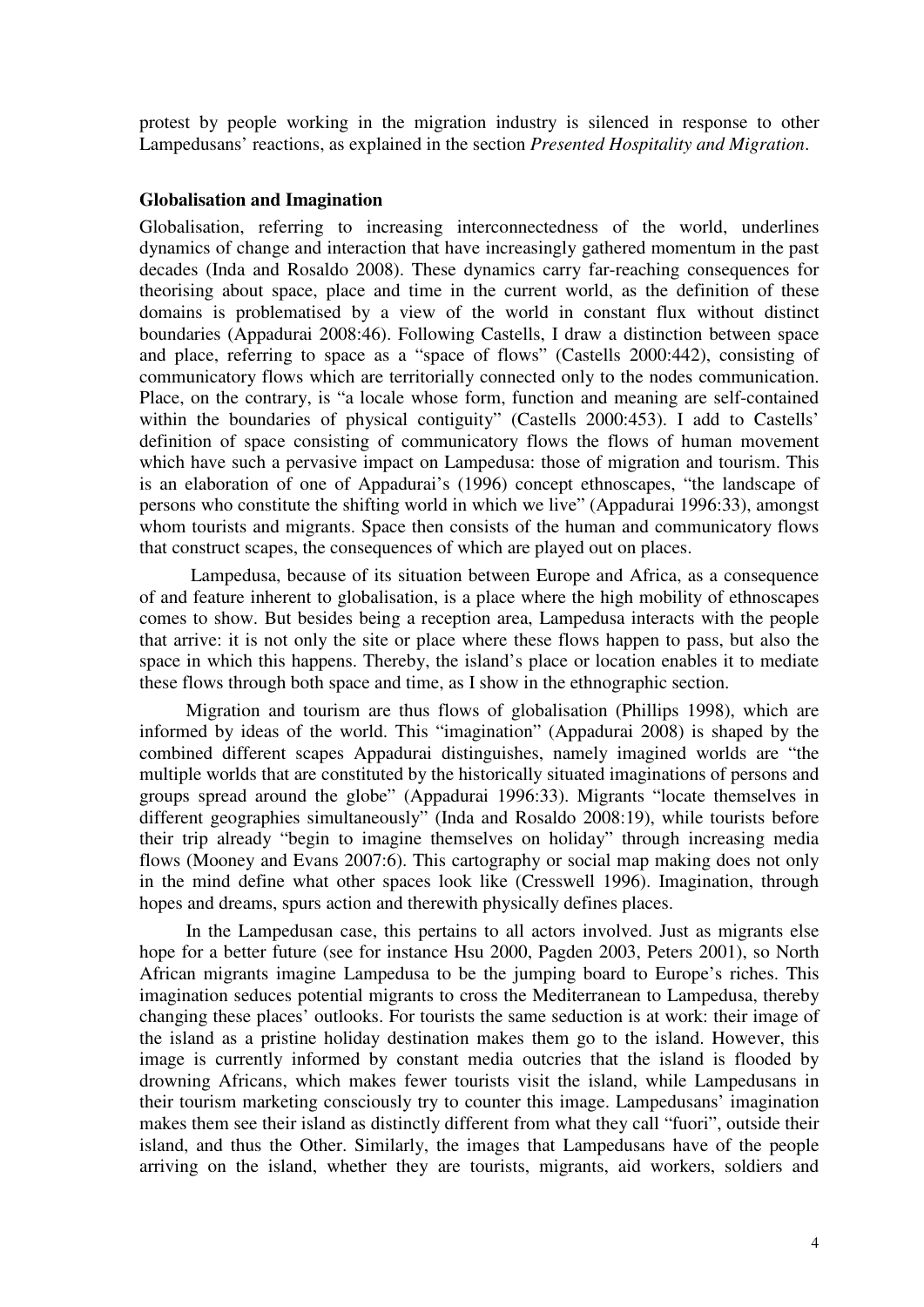authority figures, or journalists, depend not only on the factual information, but also on imagination.

### **Power Spatialisation**

Lampedusans influence tourism and migration, as I explain in the first and third ethnographic section. This influence is possible because they live and work on the island, while visitors are temporary and are replaced by others. I use the concept "power spatialisation" (Phillips 1990) to explain how this works.

Robben (1989), drawing parallels between domestic spaces and societal domains in Brazil, talks about the "material obligations of a man to his family" (Robben 1989:572). Phillips (1990) shows that the differential occupation of domestic and societal spaces by women and men asserts their power over these places: as men gather income outside the house, women assert their power over the household through their presence around the house. In research about a coastal Ecuadorean village, Phillips draws a contrast between women's relations to the household as "stable and dependable", and their men's "precarious connections" to *casas* [houses] in the "spatialisation of power relations" (Phillips 1998:45). A parallel contrast can be drawn between Lampedusan residents and the visitors. Although tourists and migrants contribute to the island's name and image in media and scholarly accounts and bring the island income, similar to Ecuadorean men's contributions to their household by providing the main income, the Lampedusan residents have an unparalleled stable relationship with the island by their spatial and temporal occupation, similar to the Ecuadorean women's power location in the house through their stable and dependable relations with the house. Locals' power over the definition of tourism and migration is delineated by their very interaction with these phenomena. Similar to the women in Phillips' research are locals "key to the [re]production of a particular way of life" (Phillips 1998:45).

This is not to say that research underlining gender differences in Ecuadorean households can be unconditionally copied onto Lampedusan society. Economic and social roles ensuing from gender differences cannot be transmitted one on one to economic and social roles as they are on Lampedusa and the Other in the Lampedusan context takes up a different position than the Other in the Ecuadorean context. However, exactly the differences between the relationships that Lampedusans have with tourists and migrants are similar to the differences that exist in the relationships between Ecuadorean men and women. These differences define people's relationships with locality, and for the purpose of this analysis, the parallel relations of the actors with locality are transposable.

### **Hospitality**

Hospitality has historically been seen as a "religious and ethical duty", a prescription that the Jewish, Christian and Muslim traditions share (Friese and Mezzadra 2007:2). More recently, however, voices have emerged claiming that academic excavation of hospitality as a realm of research is necessary, as attested by the new magazine *Hospitality and Society* launched in 2011. "Narrative hospitality" (Lynch *et al.* 2011:13), or the representation of hospitality, introduces different images of hospitality to a wide audience, including Lampedusans themselves, aspiring migrants and tourists and those who stay at home. However, it also defines hospitality, something I explain in the section *Temporarily on Lampedusa: Tourism*.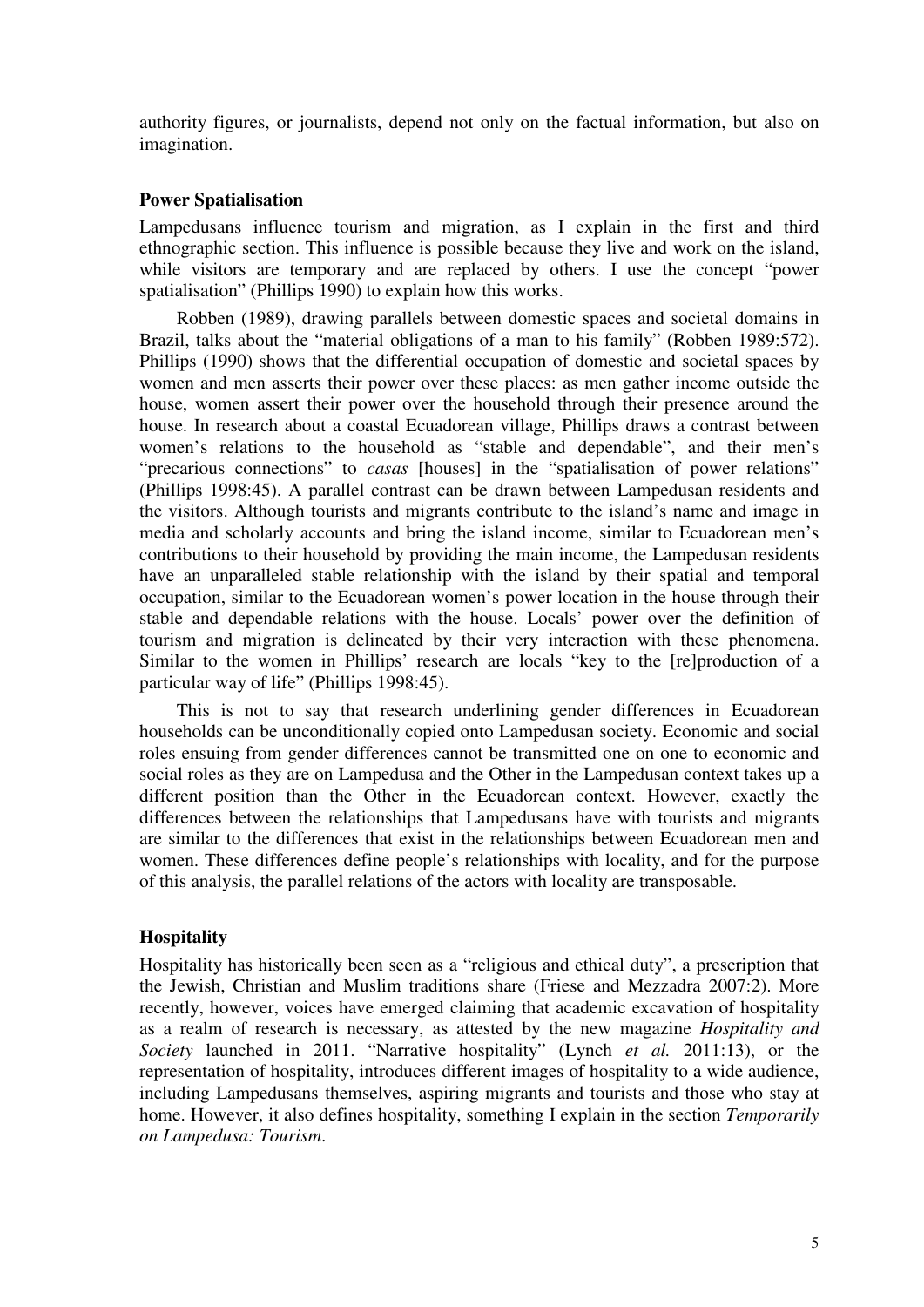Besides analysing narrative hospitality, I draw a distinction between minimal and extended hospitality. Next to Rosello (2001), who maintains that "hospitality is a form of gift" (2001:viii), Ogletree says that

> To offer hospitality to a stranger is to welcome something new, unfamiliar, and unknown into our life-world. On the one hand, hospitality requires a recognition of the stranger's vulnerability in an alien social world. (…) On the other hand, hospitality designates occasions of potential discovery which can open up our narrow, provincial worlds (Ogletree 2003:2).

Based on Ogletree's definition of hospitality, I coin minimal hospitality as the answering of the stranger's vulnerability by providing shelter, food, safety. Extended hospitality, on the contrary, is the possibility for the stranger to rebalance the unequal power relationship referred to by Ogletree (2003:4), by showing the host another world, the stranger's world, of which the stranger enjoys an unsurpassed authority as expert. After all, "Isn't a guest always implicitly an equal, who could, presumably, reciprocate at a later date, in a different space, at a different time?" (Rosello 2001:9)

I hold that the Lampedusan case warrants little more than minimal hospitality, as Lampedusa is responsive to the calls of regulation and organisation of the ever-growing streams of movement of this world.

Concerning migration, O'Gorman (2010) has remarked that some forms of hospitality have disappeared as a result of "the rise of movement on a scale that far outstrips what can or should be provided for free" (Durie 2011:92). In the third ethnographic section, *Global Flows and Migration*, I explain how hospitality on Lampedusa has therefore been limited and relegated to the institutional sphere, disallowing reciprocity of Lampedusan minimal hospitality through the existing unequal power relations between host and guest.

Concerning tourism, a parallel can be drawn: tourists arrive on Lampedusa, where locals offer their minimal hospitality by providing food, shelter, and amusement. Extended hospitality would entail reciprocity by tourists, for instance through accounts of how life in their hometowns is. Extended hospitality is not warranted by the island's infrastructure and organisation, mainly because the tourist season is limited to a few months, in which the island is packed with visitors and hosts cannot invest the amount of time needed for reciprocity. In the second place, the level of education on the island is low, meaning that knowledge of the Other necessary to imagine his or her life is not sufficient to receive any offer of reciprocation. There is, however, one instance at which an attempt at extended hospitality is made: the music festival O'SCIÀ. I explain more about this in the section *Temporarily on Lampedusa: Tourism*.

#### **Research Methodology**

My ethnographic research took place between August and December 2011. The fieldwork made use of a number of methods, amongst which participant observation, note-taking, news analysis, semi-structured interviews, and informal conversations. Additionally, I worked for an extended period of time in one of Lampedusa's largest grand cafés, Bar dell'Amicizia. This allowed the establishment of rapport with my research participants.

The migration issue continues was and continues to be harrowing for Lampedusa. I felt nonetheless that the incongruities inherent in life on Lampedusa are more poignantly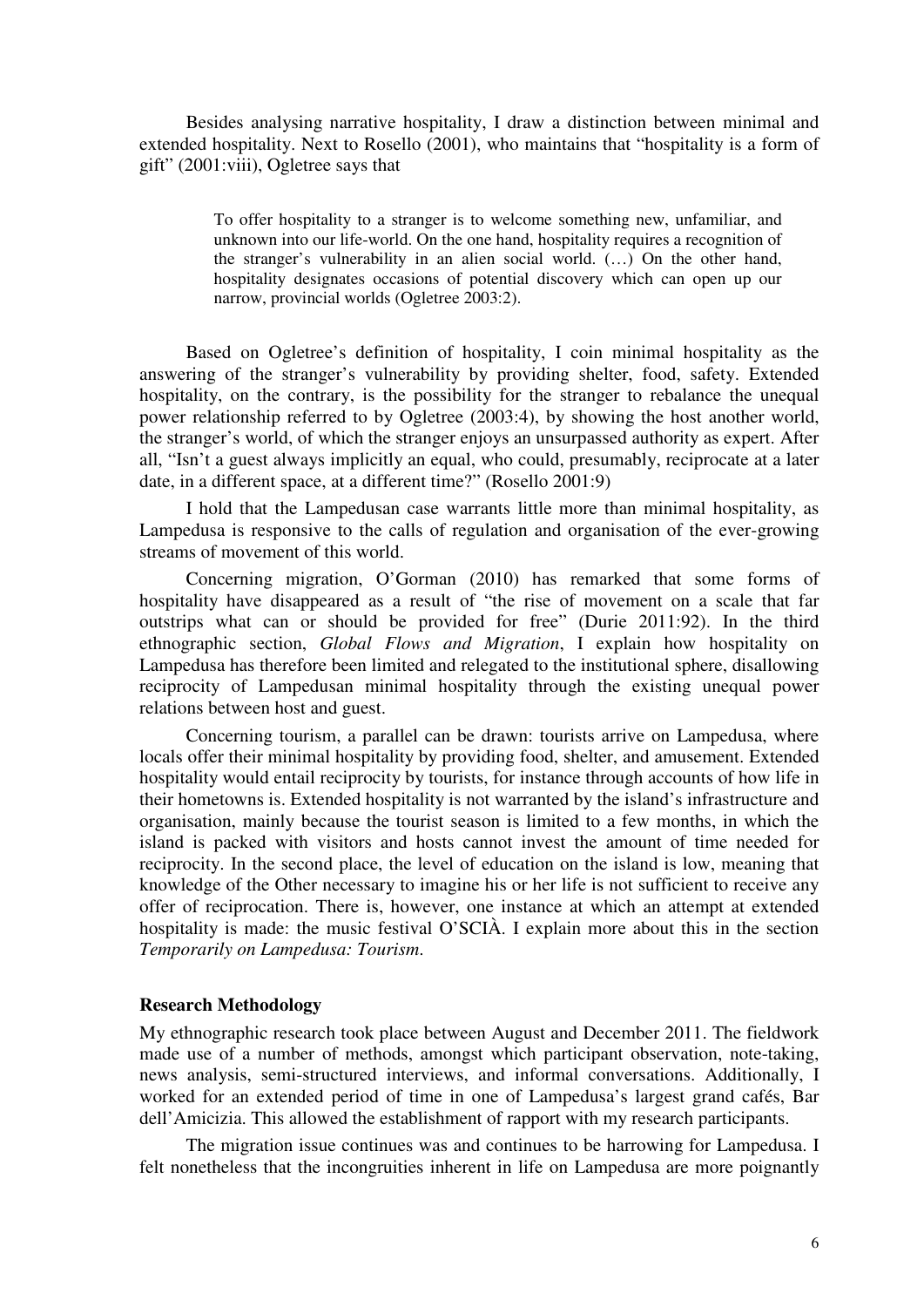highlighted by an analysis of the visceral positions tourism and migration assume in the lives of the islanders. A consequence of this reserved approach is that opinions of migrants and tourists are not expressed here. I talked to none of the migrants and only to a few tourists. Interesting perspectives on migrant experiences are offered by Gatti (2007), De Pasquale and Arena (2011) and Sanfilippo and Scialoja (2010).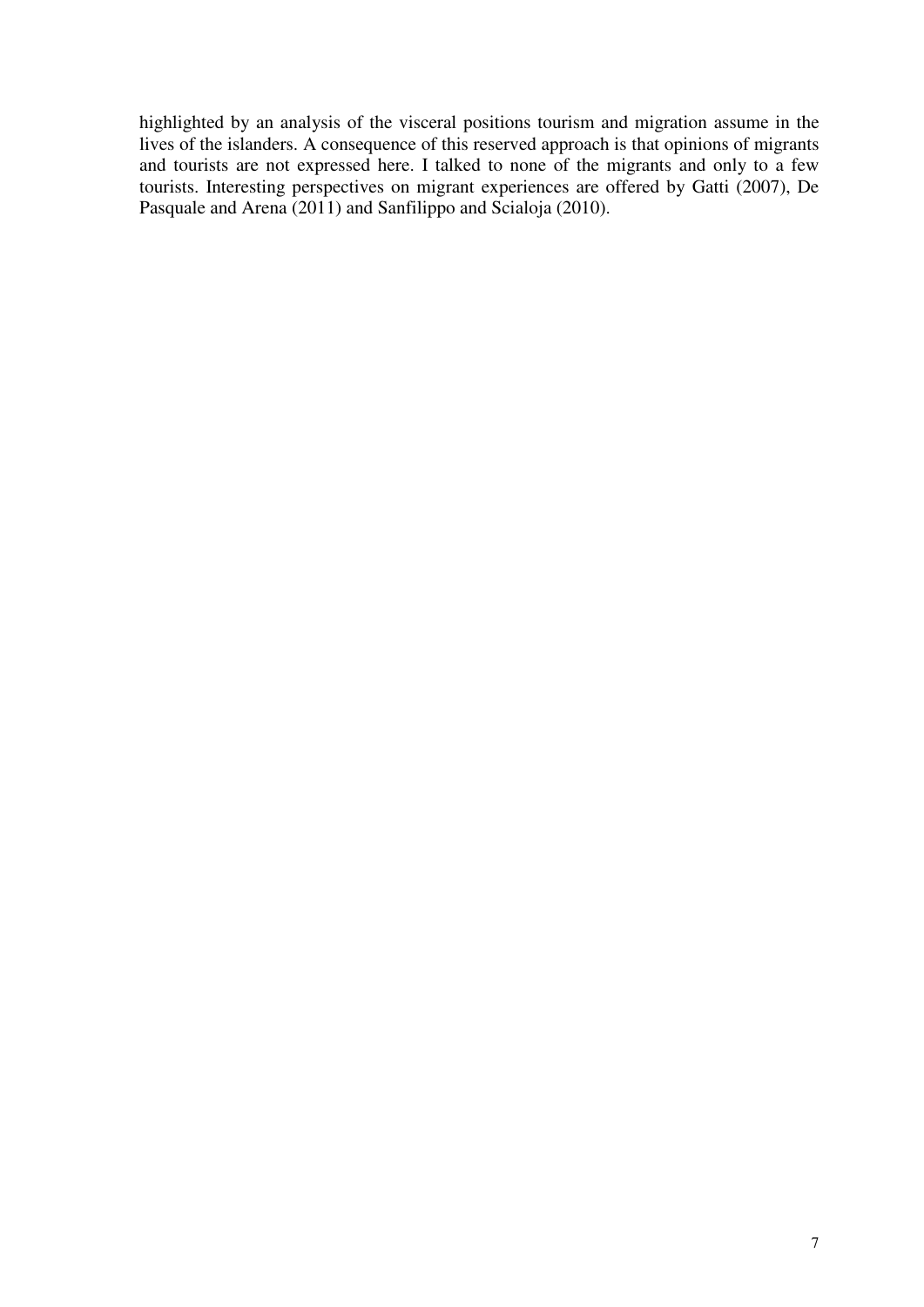# **1. Temporarily on Lampedusa: Tourism**

Tourists come to Lampedusa in the summer months July, August and September, guaranteeing busy preparation and anticipation during the months preceding their arrival. They arrive mainly by airplane, with direct flights connecting the island to Palermo, Catania, Rome and Milano in summer, and to Palermo only in winter. These flights are renegotiated almost every year, causing much uncertainty for tourists and entrepreneurs alike. The number of flights arriving in this period varies: in July 2011, 175 landed on Lampedusa, in August 198 flights, in September 175, and in October 100 flights (ENAC 2011). Other tourists arrive by boat: an irregular daily ferry takes over eight hours overnight to connect the island to the Sicilian mainland, while a daily express service takes 4 hours. Annually, some 50,000 tourists visit the island (Friese 2008:32).

The tourists come to Lampedusa from all over Italy, with only a few international tourists. There are no tourist connections to Tunisia or Libya. The group best represented consists of Sicilians; next to that come people from large northern Italian cities. An important group of tourists consists of former residents, who have moved to Lampedusan colonies, for instance, in Rimini and Rome, and who return for their summer holidays to visit family or to work in the tourism sector and often own a house. Most people spend one week, sometimes two weeks on the island, and come in small groups: couples and groups of friends. Lampedusans regret the decline in families visiting the island, as they are known to spend more and stay longer, but families think it has become too expensive to come to the island. Visitors have often been on Lampedusa before, and one of the first questions is: "Is this the first time you're here?"

Despite the reductionism inherent in talking about tourism as an "industry" (MacCannell 2011:3), I continue to refer to the sector as such as Lampedusans themselves talk about the sector as an industry. A notion of tourism as an industry assumes that tourists are "the golden hordes" (Turner 1975), bringing no other qualities than leisure time and disposable wages, something that was expressed often by Lampedusans.

Tourism has become the focus of anthropological scrutiny since the mid-1960s (Nash and Smith 1991). Lampedusa's tourists have attracted far less scholarly and media attention than Lampedusa's migrants. There are some exceptions, for instance the recently developed *Master Plan for the Sustainable Development of the Pelagie Islands* (MSO 2008), co-developed by the University of Venice, and otherwise sideways reference to the deteriorating effect tourism has on Lampedusa's wildlife (see for instance Gramentz 1986).

The transition from fishing to tourism has had a profound impact on the economic and social fabric of Lampedusa, and on the natural reserves of the island. Islanders refer to the fishing period as a finished era, although fishing is still the island's second major industry after tourism, which accounts for 70% of the island's income (L'Altra Agrigento 28/06/2011). The economic circumstances that induced Lampedusa to change its subsistence strategies are very real. The fish stocks of the Mediterranean Sea have for several decades been declining rapidly (or, as Lampedusans explain it, "the sea is empty"), the Tunisian fishers active in the same waters sell their catches for far more competitive prices on the same markets, and fewer sons of the new generations were by the 1980s interested in pursuing a laborious career as fisherman.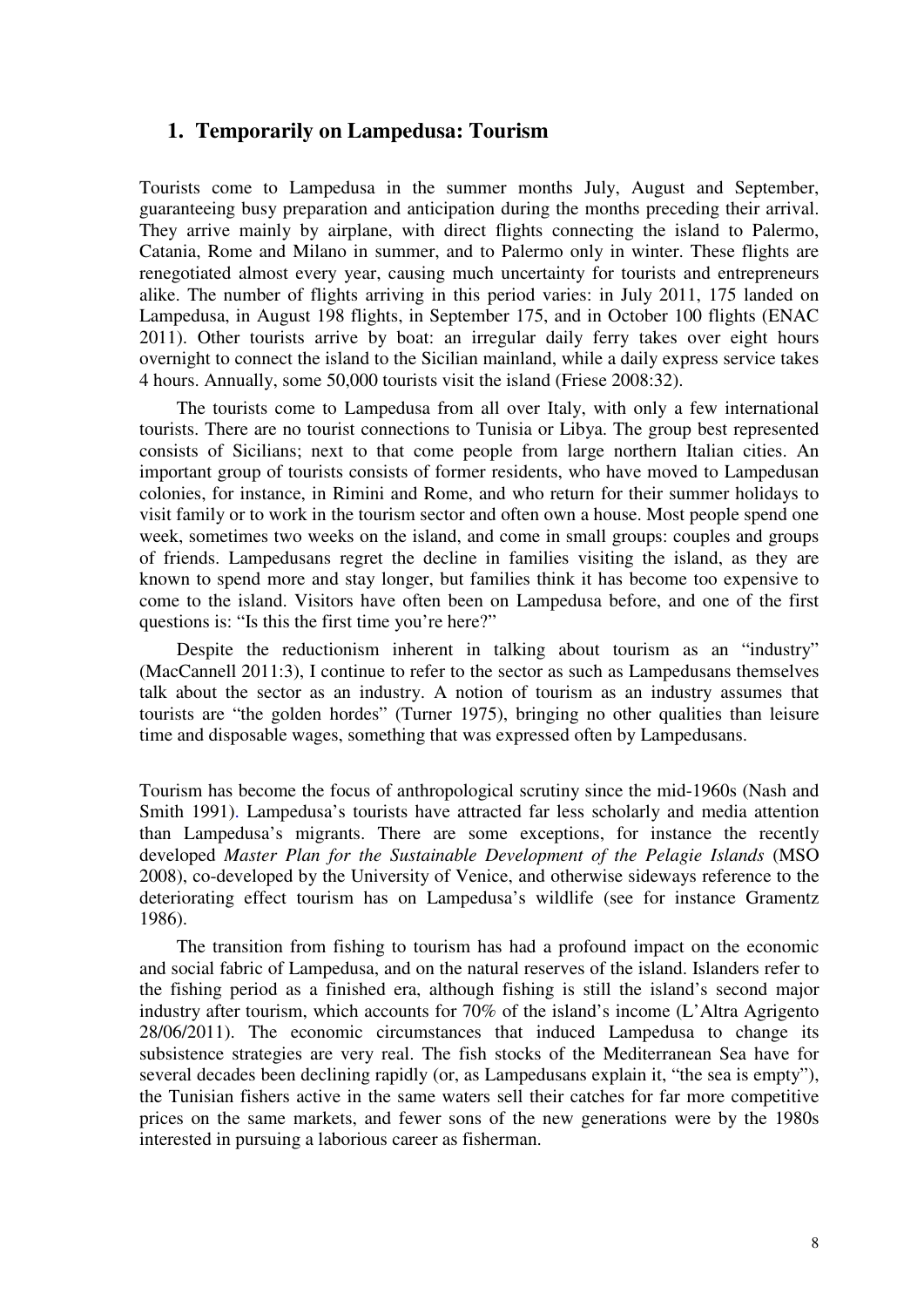Lampedusa's sudden introduction to tourism changed the working conditions for Lampedusans. Currently, men work on boats to make tours with tourists, while women on Lampedusa continue to manage the real estate (Callari Galli and Harrison 1979:235), by renting out houses and rooms to guests and cleaning property. Other services (such as scooter and car rental, consumption in restaurants and cafés) are also delivered.

Below, I explain how Lampedusans gain control of the tourism that floods their island as they govern the use of time, space and place on the island. I will make special reference to a number of elements by first giving three examples of rhythms of consuming behaviour, namely the business hours of shops and cafes, what happens in the evenings on the central street Via Roma and how Lampedusans distinguish holidays from working days. Fourthly, I discuss the weekly planning of tourism hospitality, and finally the music festival O'SCIÀ.

#### **1. Business Hours**

Lampedusans show their agency and express power spatialisation by making time divisions according to daily rhythms. They define the right moment for specific activities and not for others, as they do specifically with the business hours of locales. These times are fixed, and little changes between winter and summer.

For instance, the grand café Bar dell'Amicizia opens at 5.30 in the morning and closes at 12.30 at night. The clientele is a clearly defined public, as fishermen have their preferred coffee place where they meet friends and family. Besides this fixed clientele, in summer, there are mainly tourists. Shops open at eight in the morning and close again at eight in the evening. Siesta is for shops approximately between noon and four o'clock in the afternoon, while restaurants close after lunch, between two and seven o'clock. Bar dell'Amicizia did not apply a siesta, but there was very little clientele during this time. When asked about the siesta, a Lampedusan shopkeeper commented thus: "Well, all the tourists are on the beach anyway."

These business hours of the tourist season can only in some ways be contrasted with those in the winter season. In total, there are far fewer clients, so most restaurants, bars and shops close altogether between October and May. The winter business hours differ little: the grand café closes an hour earlier, and is closed on Tuesdays. The other large bar in the village closes on Wednesdays in winter. Extended siestas also take place in winter after lunch, and public life is also completely suspended for a number of hours.

The fact that the winter and summer season differ so little indicates that Lampedusans change little in their daily rhythm on account of visiting tourists. Of course, siestas also form part of the daily rhythm that for example visiting northern Italian tourists may have, but as my research participant Giuseppina explained, the summer heat of the Sicilian climate requires a more extended period inside, secluded with the family, while in the north often a lunch at work only takes an hour, and public life continues. This could be explained using the concept spatialisation of power relations (Phillips 1990): while tourists are the people who economically contribute most to the island, imagined to bring in money as golden hordes (Turner 1975), their presence on the island changes daily rhythms less than one would expect. Lampedusans' relations with their island, for instance in their routine frequenting of particular cafés, is much more decisive for the outlook of the island, here expressed in business hours. This shows Lampedusan agency.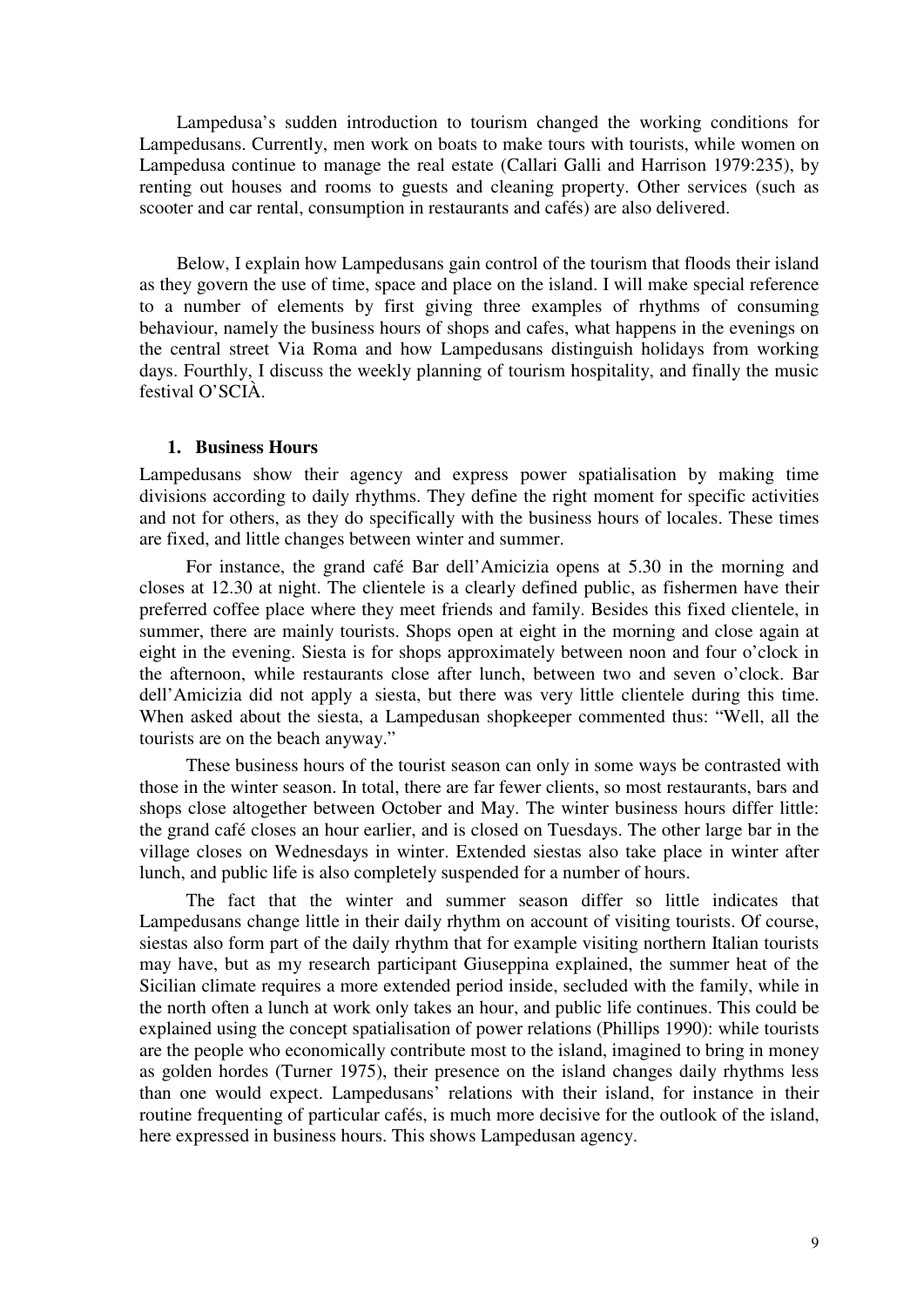### **2. Via Roma**

In the evening, festivities take place on Via Roma, the central village street. Throughout summer, it is a pedestrian area and cafés spill their terraces on the streets. Small podia are erected and bands play pop songs. According to Alessandro, the chair of one of the tourism cooperatives of the island, these facilities and the entertainment give a place to the tourists' needs in the evening, as an important difference between Italian and northern European tourists is their consuming behaviour: while northern Europeans are more likely to occupy themselves in the evening, Italians go outdoors, meet each other, sit down and consume loud music. The pull that Via Roma exerts on tourists and locals alike is tremendous, as almost everybody in the village makes an evening *passeggiata* (stroll) and buys a drink or a dessert on Via Roma. Correspondingly, as soon as the music stops, the street empties and café holders can start cleaning up. The commercial and social consequences of this gathering on Via Roma are significant and manifest, but more importantly, with this recurring pattern Lampedusans create predictability for all agents involved.

Besides the logic explained above concerning power spatialisation (Phillips 1990), which functions similarly with music entertainment as with cafés' business hours, governmentality (Foucault 1979) is a useful concept to explain this case. This works as follows. The municipality decides on permits for amplified music, but the influence of the formal government is limited, as there is little surveillance. This means that other mechanisms assume this position, such as governmentality, the "tactics, strategies, techniques, programmes, dreams and aspirations of those authorities that shape beliefs and the conduct of population" (Nettleton 1991:9). Therefore, ultimately, the decisions of café holders, neighbours and cleaning personnel are what decide at what time the music stops.

The effect of Lampedusan governmentality is not only the effective management of time; also the management of place is aided by it. The outlook of Via Roma is determined through Lampedusan governing methods.

### **3. Holidays**

A final aspect of the daily time divisions that Lampedusans engage in is the distinction they make between work days and holidays. Seeing that most labourers on Lampedusa are active in the tourism sector or in daily food provisions, closing the shop or service for a day has a profound impact on the island's liveability. Throughout the summer season, even on Sundays all small shops are open, as well as the restaurants. Nevertheless, on special days such as the celebration of patron saint Santissima Madonna di Porto Salvo on the 22<sup>nd</sup> of September, all Lampedusans close their shops and attend the festivities. The message to tourists is a clear one, in which they are not explicitly invited. It includes direct warnings, such as how a tourist leaflet formulates it: "In these days all commercial operators close (also the shops and practically all the restaurants are closed, therefore make sure that you can survive!)" (Pro-Loco Lampedusa 2011:2).

Normal life on Lampedusa finds its continuation, one could almost say despite tourists, something I see as a reassertion of Lampedusan agency. Additionally, through the route of the procession for the Madonna on the  $22<sup>nd</sup>$  of September, the road is claimed by Lampedusans, disallowing traffic and passersby to cross the trajectory. This exclusion of tourists is taken literally by Lampedusans: Rosa, a young professional born on Lampedusa but working in Palermo outside of the tourist season, told me that traffic officers walking in the front of the procession were there specifically to divert tourists who would otherwise cross the procession with their scooters. This spatial occupation inverts the relationships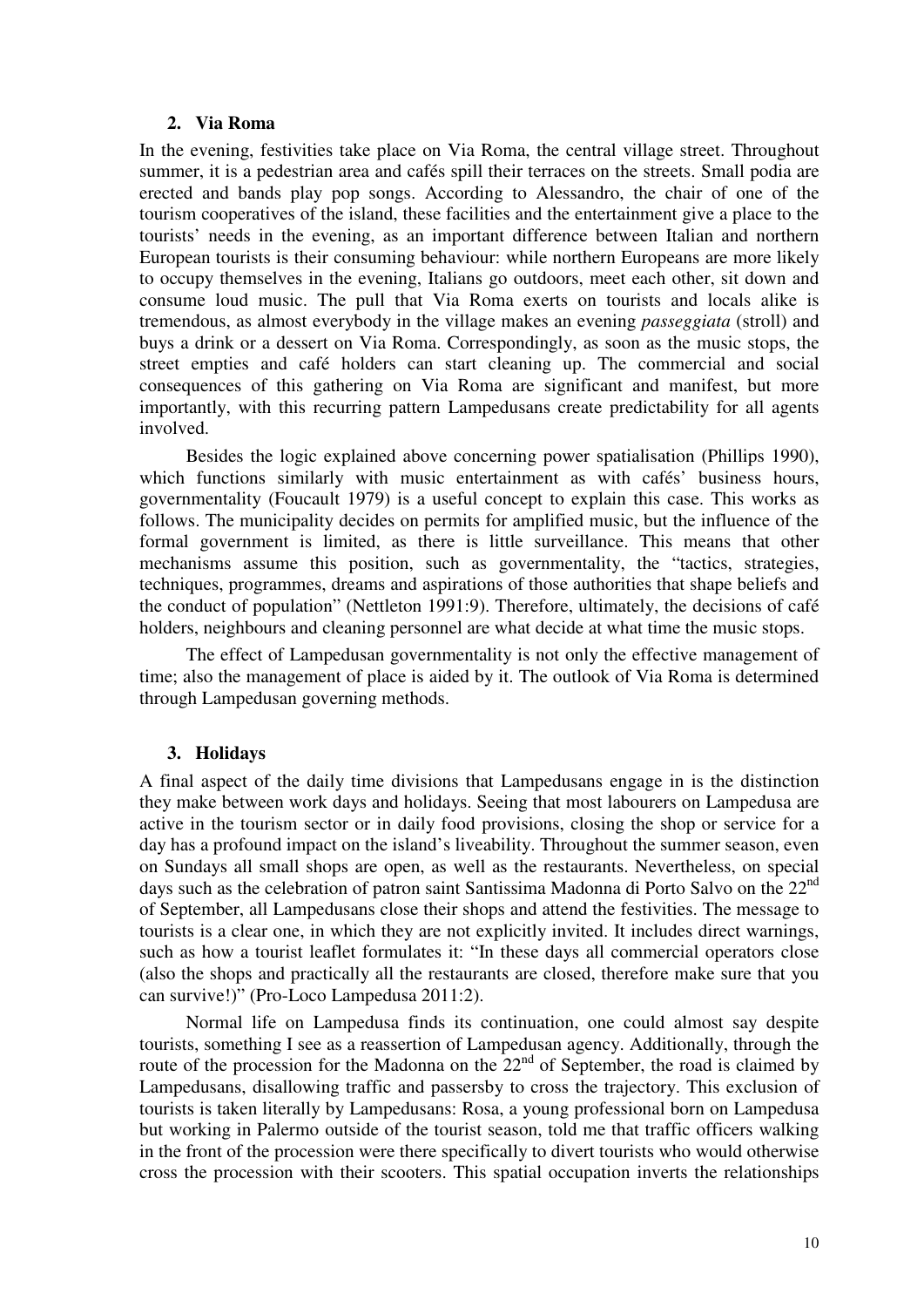with locality, as throughout the tourist season, normally the largest group present in the streets consists of tourists who find their way between their residences, catering and the beaches. Through this spatialised assertion, Lampedusan connections to their place are affirmed. Additionally, the communication about these events as a space of media flows relegates tourists to the margins, demarcating the event as typically Lampedusan.

### **4. Weeks**

A special way of the island's tourist business is to make bookings and reservations per week only. Although the boat is supposed to moor in daily, and throughout summer there are multiple flights a day, every Saturday the island's airport witnesses a simultaneous exodus and entrance of tourists. Tourists stay for one week or two weeks, but Saturday is the only day on which they can enter or vacate a room, apartment or guesthouse. A consequence is that all families on the island renting out houses, and mainly the women of these families, are busy all Saturday changing sheets and transporting guests to the airport and the harbour. As Anna, who works the other days on the military base, explained to me:

> I can't work on Saturdays, because I have to help my mother clean the two holiday homes we have. I also earn a little bit by cleaning for my aunt, so on Saturday I do six houses. Outside of the summer, I only work at the military base, but in the summer I work as a cleaner.

By defining the Saturday as travelling day, Lampedusans have to worry about the direct logistics of the tourists on that day only and it allows Lampedusans to continue their other business outside of these days. It has some additional benefits, as Gabriele, my colleague in the café explained to me: "I always go to the Isola dei Conigli [the island's most beautiful beach and tourist pull] on Saturdays, because that is when there are no tourists."

Besides the benefits, the reservation of Saturday for tourists' arrivals and departures per week has drawbacks as well, as it creates quite some disorder on the airport and in the streets. A new Lampedusan initiative in April 2012 negotiated with airlines to have special flights from Milan (Malpensa) and Bologna on Fridays instead of Saturdays to "avoid the commotion of the weekend" (Agenzia di Viaggi 2012). This idea is still under negotiation, and for the time being Lampedusans regulate the coming and going of tourists through this weekly mechanism.

An effect of the Saturday arrangement on tourists is that they have to accommodate the islanders by taking flights on Saturdays. The assertion of supremacy speaking from this system is, besides a sign of agency, governmentality and spatialised power a sign of both time management and management of place or territory, with consequences for the outlook of for example the beach and the airport on these days. Finally, it is indicative of the mechanisms of hospitality at work on Lampedusa. The efficiency of the weekly system reduces the interactions beyond the professional scope between Lampedusans and visiting tourists. Most families who accommodate tourists in their house or in guesthouses attempt to make a further connection with their guests, by providing additional services or arranging discounts on offers from friends or family members. The interaction between tourists and locals, however, rarely extends beyond these provisions for the pleasures of the visitor, explicitly disallowing the tourist to give input in Lampedusan affairs. This can be read as an expression of minimal hospitality, offering the visitor sustenance and shelter, but not giving opportunity to reciprocate this gift through extended hospitality. Regulations and conventions such as the standard to define Saturday as travelling day limit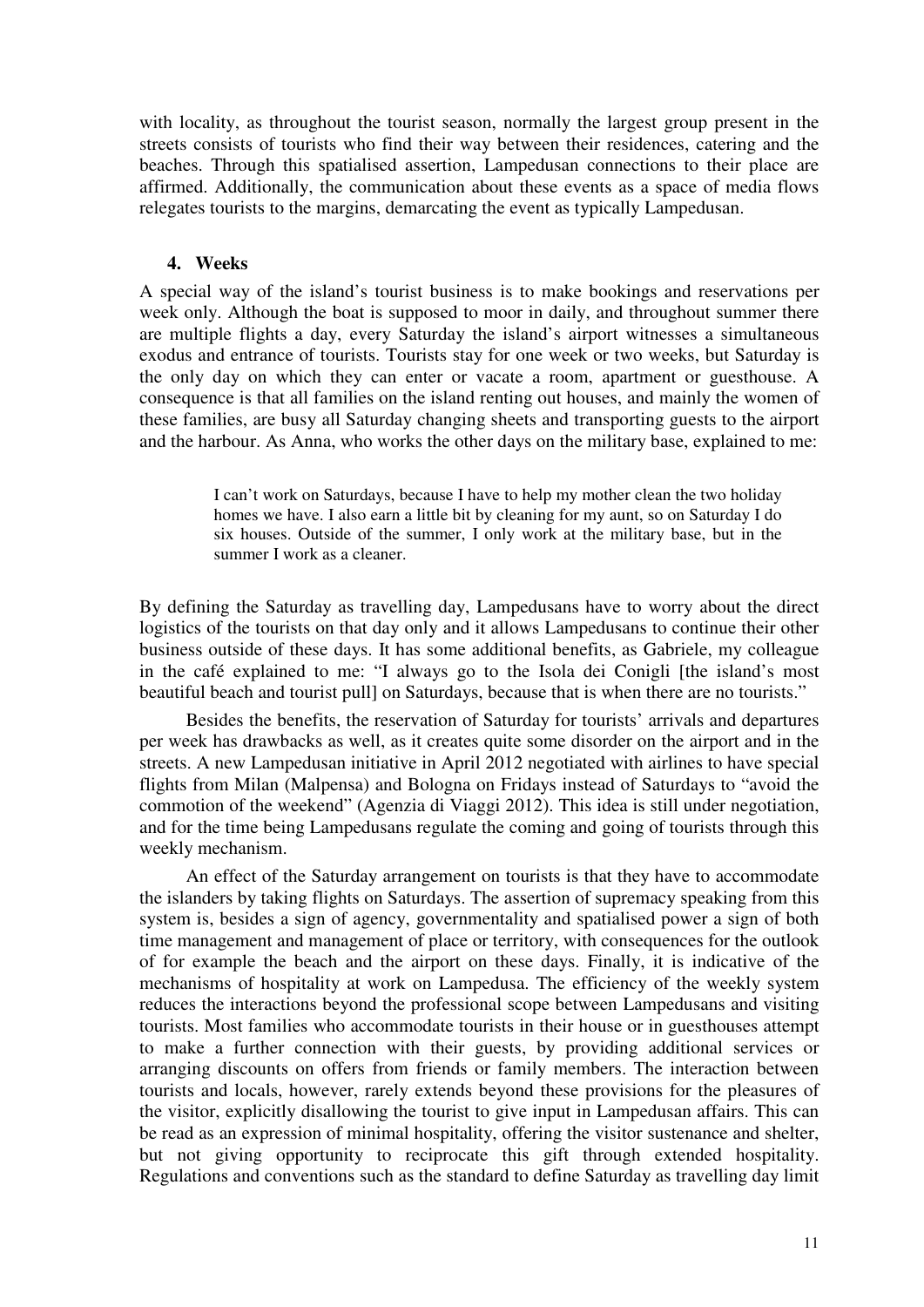tourists' possibility to get into deeper contact with Lampedusans and interact with them on a basis of mutuality, beyond unidirectional provision by islanders.

The last four examples, on business hours, Via Roma, holidays and weekly schedules, have shown that Lampedusans have ways to manage their time and to make tourists abide by their rules. I have interpreted these as examples of Lampedusan agency (Ortner 2006), showing that Lampedusan governmentality (Foucault 1979) enables them to lessen tourists' influence on the island. Examples are the regulations that are in place when determining business hours for cafés and restaurants, and the appointments and decisions Lampedusans make in the organisation of music stands on Via Roma in the evening. Lampedusans assert their dominance through spatialisation (Phillips 1990), for instance through the trajectory of the procession for the Madonna on September  $22<sup>nd</sup>$ , where they assert dominance by subverting existing power relations and assume the place in disfavour of tourists. Their measurement of changing guests' reservations on Saturdays only has as one of the most effects that no extended hospitality can be practiced. I now turn to another event, O'SCIÀ, which has circumstances and consequences of its own.

### **5. The music festival O'SCIÀ**

A major annual phenomenon where Lampedusans exert their power over their own territory is the musical *manifestazione* O'SCIÀ (pronounce: "oh shah"). Its effect on the calendar is a direct one, as Bruno, former mayor of Lampedusa, explained to me, since it prolongs the tourism season with another week. The manifestazione takes place in the final week of September, a week in which ordinarily not as many tourists would be present because of the abating weather and the recommencement of school year. Yet because of the manifestazione, many tourists sojourn on the island during this week. The manifestazione lasts 5 evenings, and is a large benefit concert to commemorate migration, during which some sixty artists from all over Italy perform for free on the beach of the Guitgia, southeast of the village. The event is unique in Italy, as it is the only free event with so many famous artists, and the name of organiser Claudio Baglioni is inextricably bound up with the island and O'SCIÀ. Catarina explains: "(…) Baglioni (…) [organised] this thing  $(...)$  for a 'thank you'  $(...)$  to the islanders for [helping] the illegal immigrants. You get it? Because we host these illegal immigrants, (…) so to thank us they have [organised] this help."

Lampedusans told me they found it mostly important to attract tourists to the island, as they earn from the presence of tourists as "golden hordes" (Turner 1975). Tourists come to the island, because they get a holiday on a beautiful island with free music, many famous artists, "and thus," as Catarina explained, "you rent out, you earn money, because [O'SCIÀ] is an expediency for the islander". However, the organisation hits a completely different tone in its marketing: the manifestazione is organised to "reiterate the reception of refugees, the gratitude to the rescuers and solidarity with the islanders", as the website of the organising foundation reads (Fondazione O'SCIÀ 2012), and slogans of O'SCIÀ (for instance "Every breath is a human") emphasise common humanity.

O'SCIÀ's marketing machine accentuates Lampedusan hospitality, thereby countering tourists' imagination of the place. These communicatory marketing flows are what Castells (2000) called the "spaces of flows"; the websites, live television screening, mailing lists, poster campaigns and other media are used to link the place that O'SCIÀ occupies on Lampedusa explicitly to migration. One would fear that stressing migrants' presence on the island is counterproductive for attracting tourists. However, the increased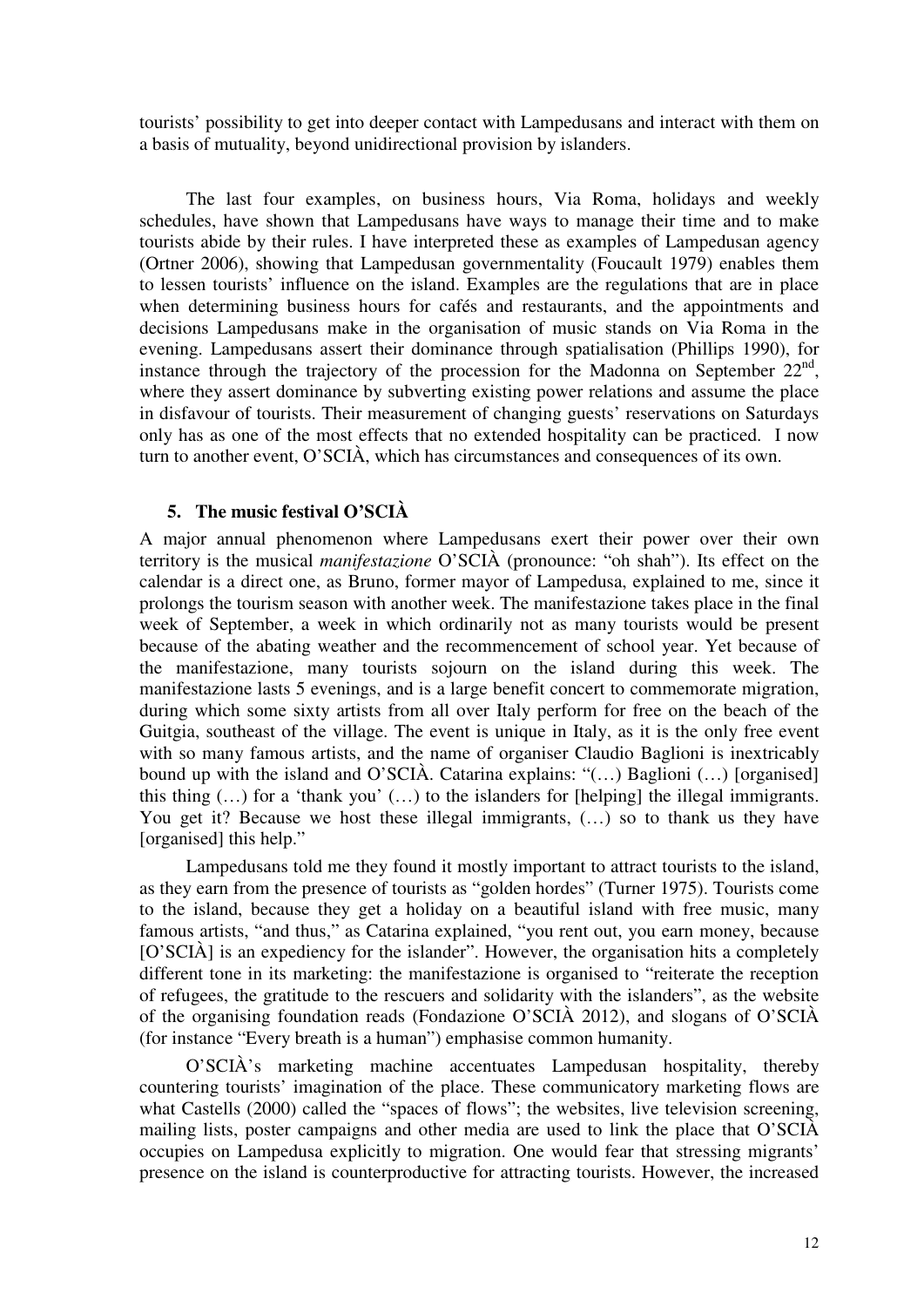media attention surrounding migration actually does not make migrants more visible, as, following Friese (2008:11), "[t]he more visible the invisibles are in the media, the more invisible they become". References by artists like Massimo Ranieri concerning "the brave men and women who drowned in the Mediterranean" or images of large migrant boats at open sea on the screen behind the stage do not contribute to humanise the refugees to tourists. This explains how the effect of an explicitly migration-related event like O'SCIÀ can be positive on tourism.

The manifestazione could be read as what I earlier coined extended hospitality by migrants: migrants would return in some way the gift that Lampedusans had bestowed upon them by welcoming them on their island. However, the fact that Baglioni organises the event with funds of the European Community, leaving migrants out of the equation and rather making them invisible through the extensive media attention of the event, makes it impossible to analyse O'SCIÀ as an example of extended hospitality.

In this section I have delved into five examples of interactions between Lampedusans and tourists in which Lampedusans demonstrate their capacity of managing tourism on the island.

Most convincingly this is demonstrated by the manners in which Lampedusans appropriate their island through business hours, noise control on public roads, public holidays, use of weekly schedules and large events such as the music manifestazione O'SCIÀ. The first three indicate mainly how Lampedusans manage their time but also tourist times, through governmentality (Foucault 1979) and the assertion of spatial occupation (Phillips 1990), relegating tourists to the margins through media flows (Castells 2001, Appadurai 2008). Fourthly, weekly schedules enable Lampedusans to manage time and place by directing all tourists to means of transport on Saturdays, thereby freeing for instance the beach from their presence. These limits, however, have minimal hospitality as a consequence.

Finally, the music festival O'SCIÀ facilitates the management of space, place and time to Lampedusans as it applies media and communicatory flows (Appadurai 2008, Castells 2001) to counter tourists' imagination (Appadurai 2008) of the island as an inhospitable place. It turns out to be impossible to analyse O'SCIÀ as a case of extended hospitality by migrants, as the main actors of the event are not migrants, but Lampedusans, Claudio Baglioni (an artist residing in Rome), and institutions like the European Community. Lampedusa's relationship with tourists is mediated by a number of factors, but their agency (Ortner 2006) to decide on pivotal issues remains evident.

In the next section I discuss Lampedusa's migratory phenomenon. Having concluded, following Friese (2008), that increased visibility in the media only contributes to the obscuration of existing invisibles, I will continue to investigate what relationship exists between Lampedusans and these invisible migrants.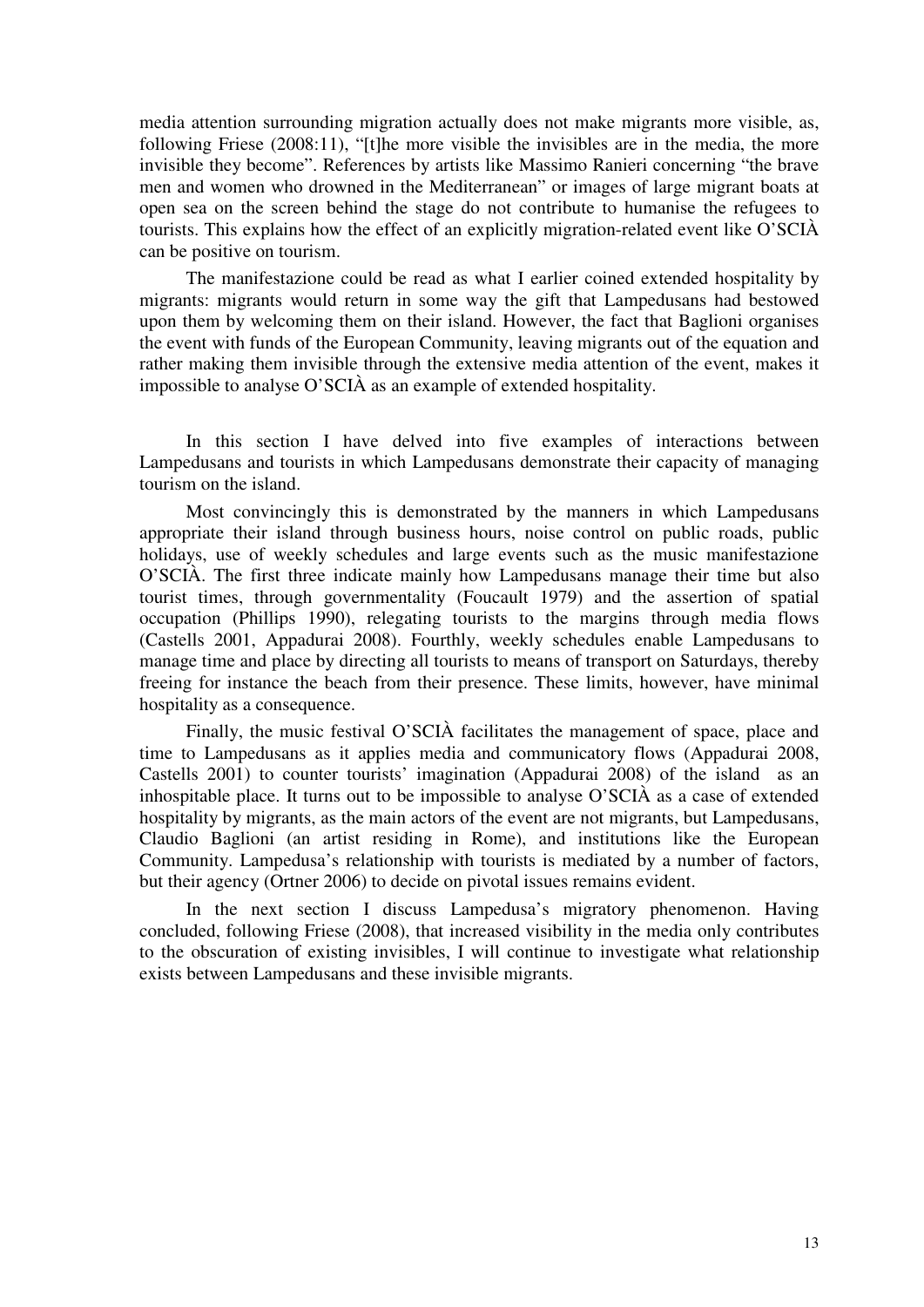# **2. Global Flows and Migration**

The following two sections treat the migratory phenomenon on Lampedusa. As the phenomenon involves a complex interaction of international regulations and the human risks involved in this discussion render people rather volatile and unpredictable, it is impossible to state that the Lampedusan population is in total control of the way migration is handled on the island. The fact alone that migrants arrive on the island is a sign of the opposite. I discuss this and resulting consequences in the present section, *Global Flows and Migration*, after first introducing the Lampedusan migratory phenomenon. There are, however, a number of factors on which Lampedusans exert a considerable amount of influence, something which they communicate very clearly. I discuss this in the following section, *Presented Hospitality and Migration*.

#### **Lampedusa and Migration**

Lampedusa has at least for the past twenty years occasionally received migrants from North Africa. Only in the late 1990s has the island become a European frontier for "irregular" migration and asylum seekers (Friese 2008:1).

The people arriving on Lampedusa come from two countries, Tunisia and Libya, and as multiple workers from the Lampedusan reception centre told me, there are substantial differences between the two groups. The Tunisian nationals are often young males seeking economic fortune in Europe. For this reason, their chances of acquiring a European residence permit are slim. The people arriving through Libya, however, are often families, including toddlers, elderly people and pregnant women. They come as refugees from sub-Saharan Africa. They have the largest chance of obtaining a residence permit. As a result of these varying immigration reasons, Italian authorities treat these groups differently.

Before 2006, the Lampedusan reception centre was a CPT, a *Centro di Permanenza Temporanea* (Centre for Temporary Stay), located behind the island's airport. Since 2006, the centre is located in the valley *Imbriacola* and it has become a CPSA, a *Centro di Primo Soccorso e Accoglienza* (Centre for First Aid and Welcome). The new structure has more sleeping places (804), and migrants can stay longer (up to 48 hours) to be identified and receive a health and sanitary check. Often they stay longer, but ideally, after this time, they are flown or transported by boat to Sicily, from which they are moved on to one of the thirteen Italian CIEs (*Centro di Identificazione e Espulsione*, Centre for Identification and Expulsion) on the mainland.

The years 2008 and 2011 saw the largest number of illegal migrants entering Europe via Lampedusa. In 2008, a total of 36,951 migrants arrived (Fortress Europe 2009), topped by 2011, when before August 1, already 51,881 migrants had crossed the Mediterranean and landed on Lampedusa (La Sicilia 05/08/2011). As a result of the Arab Spring in North Africa, started by the dissolution of Ben Ali's regime in Tunisia on the  $14<sup>th</sup>$  of January 2011, many people fled Tunisia in January, February and March of 2011. This explains the high number of 18,672 people who arrived on Lampedusa in the first 3 months of 2011, against the 573 who arrived in the same period in 2012 (MI 2012).

In August 2011, the Italian parliament passed a law allowing authorities to detain visa applicants up to eighteen months in CIEs (Di Maso 2011). A consequence of this measure was that centres on mainland Italy were flooded. This blocked the possibilities of evacuating Lampedusa, which had as a consequence that migrants were sent back directly to their home country. These *espulsioni* or *respingimenti* entail that migrants' boats were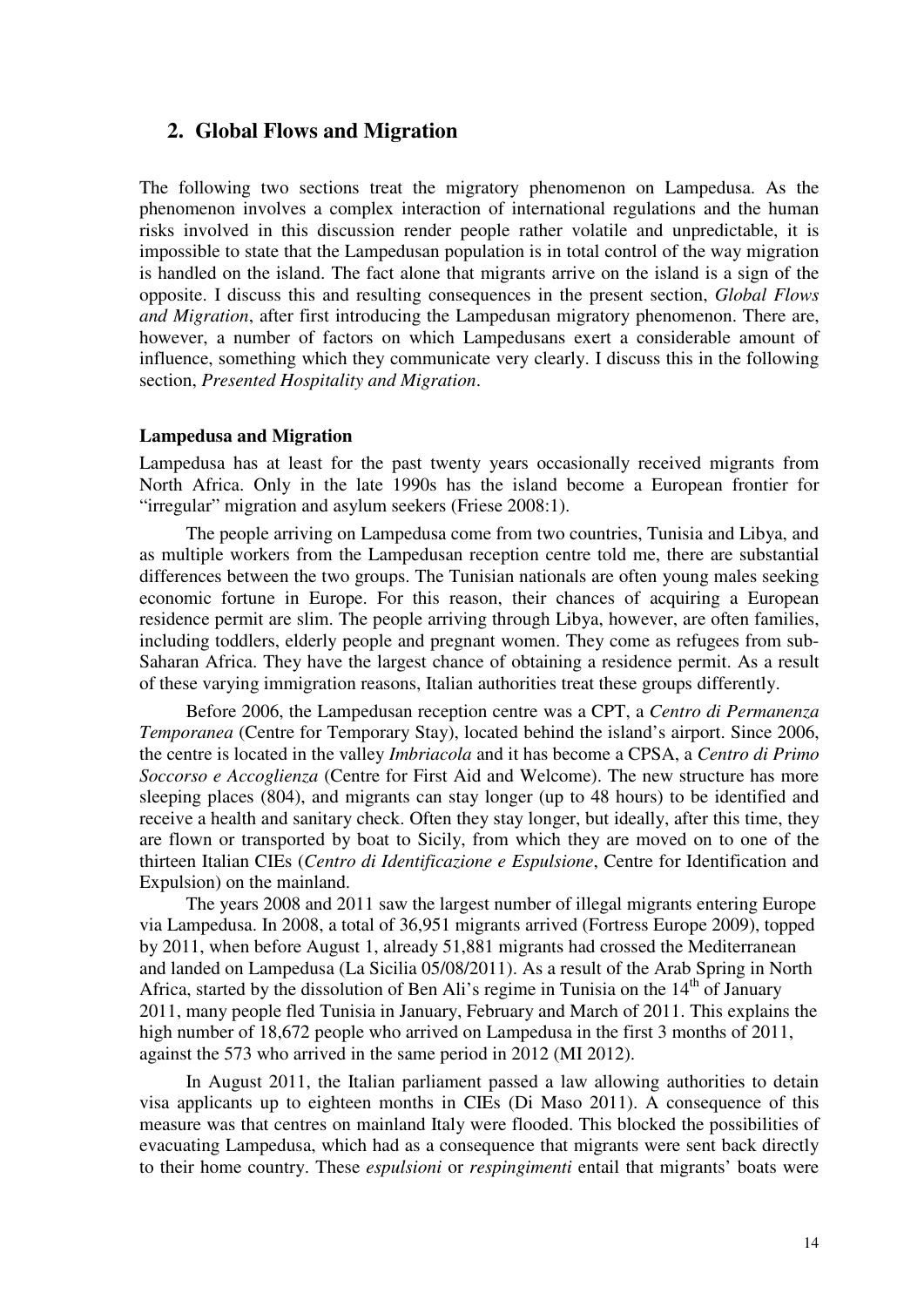intercepted at open sea and were forced to turn back. They have attracted much indignation from humanitarian organisations (AI 2008, Zilioli 2011).

The Centro on Lampedusa is, contrary to other Centri in Italy, restricted in access. This is contrary to the Geneva Convention (ICRC 1949), but only rarely do Lampedusans wonder about this. A consequence is that I could not get in touch with any of the migrants at Lampedusa, but I stopped wondering after two weeks how this works. However, certain groups remain critical about this situation, such as human rights activists (AI 2008) and journalists. Fabrizio Gatti published an article in 2005 in the weekly magazine *L'Espresso* (Gatti 2005), based on his undercover stay in the CPT, and he wrote on the inhumane conditions in the CPT, resulting from overcrowding and mismanagement. As Friese comments (2008:11), the report "caused an immense scandal, Ministers flew in and the island found itself again at the center of media attention". This "immense scandal" is interesting, as it is indicative of the interest the island has in a positive presentation: press releases about the inhospitable circumstances in the Centro reflect on Lampedusa's image. The commotion to counter negative images can be read as an attempt of the island to present its hospitable side.

Lampedusans call migrants *migranti* ("migrants"), *clandestini* ("clandestines"), *profughi* ("refugees") and *extracomunitari* ("those from outside the [European] Community"). The terminology used in this thesis reflects the terms Lampedusans themselves use, despite Noury's comment (Stockmans 2011) that the word "clandestini" reduces a group of people to a stereotype connected to their means of travelling.

Another place where one can witness this reductionism is in media accounts. Attention is paid to the harrowing stories of a dramatic boat travel of several days at open sea without food and water, only mentioning the number of arrivals and the death toll of each voyage, as crudely put this increases their news value. Little attention is paid to who is actually making the trip, with which intentions and stories, and what they left behind. Here is not the place to discuss these issues of dehumanisation, but they carry repercussions for the image that exists about the relationship between the migratory phenomenon and Lampedusa: this dehumanisation contributes to the idea of Lampedusa as an inhospitable place. As many of them told me, Lampedusans fear that this image is also shared by potential tourists, which makes it logical that an article as the ones published by Gatti (2005, but also 2011) cause panic in the Lampedusan tourism industry.

The number of people on any boat varies, frequently carrying only a dozen, with a maximum of 450 people. Their vessels are often not seaworthy, as they are former coastal fishing boats or rubber motorboats and are not fit for the long trip, the amount of people on board and the weather conditions. According to Mario, head of the Polizia stationed at Lampedusa, the trip from the Tunisian coast takes ten hours in ideal weather conditions, while the trip from Libya takes fourteen to fifteen hours. However, in most cases, the weather is not ideal, the boats do not have compasses, the human traffickers have no experience on the open sea, and since the travellers have already paid for the trip upon leaving, there is little consideration for life loss. Estimations are that one in eighteen boats does not reach the Lampedusan shore (Groenendijk 2012), and the boats that do reach the harbour often carry dead bodies, especially if they departed from Libya.

This section analyses three instances illustrating Lampedusa's dependence on larger geopolitical constellations. Making use of Ortner's definition of agency as both the pursuit of projects and the exercise of or against power (Ortner 2006:139), I show through these instances that Lampedusan interaction with the migratory phenomenon is full of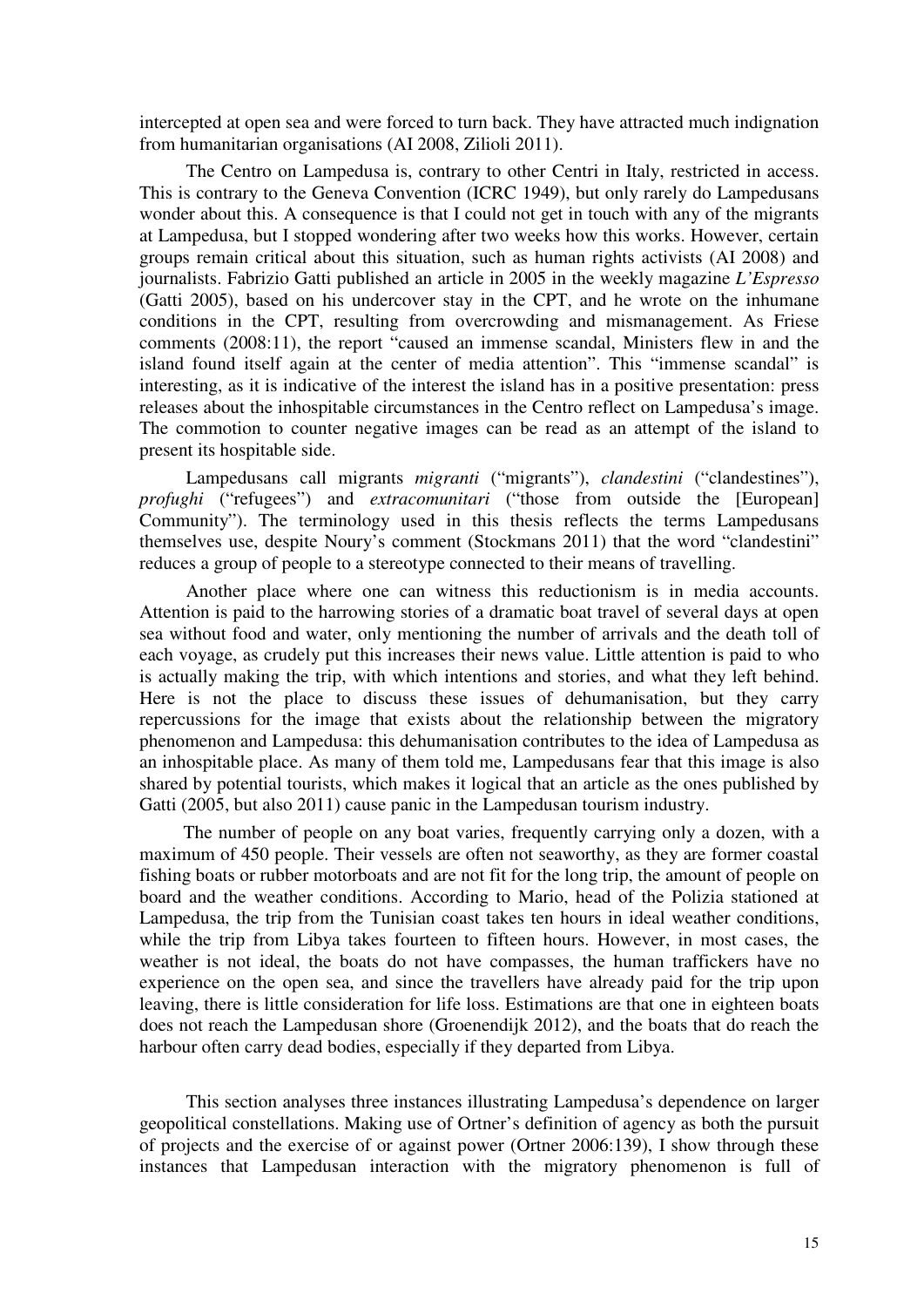paradoxes, and that the islanders do not meekly accept the consequences forced upon them by the larger geopolitical constellations. Appadurai's concept imagination (2008) and Foucault's idea on how governmentality works (1979) are invoked to analyse how both individual and group dynamics function on Lampedusa with reference to these larger geopolitical constellations.

Firstly I discuss the expectations that Lampedusans have from (inter)national actors. Secondly, I recount two incidents, namely a series of roadblock by Tunisian migrants and the fire in the Centro on September 20, 2011. Finally, I discuss the mental map that Lampedusans make of the migrants arriving on their island, and the repercussions these maps carry.

#### **1. International Involvement**

The European border watchdog Frontex coordinates Hermes, the 2011 mission on Lampedusa, which monitors the Mediterranean Sea to avoid unnecessary loss of life. Migrant vessels are signalled, after which the *Guardia Costiera* or the *Guardia di Finanza*  approaches it to verify its identity. Depending on the state of the carrier, the *Guardia*  accompanies the boat to the harbour or takes the people on board of their ship. The boat is left behind, or attached to the side of the authority's boat. All boats are sequestrated upon arrival, and supposed to be destroyed (Frontex 2011). Result of this sequestration and the bureaucratic hassle surrounding it are the famous boat graveyards of Lampedusa, eagerly photographed by tourists.

Many organisations are present on Lampedusa. Connected to Progetto Praesidium are UNHCR (United Nations High Commissioner for Refugees), the Order of Malta, the Italian Red Cross, Médecins sans Frontières (MSF), International Organisation for Migration (IOM) and Save the Children (Sanfilippo and Scialoja 2010:17). Others are Amnesty International, ARCI and Askavusa. The presence of these officials on Lampedusa changes the village's outlook, because they rent apartments for a number of years, and are recognisable by their uniforms and company cars.

An often heard grievance of Lampedusans concerns international affairs. They realise that the travel for most Tunisians is in vain because of *respingimenti*  ("expulsions"). They wonder why Italy does not make more efficient deals with the Tunisian government, avoiding the costs, loss of life and suffering inherent in the *viaggi di speranza* ("travels of hope") across the Mediterranean. Catarina explains with constricted voice:

> We welcome them. But it's not that we don't want clandestini. Poor things. In fact, in fact, really, we, the Lampedusans, many of us are angry with the state. Because poor things, those arrive alive; but those who die in the sea that we don't even know of. You know how many are dead! [...]You know how much the state spends to take care of them? I'm not saying how many thousands [of Euros] are behind this [...].

Although bilateral treaties have been signed in the past years between the Italian and Tunisian government in 2008 (Italy-Tunisia 2011) and the Italian and the Libyan government in 2003 and 2007 (Italy-Libya 2009), migration policies evidently depend on more than the cooperation of two nations. International treaties, European Union migration policies and sovereignty legislation of the separate countries involved determine whether and under which conditions nationals can travel across the Mediterranean Sea.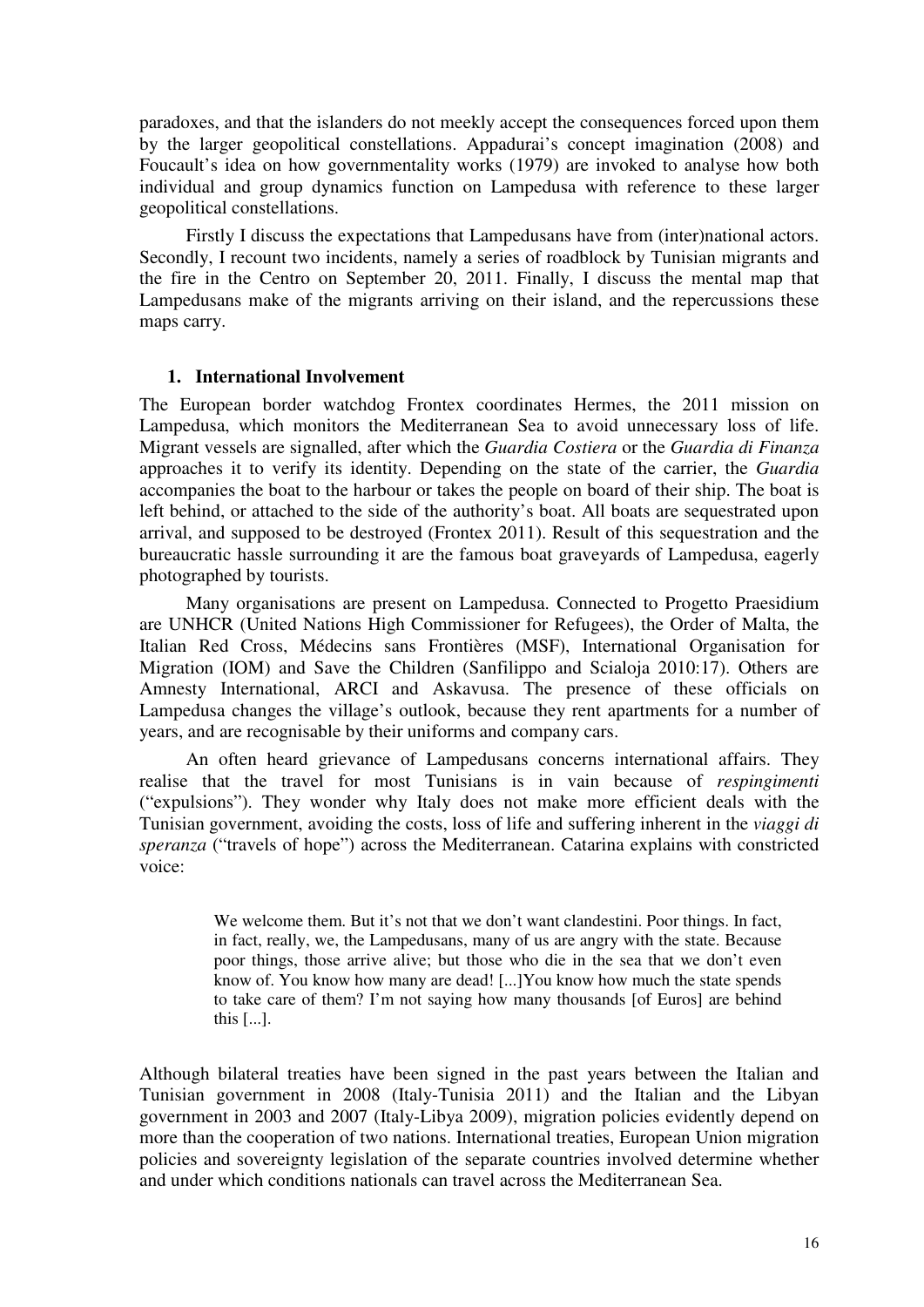Some of the consequences of action by government, NGOs and organisations such as the UN entail increased restrictions, legislation and agreements about task divisions. For instance, on Lampedusa it was common knowledge that Lampedusan fishermen who in the spring of 2011 had attempted to rescue migrants from drowning have been impeded from doing so. The laws of the sea dictate that any person at sea in life threatening circumstances must be offered help. Or as Antonio, a fisherman commented: "At sea we're all brothers". However, Giovanni, officer of the *Guardia di Finanza*, explained that European legislature defines these people as assistants to human traffic, and they are therefore labelled smugglers.

Instances as these have as a consequence that the practice of hospitality earlier in place on Lampedusa is replaced by a form of minimal hospitality. Lampedusans become dependent on outside forces to offer hospitality to migrants, and contact between Lampedusans and migrants is reduced because of legal circumstances. This makes it more difficult for migrants to reciprocate extended hospitality to Lampedusans.

Lampedusans' complaints concerning authorities' involvement, however, show their investment in migrants arriving on the island. When Antonio explained that their connections with fellow seafarers prevail over legal restrictions, he explained that local rules are more important than institutional involvement, ensuring the spatialisation of power (Phillips 1990) through the assertion of local primacy. The repeated attempts to save drowning migrants and to warn coastal authorities when they signal boats are instances of agency as Ortner (2006) implied it: they search for ways in which to resist structures of power.

#### **2. Incidents and Responses**

A number of incidents with migrants in the fieldwork period spawned very diverse responses by the inhabitants. I discuss how Lampedusans responded to the multiple road blocks by Tunisian migrants and the fire in the CPSA. How I interpret these incidents is as struggles over territory, as attempts to leave a mark on the island, and as signals of what Appadurai (2008) called imagination.

The road blocks by Tunisian migrants took place three times while I was on Lampedusa. The first time this happened, Tunisian inmates of the Centro had made a small gap in a corner of the high fence surrounding their sports pitch. While another group distracted the guards standing outside the structure, the gap was widened and a group of them exited the reception structure, after which many others followed. Every time this happened, they went to the wharf where they had arrived, the military pier Molo Favaloro where an initial medical check-up is done before migrants are transported to the CPSA. They decided to sit here, take a swim, hang around, have a talk with the relief workers that had come flocking to them, sing and protest. Their demands appeared to be that they refused to be transported directly back to Tunisia, but Lampedusans interpreted their acts as requests for access to the rest of the island beyond the Centro and for distraction from the heat and boredom.

Despite this being one of the few options the Tunisians had to get attention, the effect on Lampedusa was rather large. All traffic beyond the village had to pass this road block at some point, and every time the protests were the topic of the day. This is mainly the case, because Lampedusans had the feeling that the acts were infringements on their territorial sovereignty. Lampedusans made comments like the following: "What do they think they're doing?" And: "Go do that in your own country."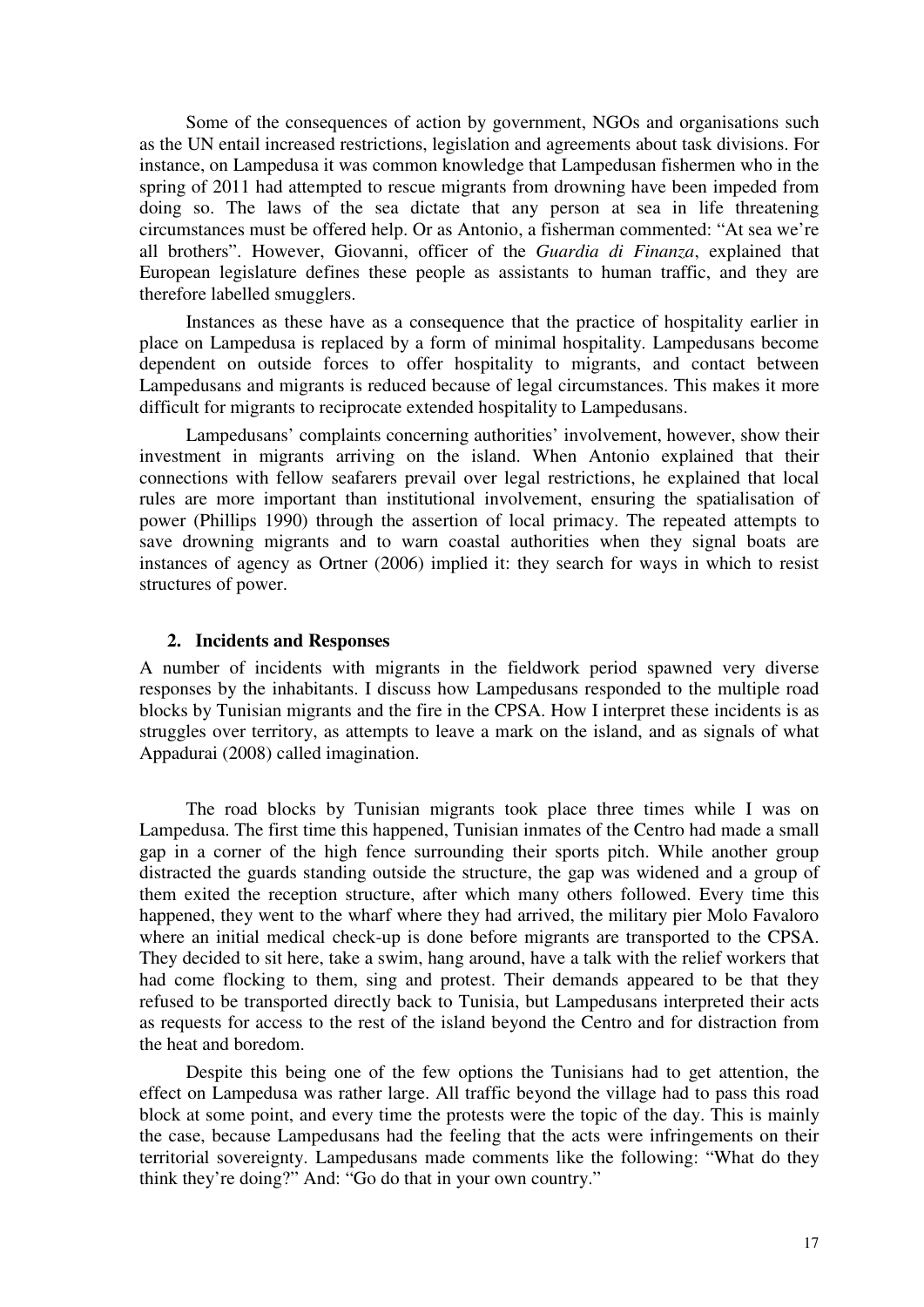The other incident concerns the fire that was started on the  $20<sup>th</sup>$  of September in the Centro. Three Tunisian men had set fire to a pile of foam mattresses, because they had heard from friends and other former inmates that they were going to be transported directly to Tunis by plane, instead of being brought to the Sicilian mainland as had been promised and as international agreements require. The result was that one third of the CPSA's structure burned down, that all residing migrants (around 1,500 people) spread over the island, that a supposedly toxic fume covered the village, that a few hundred former residents of the Centro had to spend the night on the sports field, guarded by police and with one toilet cubicle at their shared disposal. Another group was staying at the dead-end street at one of the village's gas pumps. When reflecting on this later, many Lampedusans said they could have predicted that the situation in the Centro would burst at some point, because there were almost twice as many people in the CPSA as the structure permits: almost 1,500 instead of the 804 places that the Centro formally has.

One woman, whose backyard borders the Centro, told me rather aggressively:

Unfortunately nobody died [because then the world would finally have seen what happens here]. The state is de *mafia* and the Lampedusans don't do anything about it. It's time for war, and the European Union should do more.

The next morning, groups of migrants were escorted back to the Centro to then later remove them from the island by boat. I witnessed one of the last groups. The agents were rather nervous, were fully armed, and drove the young men on with plastic shields and gummy clubs. They were both watched and edged on by a horde of Lampedusans, mostly men, who shouted things like: "Assholes!" And: "Go back to your own country!"

Later I learned that the group I had just watched passing by had spent the night at the gas station. They had been made to spend the entire morning in the Mediterranean sun, awaiting their escort to the Centro. They had made banners out of sheets, reading texts like: "Sorry Lampedusa" ("Scusa Lampedusa") And: "Freedom" and "Libertà", with a picture of chains drawn between the two words. And: "Do 27 country of the EU think about these numbers?!" ("Si pensa 27 paese del EU a questi  $N^{\circ}$ ?!")

The aftermath of the incident was rather grave: the *Guardia Costiera* labelled the harbour *non sicuro* (unsafe), which prevented further boats with *clandestini* from landing on Lampedusa. Instead, they were sent to Augusta, on Sicily. Protests by Human Rights Watch, Amnesty International and virtually all institutions active on the island exclaimed about the irresponsibility and the dangers for human lives of closing the harbour. Up to April 2012, the Centro has not been rebuilt. In March 2012, as a consequence of protests from the European Parliament, came the verdict that by October 2012, the Centro should again be operational with a maximum of 250 places. The direct occasion is the renewed migration stream from Tunisia and mainly Libya to Lampedusa, which picked up again in March 2012.

I use Appadurai's (2008) concept imagination and Ortner's (2006) definition of agency to interpret these incidents as struggles over territory and as attempts to leave a mark on the island.

Both the roadblocks by the Tunisians and the fire at the CPSA were challenges to the local order, by both parties: the *clandestini* refused to be shipped like pieces to their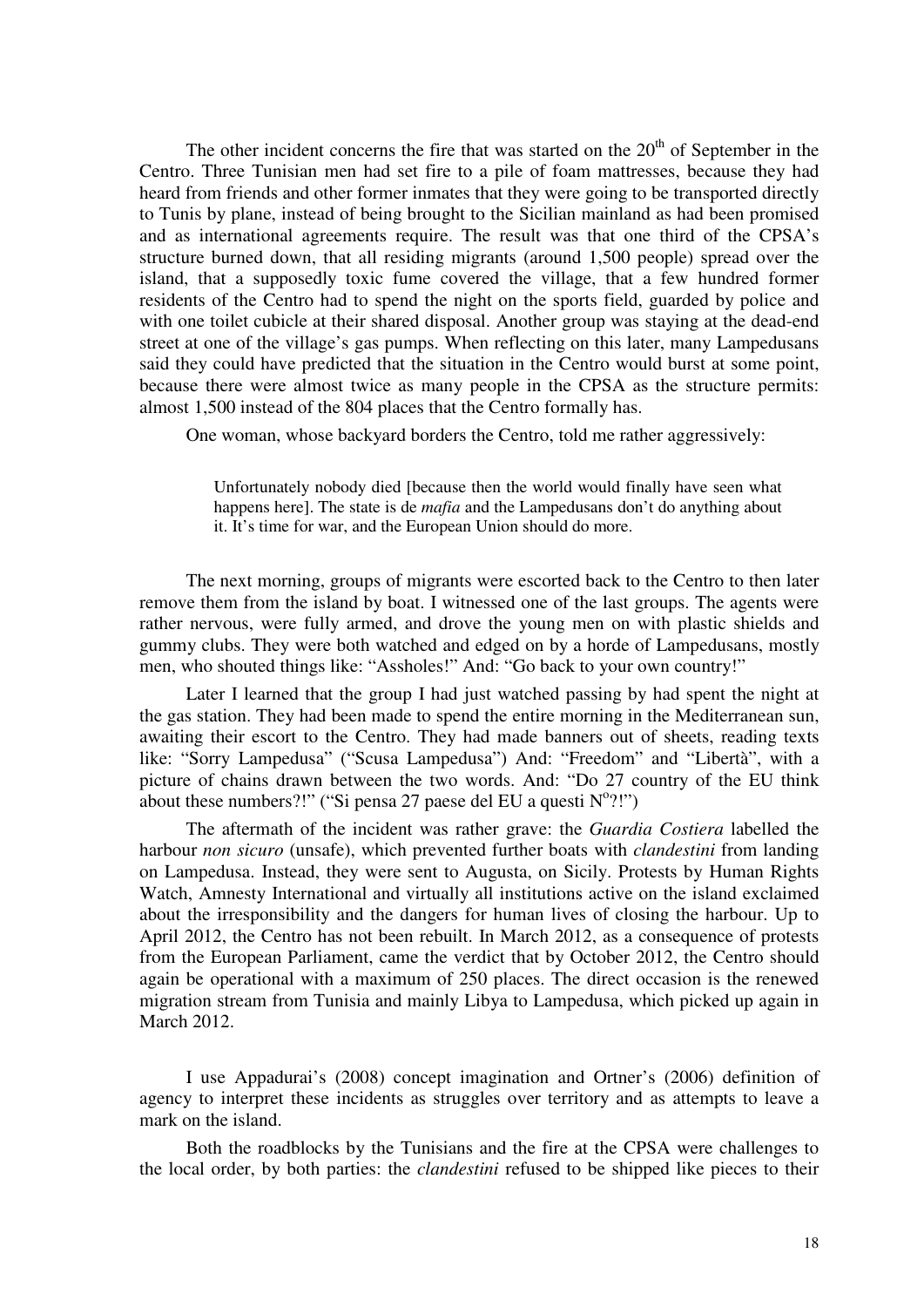home country and the Lampedusans disallowed their territory to be used for a political fight that is not theirs. Added to this comes the nuisance of all this to tourists, for whom the Lampedusans feel largely responsible: the observable intertwining of the tourist and the migrant season are highly inconvenient for the Lampedusans. The symbolic spatial separation of Lampedusan and migrant lives was gone for a few hours, which immediately led to clashes.

Imagination, according to Appadurai, allows a wider horizon. European policies to counter migration, for instance by sending Tunisian migrants back through *respingimenti*  ("expulsions"), do not counter this imagination. Imagination, by inspiring action, also enlarges the horizon for those staying at home. Paul, a former refugee from Eritrea who now works for a humanitarian organisation and has made the trip across the Mediterranean himself, explained to me that from the Centro, people call home and will never tell their families that they will be sent back tomorrow: the people they leave behind see Europe in their imagination as the destination country, and coming back is equal to failing. That way, many illegal migrants disappear from the radar, both in Europe and in their home countries, but also *en route* between the two.

Vice versa, a similar logic applies. Lampedusans have become used to migrants as temporary residents with low visibility. Only *sbarchi* (arrivals) and their transport are visible when one goes out to look for them. This reality and its concomitant expectations are breached if the migrants become accidentally visible in exceptional occasions such as the Tunisian road blocks and the Centro's fire. The cartography inherent in these expectations is governed by imagination: during the Tunisian road blocks and in the aftermath of the Centro's fire, the existing power relationships were contested by the presence of migrants throughout the village.

Both instances are examples of the application of agency in the way Ortner (2006) understands it: they are negotiations of power to break out of the replicated structures. Tunisians and Lampedusans are subject to and replicate the relationships that they live in, with reference to one another, but these decisions and the responses they sparked have the opposite effect, as they rupture the dialectics of power between the two groups through spatial contestation.

#### **3. Two Groups of Guests**

The third example through which I illustrate Lampedusa's dependence on larger geopolitical constellations is the categorisation of the people arriving on Lampedusa in two groups: Tunisians, and those arriving from Libya. I analyse this categorisation making use of Appadurai's (2008) imagination, involve the distinction between minimal and extended hospitality and refer to Ortner's (2006) understanding of agency.

There are only a few Lampedusans, such as Pasquale, who emphasise that they do not care who they are feeding. Pasquale told me that whoever needs help can come knocking on his door. However, most Lampedusans make a distinction, between Tunisians and those coming from Libya, which carries consequences not only for their visa prospective, but also for the regard in which they are held by Lampedusans.

Like most Lampedusans, Rosa, born on Lampedusa but working in Palermo, contrasts the Tunisians with the people coming via Libya, mostly from sub-Saharan Africa: "We have nothing to fear from those black black ones [*quelli neri neri*]. But these Tunisians, these from the Maghreb, they might be murderers." She later explained that she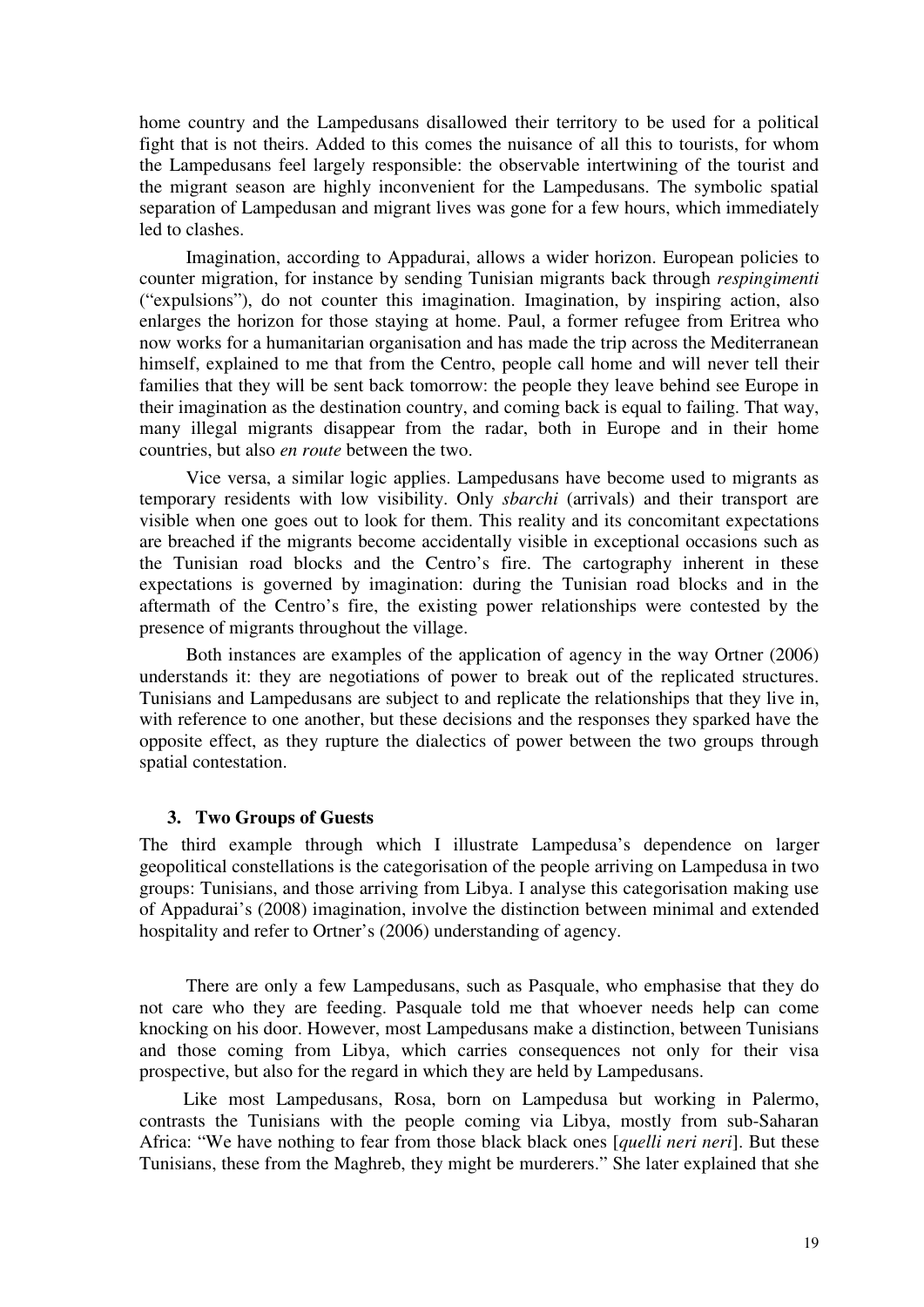had meant they come from a different culture, and emphasised multiple times that Lampedusans are not racist. However, from the many comments in a similar vein by Lampedusans one is led to believe that experiences with Tunisians have turned Lampedusans cynical and generalist. For instance, Francesco, a Lampedusan fisherman, told me angrily that "they" are from a different race, that they are much more criminal, and that they only cost "us" money.

At that point, rumours about Tunisia had reached Lampedusa, according to which former president Ben Ali had opened all prison doors and allowed all prisoners to escape, incriminating all Tunisians as criminals or rapists. Giuseppe and Pietro, two agents on mission on Lampedusa for the *Guardia di Finanza*, told me what the biggest risks are of rescuing a boat of migrants on open sea. First of all, travellers' infectious diseases are a big risk, for which you cannot wear protecting clothes as they would impede your mobility if you fall in the water. The people themselves are the next big risk: "We treat them as refugees, but they can be delinquents, terrorists. You drag somebody up [onto your own ship] and before you know it they put a knife in your back." Imagination of the Tunisian Other as dangerous is important here, or as Rosello (2001) puts it: "The guest is not necessarily a threat but does contain incalculable and unknown futures" (Rosello 2001:12).

The fear about misdeeds these Tunisians did in their home countries is very real. Paola, working in a private home for handicapped people, angrily told me that Lampedusa is exasperated with the Tunisian men that are arriving, and that, if the Centro opens again, they are only willing to help women and children, and the men must be brought to another place. Finally, Giovanni works for LampedusAccoglienza as a cleaner and logistics manager and reflects on the work he has had to do in the Centro. He says: "We bear everything, the employees, everything. Because that's what's being an employee. But everything has its limits, everything its limits." He goes on to tell some specific examples of what he has had to undergo, and says that at times the Tunisians protested against their imprisonment on Lampedusa. For example, they stuffed the toilets with clothes, with towels and socks, and then would defecate on top of it and flush the toilet. The blockage would give the cleaners a massive cleaning job. On top of that, employees would get threatened, shouted at, called names. "In groups they become wolves. But [they should realise] they're [our] guests." Rosello's analyses such abuse instead of gratefulness of hospitality by the guest as a form of resistance against the power relations inherent to hospitality (Rosello 2001:viii), meaning that the space searched by Tunisians within the power constellations of the particular host-guest relationship at Lampedusa are contestations of the status quo.

Despite migrants being forced upon the Lampedusans, the islanders develop different strategies to cope with this infringement of autonomy. I have exemplified in the present section that categorisation on the basis of a number of things is one of the manners in which Lampedusans give the migrants a place in their "imagined world" (Appadurai 2008). Their ideas of the Tunisian Other, which is criminalised and opposed to the Other travelling through Libya (as Rosa said, "those black black ones"), are informed by a number of factors. In the first place, public discourse (Foucault 1979), as rumours of Tunisian prison breaks are spread among the Lampedusan population and are connected in the social cartography to the Tunisian men arriving on their island. Secondly, imagination (Appadurai 2008), as it aids these rumours to settle in their consciousness. And finally people's own experiences with Tunisians, which often confirm the rumours and imagination about them. This categorisation allows Lampedusans to distance themselves from the Others arriving, but also to get some grip on the Other through mental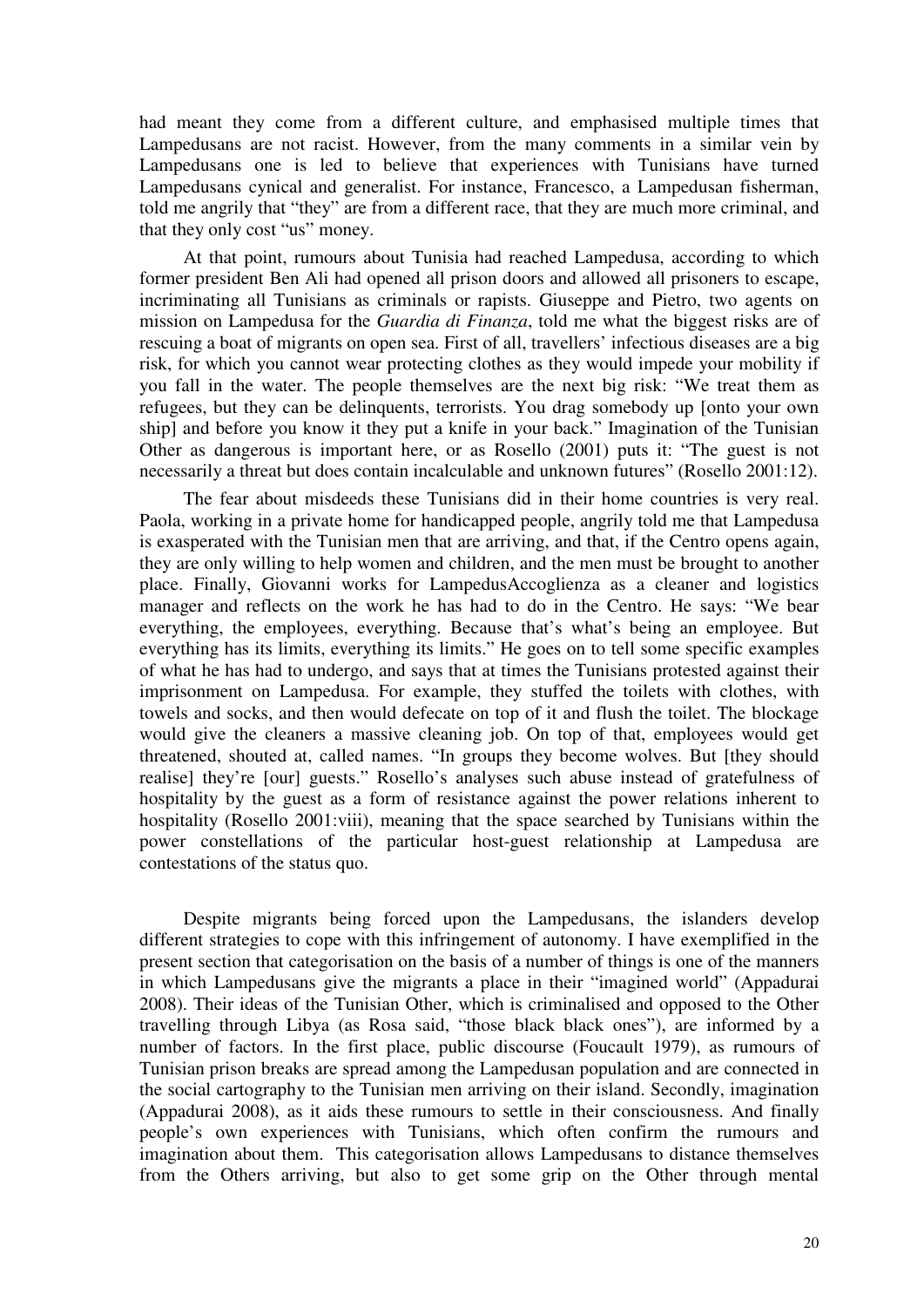mapmaking. Although Lampedusans have no direct say in who will arrive on the island, and Paola's comment that they will in future only accept women and children does not mean this will be the case, but this categorisation can be read as a coping strategy.

In this section, I have delved into some of the aspects of the Lampedusan migratory phenomenon on which Lampedusans exert little influence, but with which they do interact in a particular way.

In the first place, Lampedusans often refer to international treaties as a solution for the problems experienced both by them and by migrants, but at the same time, I analyse these treaties as hampering the possibility of extended hospitality. A second aspect pertains to Lampedusans' responses to unanticipated events, such as the roadblocks caused by protesting Tunisians and the Centro's fire and its aftermath. I interpret these reactions as contestations over territory, following Appadurai's (2008) concept of imagination. Tunisian acts can be explained in this light, as they envision Lampedusa as the gate to Europe, while Lampedusans see the visitors as transient and do not recognise their claim to locality as justified. Nevertheless, the events recounted here implied changing power relations with the locality (Phillips 1990), sparking both the Tunisian and Lampedusan responses as assertion over territory. In the third place, two groups of migrants are distinguished, namely Tunisians and those coming via Libya. I interpret this categorisation of the Other as a coping strategy by Lampedusans, informed by public discourse (Foucault 1979), imagination (Appadurai 2008) and experience.

All three instances are examples of Lampedusa's intricate relationship with migration: although the phenomenon is forced upon the islanders, they develop coping mechanisms and continue to assert their autonomy and spatialised power (Phillips 1990) through hope of external influence, aggressive responses and imagined categorisation.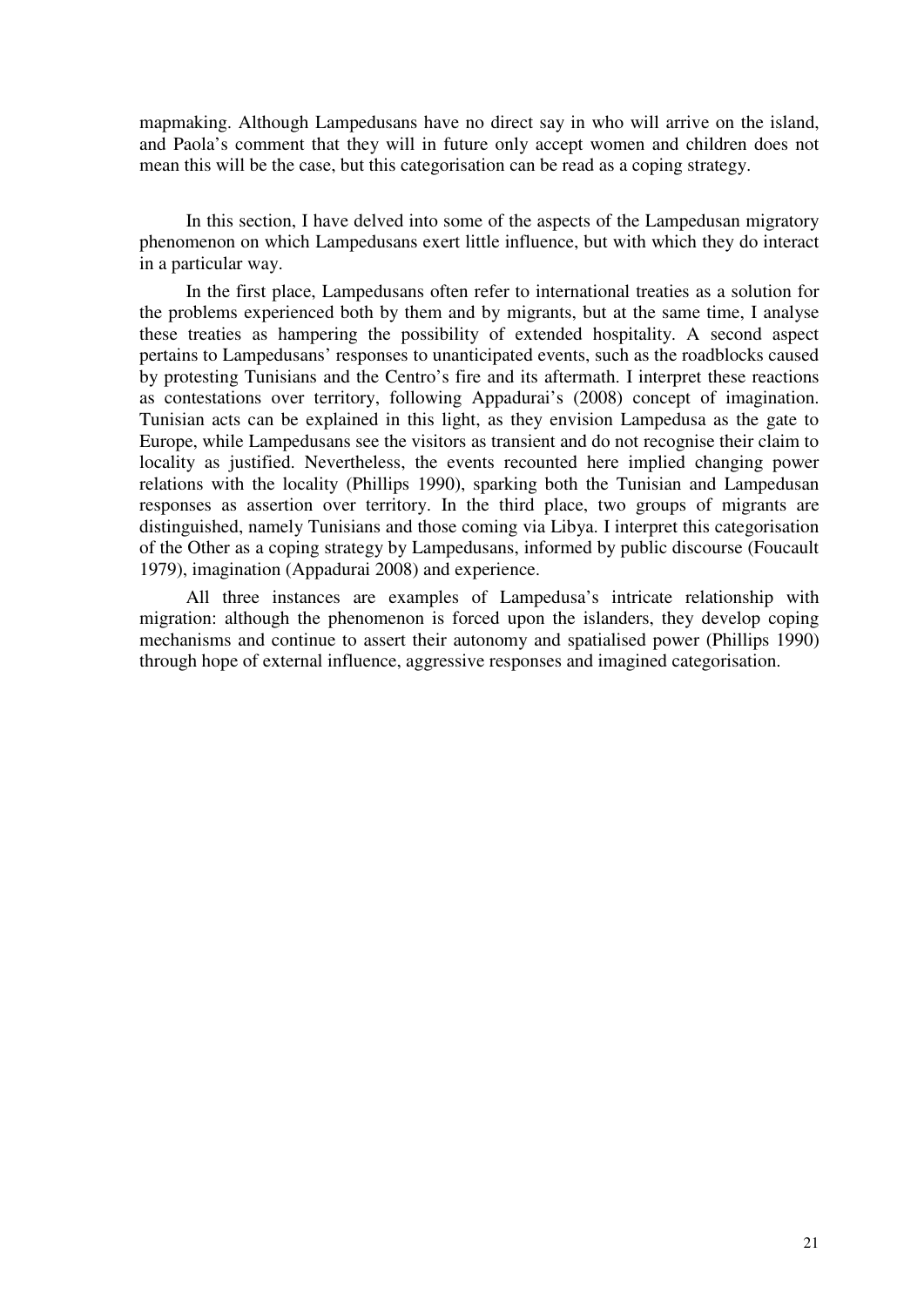### **3. Presented Hospitality and Migration**

In the former section, I explained to which external conditions the Lampedusans are subject with regards to the migratory phenomenon. In this section, I will show through three points that a prime occupation of Lampedusans is to present themselves as hospitable with respect to migrants. This narrative hospitality (Lynch *et al* 2011:13) connects the Lampedusans to the migratory phenomenon in a positive way, carrying repercussions for the image Lampedusa holds in what Urry (1990) called the "tourists' gaze". This gives Lampedusans a financial incentive to display hospitality to migrants. This is not to say that Lampedusans do not feel inherently motivated to extend hospitality to migrants, as I will often refer to in the section below.

In the first place, I analyse the Lampedusan attitude towards hospitality for migrants, after which I explain what the "migrant economy" on Lampedusa entails, involving a protest held in October 2011 as a telling example. Finally, I discuss Lampedusans' attempt to keep their humanity within this migrant economy.

### **1. Showing Hospitality**

Multiple analytical accounts emphasise Lampedusa's hospitality in relation to migration (Andrijasevic 2006, Bonizzoni 2006, Friese 2008, Kitagawa 2011, Pugliese 2010). Almost every Lampedusan could and would recount that they gave clothes to the *clandestini*, that they bought cigarettes for them at the *tabaccaio*, that they cooked pasta for them (but that the *clandestini* had preferred rice), that they had let people shower in their house. On the other hand, Lampedusans do not always talk so positively about the aid they gave to migrants. They also refer to the relation between migration and tourism and the role they had expected the government to play. In this section, I discuss these three elements: narrative hospitality, migration and tourism, and government aid.

An important part of the hospitality story pertains to the ease with which people tell about the acts of hospitality they and their close ones performed. One aspect of this readiness lies in the media exposure to which the island has been subject throughout 2011. The migrants brought not only aid workers and officials but also journalists in their wake, towards whom the Lampedusans have ambiguous attitudes, as they allow their story to be spread, but inherent in this distribution lies negative publicity for the island as a holiday destination. People have their story ready for the many journalists, as media attention is highly focused and selective. Another aspect of the readiness to talk lies in the presentation of self (Goffman 1959) that brings out an image of the Lampedusan as hospitable, as welcoming, as human and helping. This self presentation makes it often difficult to penetrate what Berreman (2007:147) called the "back-region". Such "narrative hospitality" (Lynch *et al* 2011:13) is confirmed not only for the management of outside relations, the stories settle the image equally much in Lampedusan public consciousness, making the Lampedusans more hospitable every time it is told.

Additional to the self-predicting effect of narrated hospitality, the social effect of extending hospitality pertains to how Rosello (2001) formulated: "I may be aware that I reinforce my identity as owner of the house when I invite someone in" (Rosello 2001:12). The introduction of power relationships to the host/guest relationship makes hospitality less a metaphor for morality more generally, as Ogletree (2003:37) would have it, it rather emphasises the inequality between hosts and guests, thereby confirming Lampedusan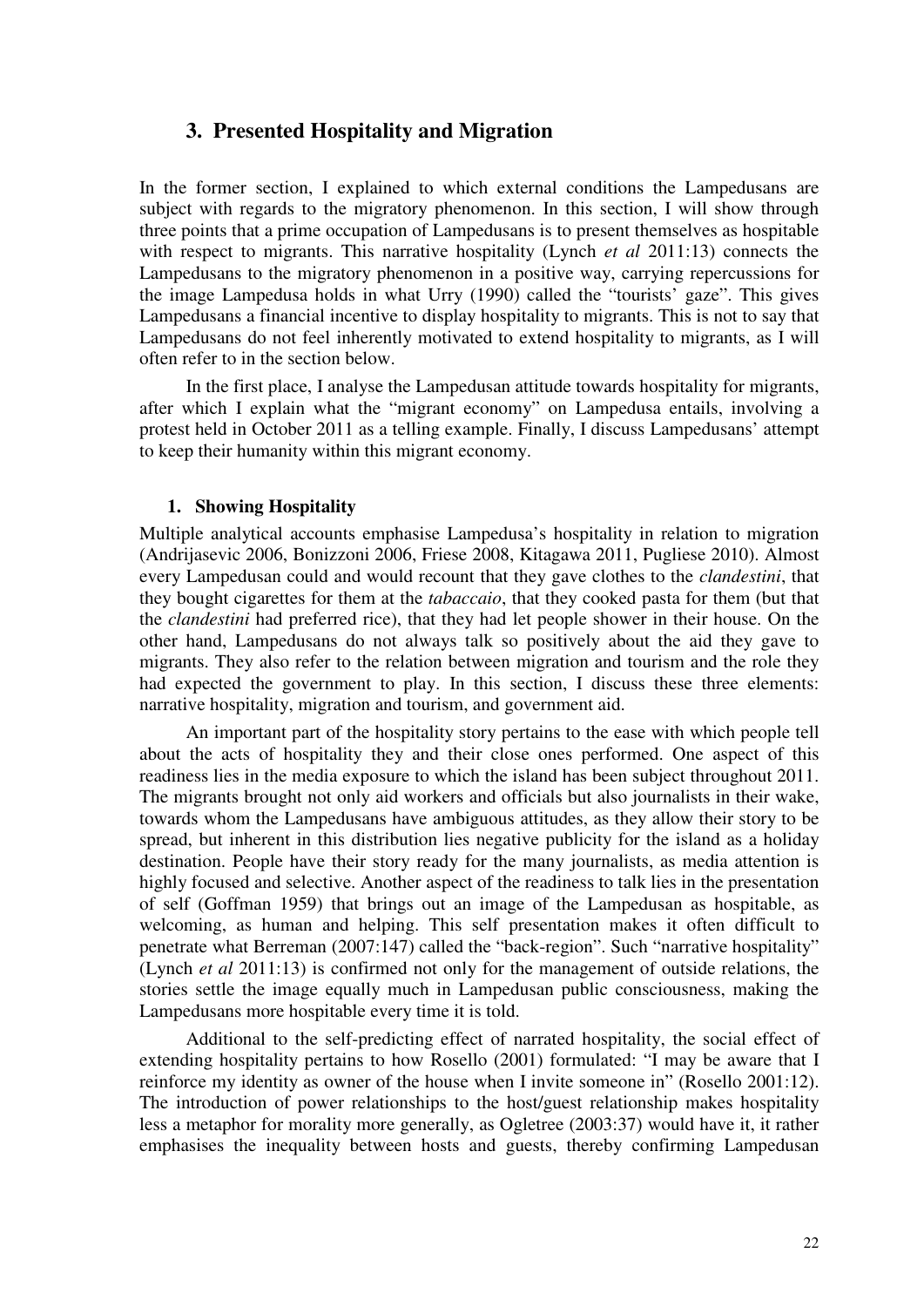ownership over the island. According to many Lampedusans, "any human being would have done this", because, as Catarina told me:

> We would all want to stay together [and not be forced away from our loved ones by circumstances]. Because we're all human beings. It's not the colour of our skin, Nora, that separates us, that divides us. It's not true, we're all children of God, and we're all equal.

The island is time and again stressed to be hospitable, both by outside commentators and by insiders. Especially the affirmation of this observation by islanders is interesting, because of the connection with tourism explained next.

Secondly, explicit connection is often made by Lampedusans between the migratory phenomenon and the reduction in the amount of tourists arriving in 2011. For instance Paola says that:

> Lampedusa has been stripped. To the core. In its entirety and of everything. […] If another boat comes now who needs us? What can we still give them? [...] Lampedusa this year hasn't earned anything. Nothing. But both at the commercial level of the hotels as those who work, those Lampedusans who rent out apartments, nothing of nothing. We don't have anything anymore.

It needs to be noted that the connection of tourism and migration in Lampedusans' imagination, aided by popular media such as the film *Terraferma* (Crialese 2011), does not take the economic crisis that has hit Europe since 2008 into consideration. When asked, Lampedusans impatiently shrug, acknowledge that financially Europeans might have been better off before, and continue to talk about migration. In Lampedusans' view, those few tourists that would otherwise have spent money on a holiday to Lampedusa, choose differently once they hear of Lampedusa as a migration island.

Alessandro, the chairman of one of the largest consortium representing hotel owners on the island, explained that by the time news reached the world on the migrants arriving in the spring of 2011, cancellations of reservations for the summer season came trickling in. In June, a decline of 70% of the bookings was calculated compared to the number of bookings in 2010 (Notizie Virgilio 09/07/2011). The publication of this number warned Lampedusans of the advancing summer season, and even when the streets were filled with tourists and they were personally busy working for tourists, people kept reiterating the number of 70% loss in relation to the migration issues. The media are scapegoats for spreading this number and other dehumanising stories about migration.

An example of Lampedusan agency in channelling imagery from the island to the outside world is brought by Maria, an activist and member of a Lampedusan cultural association. She told about the day after the Centro had been set on fire, and about the riots at the gas station. She recounted that she was filming the entire scene and told me that her camera had been hit from her hands by a Lampedusan, who had told her "We know who you are. Stop filming or we will find you." Another journalist from Sky had been forced to stop filming as well, but images of the protest are readily available online. Awareness of the force of images is very much present on Lampedusa, but the best strategy to avoid painful images to find their way to the public has not been discovered yet. When the next day, newspaper headings read "Guerrilla explodes at Lampedusa. Hours of 'everyone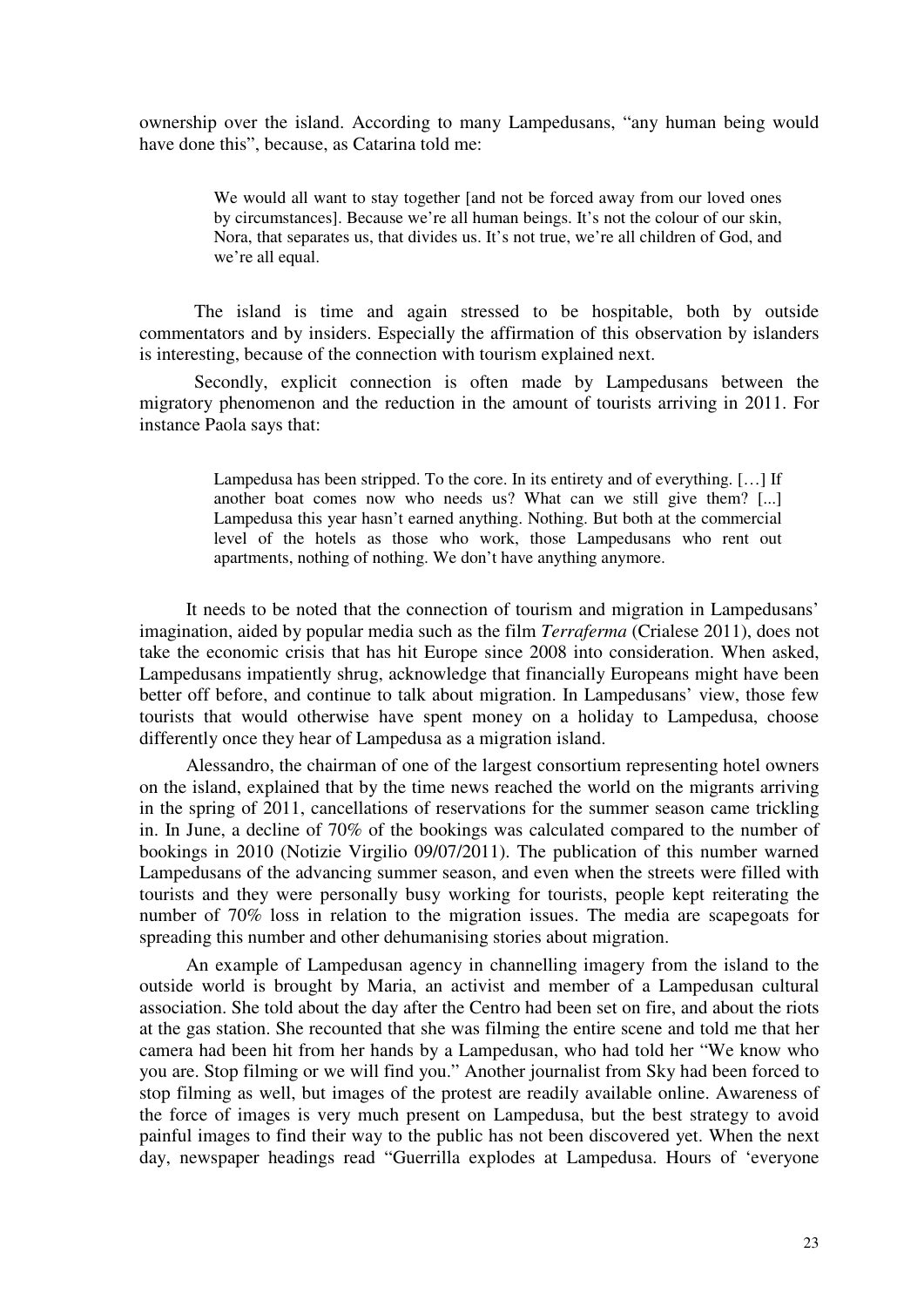against everyone'" (Giornale di Sicilia 22/09/2011), Lampedusans commented that it really had not been that bad, and that the media only report on what they think sells.

The third issue pertains to the Italian state. Paola, after discussing the relation between migrations and tourism, expressed her expectations from the national government:

> Nobody [no European and Italian aid] came because there was an epidemic. Who have paid have been the Lampedusans. We have paid, all of us. Nobody has done anything for Lampedusa. The real aid never came; the Lampedusans have given the real aid.

As Paola specifies, people feel they gave a lot in the first months of 2011, but perhaps too much and in fact every year for the past years, and that they stand alone in their task. They are the vanguard of the European border, perform a very heavy job, and the job is extremely ungrateful. Lampedusans expect the Italian and European authorities to step in, and at least compensate the island for its expenses. Most Lampedusans want the Italian state to reimburse entrepreneurs working in tourism for the 'lost season'. Their point is echoed by promises made by Italian and European officials, but the promises are never fulfilled. An example is the promise made by Prime Minister Berlusconi when he visited the island on March 30, 2012, to make a tax free zone of Lampedusa (Corriere della Sera 30/03/2011), but the initiative was never followed up.

The deeds Lampedusans expect from the government have to do with positive publicity. They prefer to earn their own living and not depend on state aid for an income. Therefore, I often heard that people would like the Italian government to start a large publicity campaign. The explicit linking of declining tourism figures with rising migration figures shows the Lampedusan train of thought: positive publicity would counter the imagination (Appadurai 2008) that tourists have of Lampedusa as a potential destination.

The three points treated here, namely the ease of talking about hospitality, the relationship between tourism and migration as it is understood by Lampedusans, and the expected government aid, are all indicators of the relationship of dependence that Lampedusans have with the presentation of hospitality.

In the first place, the narrative hospitality (Lynch *et al.* 2011:13) practiced on Lampedusa confirms the Lampedusan people as welcoming, something which settles in their public consciousness. It therefore has a spiralling effect: more people display their hospitality as they are stimulated by other people talking about it.

Secondly, the relationship between a decline in tourists and an increase in migrants is made very explicit by Lampedusans. Lampedusans hope to counter tourists' imagination (Appadurai 2008) of the island. One consequence is that relationships with journalists are very sensitive. An apparent example of ignorance is the desperation inherent in the act of hitting Maria's camera from her hand: although Lampedusans show agency (Ortner 2006) and are eager to present themselves as hospitable to migrants in order to communicate their hospitality to potential tourists, their acts to prevent negative imagery are not very efficient.

The final issue, concerning expected government aid, is connected to this: the role the government could play is in the centralised production of positive publicity or the support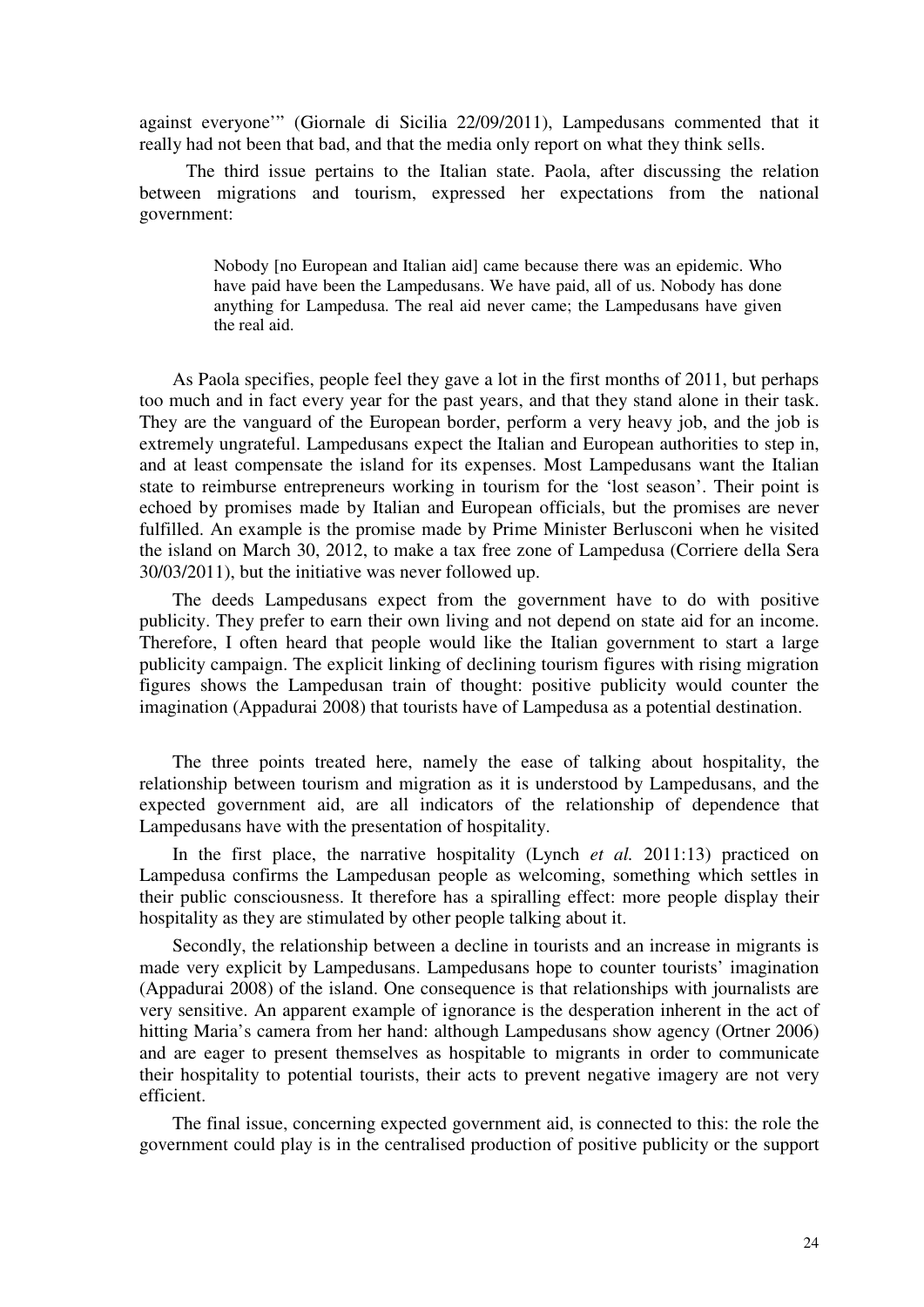for such a large-scale campaign that counters this imagination. However, Lampedusans feel disappointment towards the promises made earlier by the government.

In sum, Lampedusan narrative hospitality towards migrants is important in order to manage tourists' perception of Lampedusan hospitality. This is expressed through worries and complaints, but also through direct action.

### **2. Working in the Centro: A Secret Protest**

This subsection investigates a protest on the  $8<sup>th</sup>$  of October, 2011 by employees of LampedusAccoglienza, the cooperation working in the Centro, responsible for cleaning, food provision, organising the transport of mattresses and sanitary bags, and providing basic legal assistance. Some 150 Lampedusans find economic sustenance from working in the "migration industry", as some Lampedusans critically call it. They are interpreters, lawyers, cooks and cleaners, and most of these people have a temporary contract. Only twenty-five of them have a permanent contract. They are expected to live on the island, and often they are natives to the island.

The protest by employees was clouded in secrecy, something I explain as a way for the workers of LampedusAccoglienza to obscure their direct relationship with the migration industry. As I explain below, these employees have been subject to the powerful pressure from other Lampedusans to do so for financial benefit, a mechanism which works similarly to Foucault's concept governmentality (1979). I also invoke Phillips' concept power spatialisation (1990) to explain this.

As explained in the previous section, a fire took place in the Centro on September  $20<sup>th</sup>$ , 2011. After the Centro was closed, I spoke to a number of employees of LampedusAccoglienza, who all told me that they still had work to do every day in the Centro, catching up on the administrative delay from when the Centro was flooded with Tunisian migrants. Two weeks after the fire I spoke to Khadija, a Moroccan interpreter, who told me that the employees of LampedusAccoglienza had not been paid in the past months and that this created quite some tension. She hinted at the possibility of an upcoming protest, the tenure of which would be a demand of their pay, but also the reopening of the Centro.

On the one hand, such a protest would indicate mature working relations between employer and employees, in which employees can take the liberty to demand their rights. On the other hand, the employees had over the past weeks kept their head down in Lampedusan public life as they felt that their association with the Centro already made them vulnerable to becoming scapegoats for all the confusion created in the village.

I asked around whether more people had heard about an upcoming protest, and attitudes towards a potential protest were downright rejecting: "They should be ashamed if they would protest to get the Tunisians back." And: "After everything Lampedusa has been through? I don't think they dare to do that."

Eventually, the protest did take place, on the  $8<sup>th</sup>$  of October, 2011, in front of the Centro's gates, and it was attended by some fifty people, all working for LampedusAccoglienza. They demanded their salaries for past three months. One said: "Day after day we risk our lives to come to work here, and today we want to have an answer. We want answers to see our salary, [to see] which end our money met."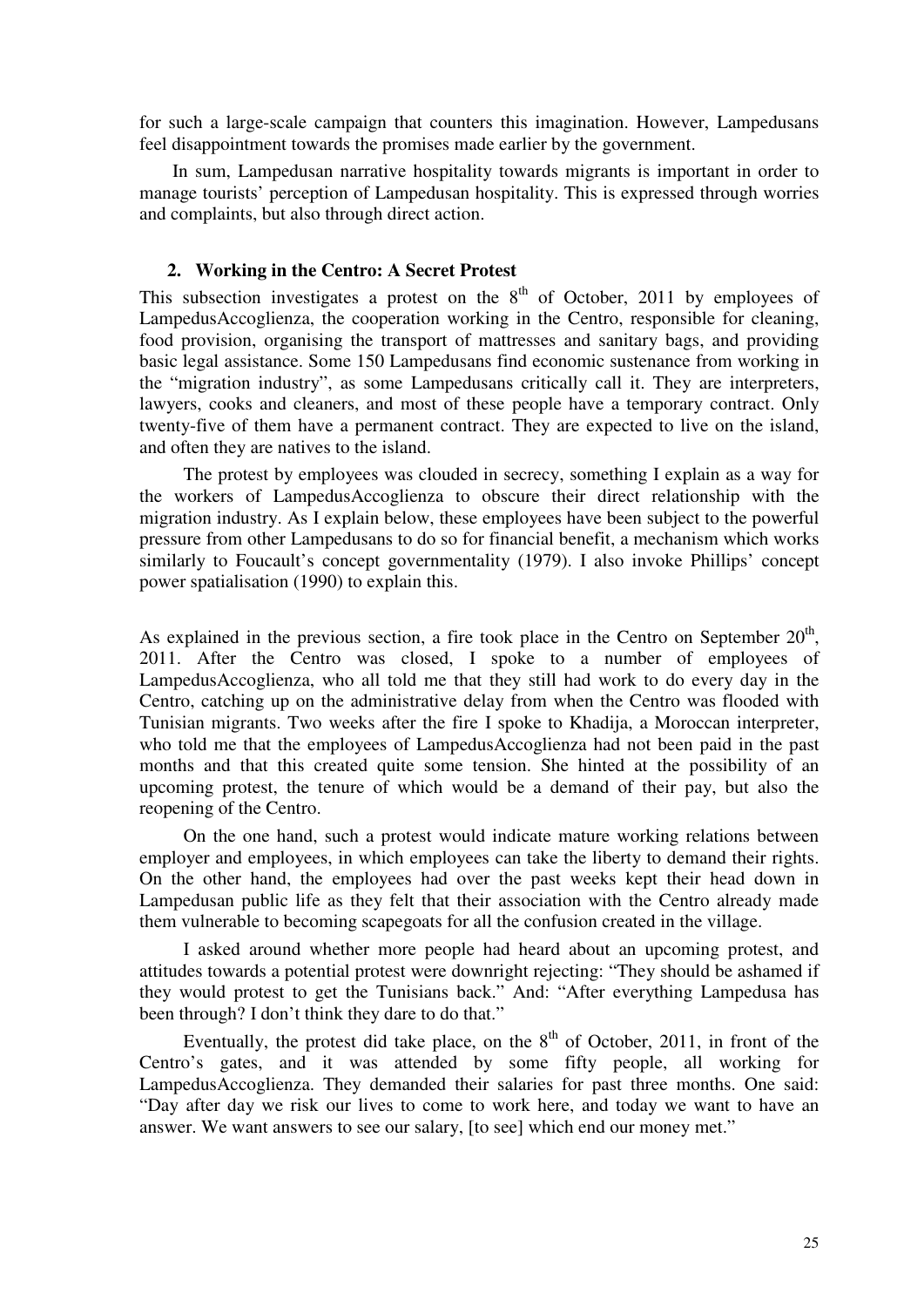The interesting aspect of this is that I never heard about the protest while I was on Lampedusa, and only learned about it later when I saw a video recording. People of whom I later discovered that they had attended it, said then that it would probably not take place, while in fact it had already taken place. There seemed to be a general reluctance to confide to me and other outsiders the details or even the fact that there had been a protest, and, without becoming paranoid, this reluctance seemed coordinated. Khadija for instance later negated that there had been a protest: she said that people on Lampedusa are always full of talk, but "never do anything". Also my neighbour, Pino, logistic manager in the Centro, told me that nothing had happened with the original plans. Paul, working for one of the humanitarian organisations and always present in the Centro, even denied explicitly that the protest had taken place because the people from LampedusAccoglienza had chosen not to be candid and not to solicit Lampedusa's retributions for sticking out their necks.

What this indicates to me is that the protest was more than a mere work incident between LampedusAccoglienza and its employees. Lampedusa's frustrations with the way the migration is managed are expressed through the employees' acts as much as through other Lampedusans' responses to them and through the employees' secrecy about their protest. The sensitivity of the issues around the fire was played out on the employees' decision to protest and not talk about this publicly.

The power spatialisation (Phillips 1990) at work here is interesting. Many Lampedusans earn money from the "migration industry", but only in an indirect way. They let houses to officials, host conferences in their hotel lobbies and cater pizzas for stationed police agents. These indirect ways are made explicit through the contracts that the Italian state makes with restaurant and hotel owners, causing some envy amongst other entrepreneurs over their guaranteed revenue throughout the year (Friese 2008:11). The small group of 150 Lampedusans working directly in the Centro, however, earns their money solely from migration, and is therefore much more exposed to criticism of supporting a phenomenon that is held to destroy the other main income of the island, tourism. A protest would be a blatant expression of hospitality for money, but their power or liberty to act within their own territory is limited by their contested position in the social system on the island, bringing the ambiguous relationship of Lampedusa with migration to the fore.

I see this as a form of Foucault's (1979) governmentality: the control exerted by Lampedusa's tourism workers on the migration workers changes the openness with which they performed their protest. As the island is in a sense both dependent on and marred by migration, the sensitivity and secrecy surrounding the protest can be read as an avoidance of this paradox.

#### **3. Migration Industry: Keeping Humanity**

A third issue indicating the importance for Lampedusa to maintain an image of hospitality towards migrants is Lampedusans' attempt to maintain humanity in their work in the migration industry. This attempt at humanity is special, because it is paradoxical. Simply put, Lampedusans generally still see the disturbing aspects of migration, and often work in the Centro is seen as a necessary evil, despite the direct economic benefits that a certain number of Lampedusans gain from working in the hospitality industry. Catarina explained to me:

> There were 150 Lampedusans [working in the Centro], but for those 150 Lampedusans who work, for this they say: "It gives work to the Lampedusans",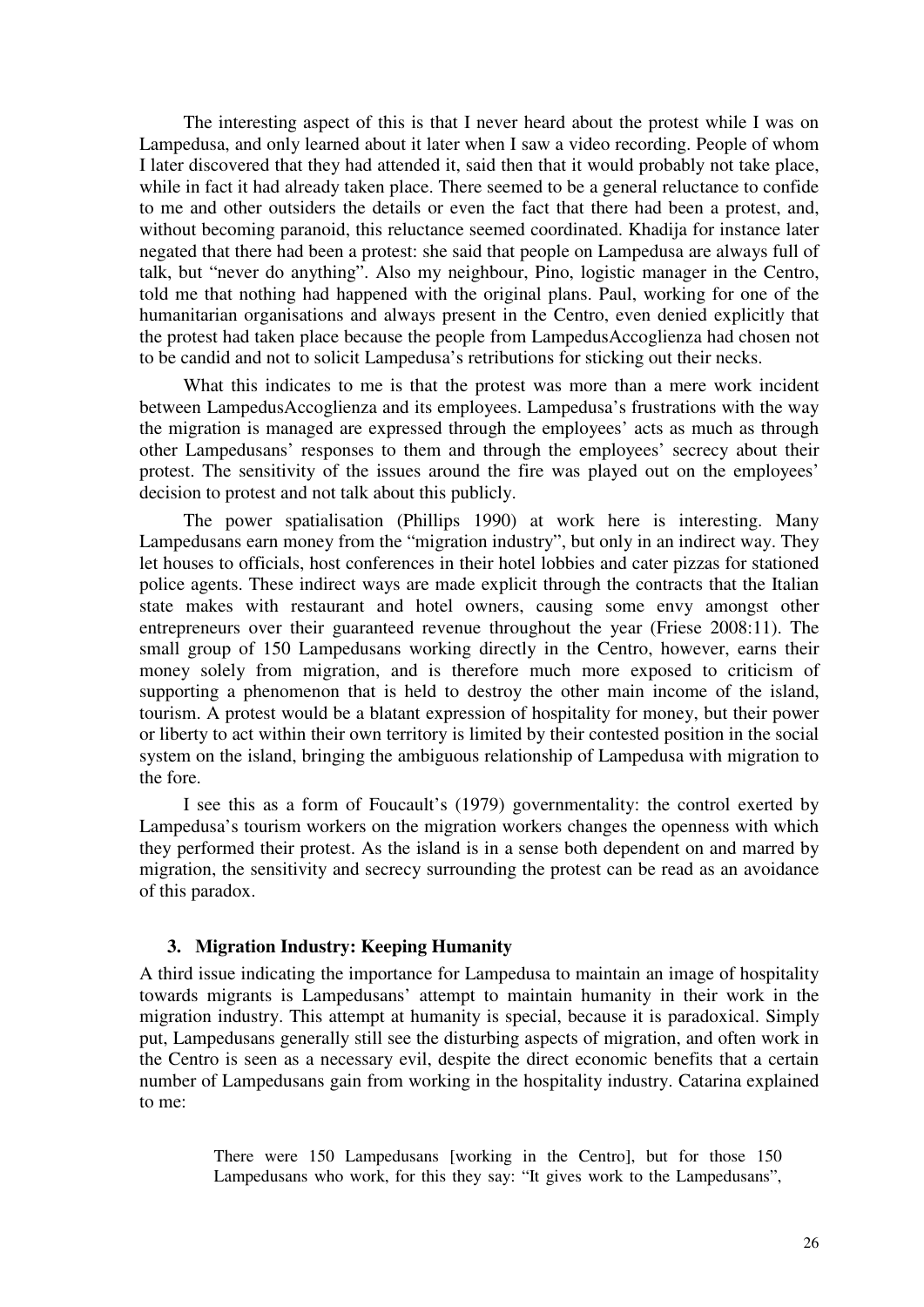and that's not true. Because we don't want work with which we exploit other people. Because these poor people.. We, Sicilians, know what it means to emigrate, Nora.

The relation with the Other is a very real one at Lampedusa, and identification with migrants happens often to Lampedusans, as they are confronted very often with this reality and have had similar experiences as a people in the twentieth century. Regularly, I was told stories of the pains involved in the travel between the two coasts, similar to how Catarina continued to formulate it:

> [T]hese people […] are travelling in these boats without help and without nothing. They are at sea for days and arrive here and when they strip them of their clothes, they tear their skin. Just imagine to have to sit down for three days with your legs like this [indicates her legs bent up to her chin], and you have to piss and shit on your seat, and then the commanders who throw everybody in the water, who scratch the people, [they arrive] with their faces completely [scratched] open. You know how many people died in the water? [...] It's something that makes me so angry!

Catarina then started to cry. Catarina's recently return migrated daughter Giuseppina added to this: "To move to a place voluntarily is already one thing, but if you do it because you're forced, that's a different thing. These people are forced."

I interpret the imagination (Appadurai 2008) necessary to relate to the Other is an attempt at what I earlier called extended hospitality: the extended form of hosting by showing an interest in the Other, imagining their provenance and relating to them in a more substantial way. This attempt at extended hospitality, however, is not supported by the limits inherent in the system at Lampedusa, as migrants are meant to only stay for a few days and are shielded from contact with the islanders.

An example of this extended hospitality and imagination is brought by Davide, who worked in the Centro for two periods of a few months each, and who started studying the Arab language because he became curious to what the migrants had to say. I contend that the realisation of a common humanity, inherent in this gesture of curiosity is rather typical for Lampedusa. Without being numbed by the mere numbers that appear in the newspapers of new arrivals, and despite the incompatibility of Lampedusans' lives with the clandestini's lives, a dialogue between the two can emerge.

What makes the apparent juxtaposition of humanity versus economic gain from the migration industry paradoxical is that it stands in contrast to the general tenure on the island towards migration, which holds that a rise in migrant presence on the island causes a decline in tourism earnings. At the same time, this paradox is played out in people's choices such as Davide's choice to study Arabic: despite the legal limitations that the Lampedusan hospitality framework implies, Lampedusans try their best to show humanity and to engage with migrants whenever possible, thereby attempting to offer extended hospitality. For this attempt at extended hospitality, imagination (Appadurai 2008) does its work, as the life worlds of Lampedusans and migrants differ substantially and need to be bridged through imagination.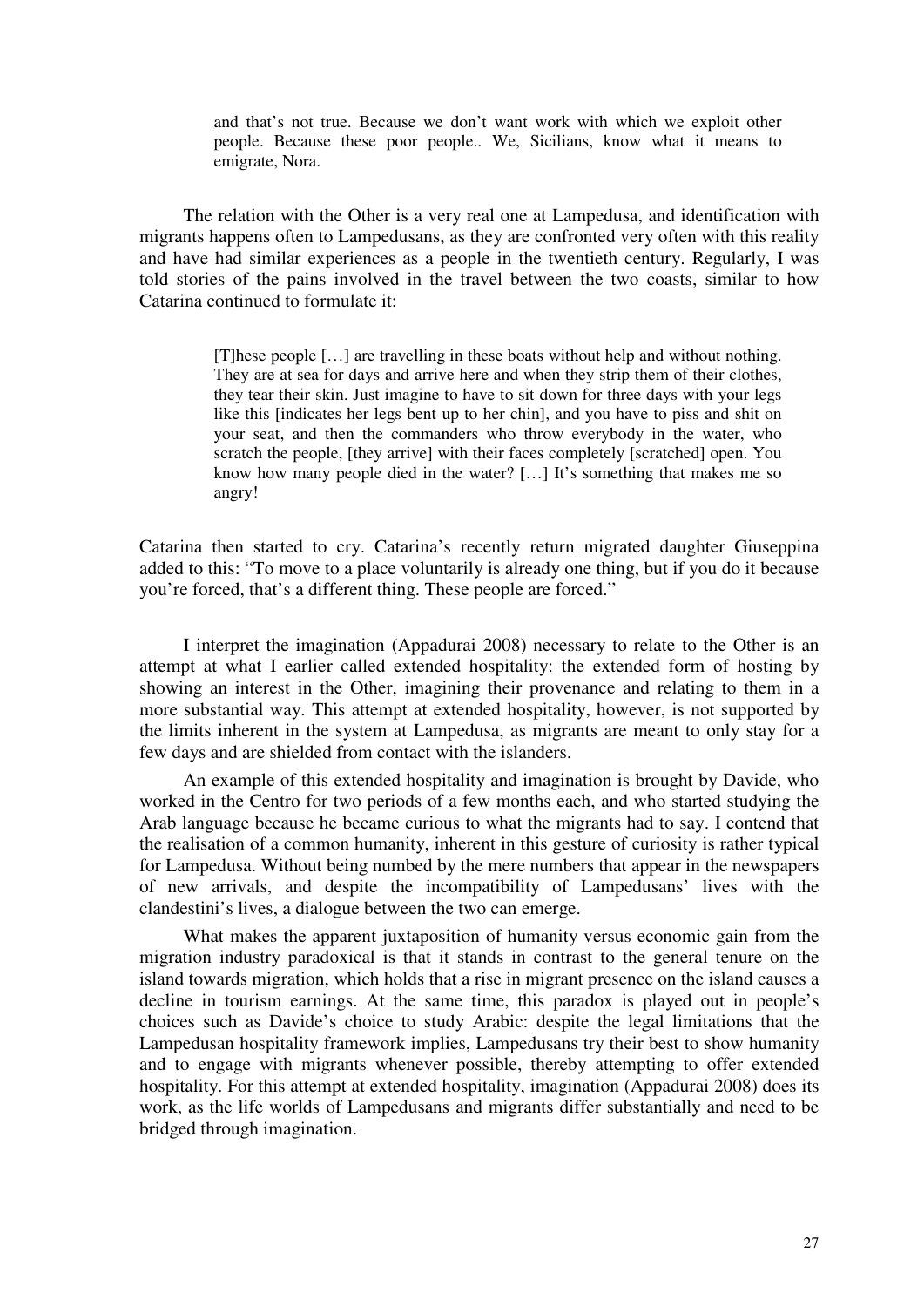In this section I have delved into three aspects through which Lampedusans demonstrate that the presentation of hospitality to migrants is important to them.

In the first place, I explained how Lampedusans apply their own definition of hospitality, which entails a readiness to talk about their experiences as hosts, of which they pride themselves in their presentation of self (Goffman 1959), which is a form of narrative hospitality (Lynch *et al* 2011:13). Another aspect of their definition of hospitality is the explicit relationship they determine between a rise in migrants and a decline in tourists on the island, resulting in a tense relationship with journalists and display of agency (Ortner 2006) in these relationships. Related to this is the Lampedusan expectation for government in the generation of positive publicity for the island, to alter the tourists' gaze (Urry 1990).

Secondly, I examined the secrecy surrounding a protest by employees of LampedusAccoglienza as cases of power spatialisation (Phillips 1990) and governmentality (Foucault 1979): although the employees gather economic benefits from the "migration economy", they are limited by other Lampedusans in the articulation of their labour rights as it is important to Lampedusans to demonstrate their hospitality.

In the third place, I argued that hospitality on Lampedusa is not simply a calculation of the role of media, but that genuine compassion and interest with arriving migrants, for which imagination (Appadurai 2008) is required, is restricted by the Lampedusan hospitality system, limiting Lampedusans to minimal hospitality.

I have showed how Lampedusans connect declining numbers of tourists to rising numbers of migrants, it is important for them to apply narrative hospitality, not forgetting that often they also have motives other than economic ones to show hospitality.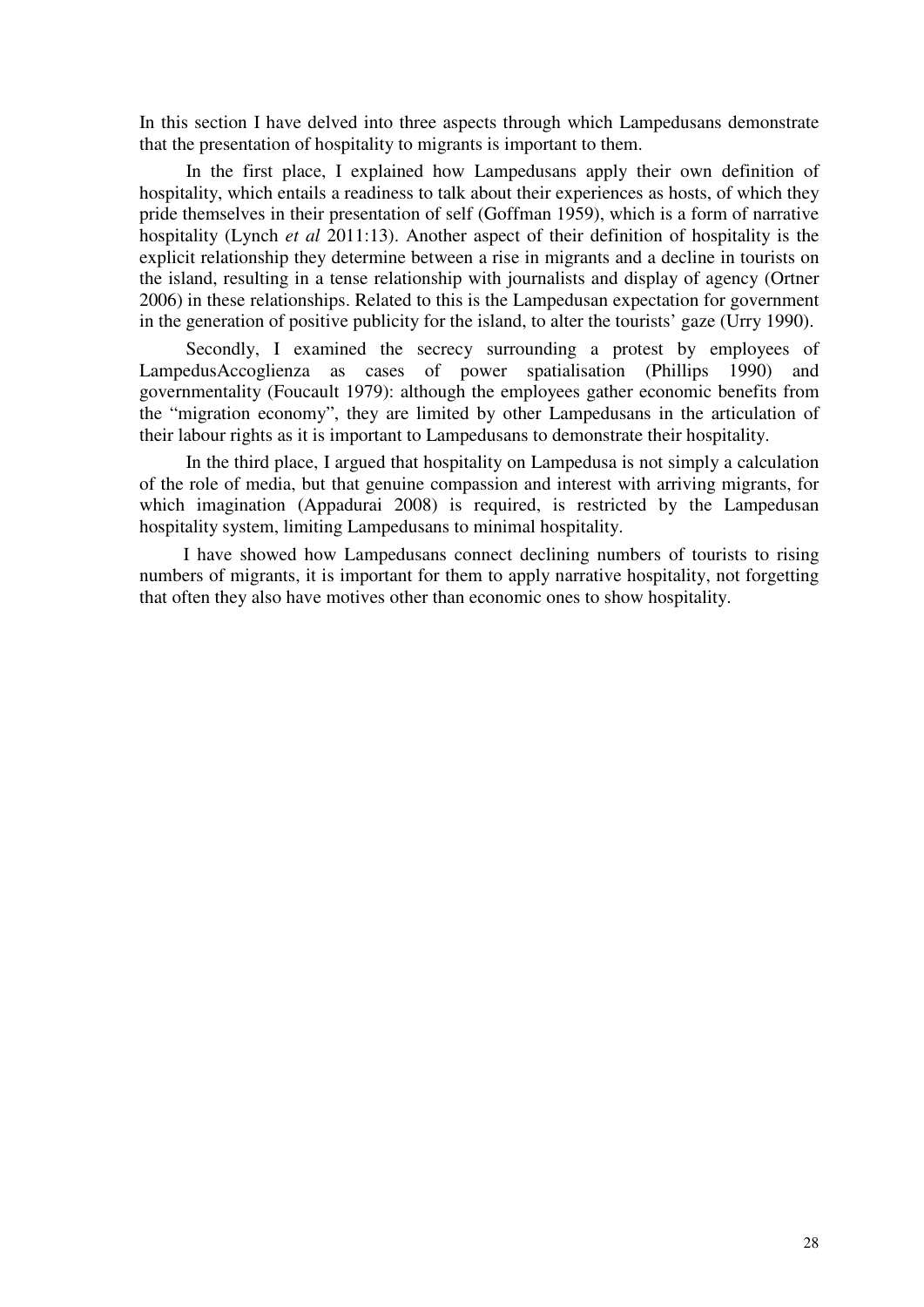# **Conclusion**

Lampedusans complain that the world only sees the island as synonymous with illegal migration and paradoxically at the same time with a week's summer holiday. Mainstream media's representations in news accounts of the island as waiting ground, ready for reception, are taken for granted by the academic world. One consequence is a definition of Lampedusa by its visitors, a reduction both in terms of time and place.

Contrary to popular and scholarly representation of the island as a place victim to the global demographic movements that tourism and migration entail, I demonstrate that Lampedusans are, because of their relationship to the island, at certain points master of these flows of people, but at others are subject to larger geopolitical constellations at work. I do this making use of Phillips concept of power spatialisation (Phillips 1990), Appadurai's concept imagination (Appadurai 2008), Ortner's interpretation of agency (Ortner 2006), Foucault's idea of governmentality (1979) and my own bifurcation of minimal and extended hospitality.

As Phillips (1990) reveals in her account on Ecuadorean women, the spatialisation of power relations is more important for definitions of power than mere numbers of income. Lampedusans enact, through their presence and time investment on the island, their power over the island. Ortner's definition of agency (Ortner 2006:139) takes existing power relations into account, and sees agency both as the pursuit of projects and as power exercise and resistance.

Appadurai (2008) explained that the flows exerting their power on contemporary politics are responsive to ideas of imaginative worlds: both tourists and migrants have an image of their destination and Lampedusans have an image of those people arriving on the island. All these images influence how people act. Foucault's (1979) concept governmentality allows the investigation of existing relations between Lampedusans and the mutual regulation resulting from them.

Making use of Ogletree's (2003:2) distinction between different types of hospitality, I coin minimal hospitality versus extended hospitality. Minimal hospitality entails the care offered to a stranger upon reception, for instance through food, shelter and safety or entertainment. Yet extended hospitality is the possibility for the stranger to reciprocate this offer, to return something to the host. As I explain in the cases of both Lampedusan migration and tourism, the circumstances allowing extended hospitality are not present.

Concerning tourism, I offer five illustrations of Lampedusans' agency (Ortner 2006). The first three, the determination of business hours, music permits on Via Roma, and public holidays, indicate how Lampedusans manage their own and tourists' times, through governmentality (Foucault 1979) and the assertion of spatial occupation (Phillips 1990). Fourthly, weekly schedules enable Lampedusans to manage time and place by directing all tourists to means of transport on Saturdays, thereby freeing for instance the beach from their presence, with minimal hospitality as a consequence. Finally, the music festival O'SCIÀ facilitates the management of space, place and time to Lampedusans as it applies media and communicatory flows (Appadurai 2008, Castells 2001) to counter tourists' imagination (Appadurai 2008) of the island as an inhospitable place.

In the second section, I analyse three cases of institutional constraints of the migratory phenomenon in place on Lampedusa to which the islanders develop coping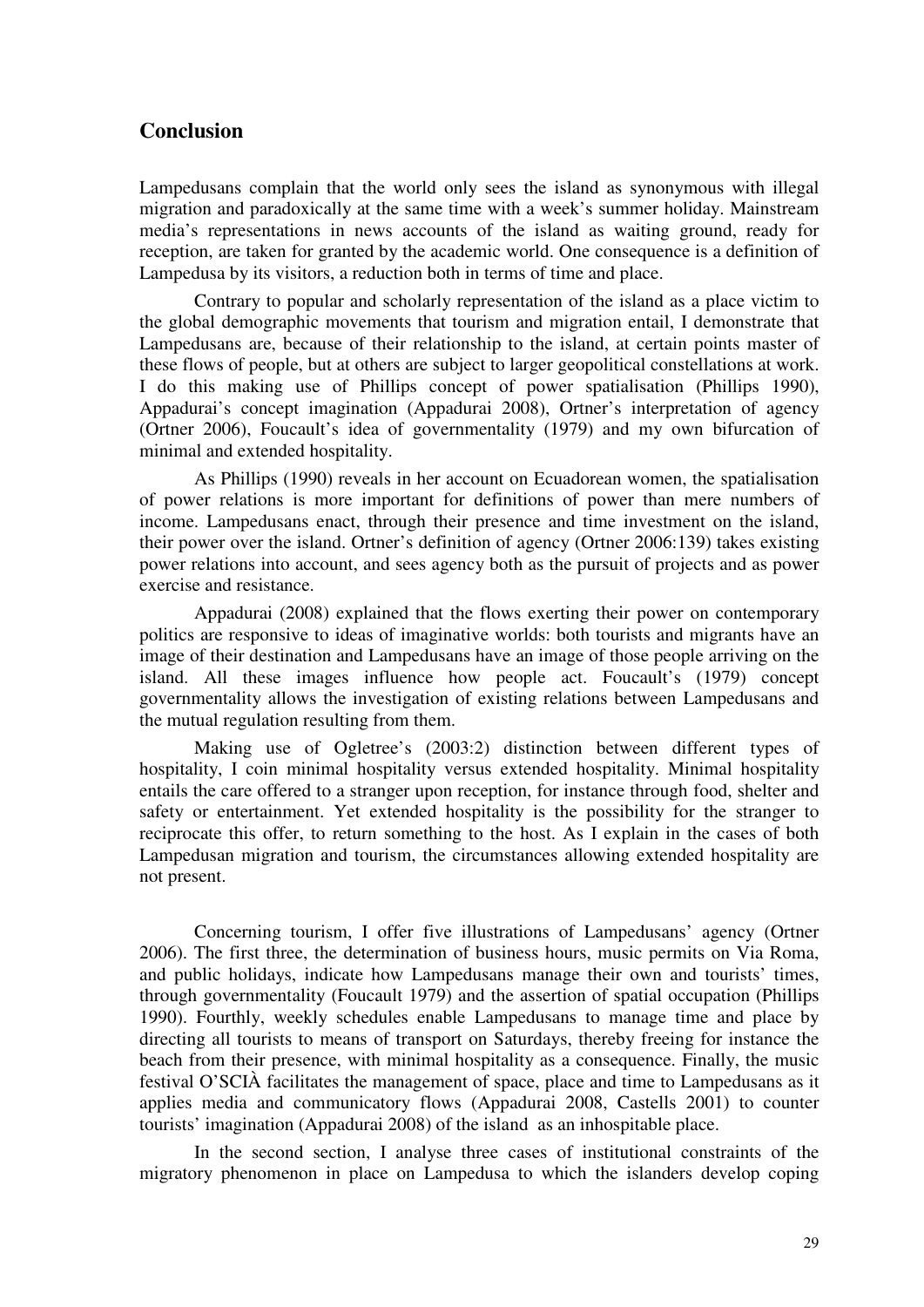mechanisms and continue to assert their autonomy and spatialised power (Phillips 1990). In the first place, Lampedusans often refer to international treaties as a solution for their migration-related problems, but these treaties are simultaneously hampering extended hospitality. A second aspect pertains to Lampedusans' responses to unanticipated events, such as the protesting Tunisians' roadblocks and the Centro's fire. Following Appadurai's (2008) concept of imagination, I analyse the events as implying changing power relations with the locality (Phillips 1990), sparking both the Tunisian and Lampedusan responses as assertion over territory. In the third place, two groups of migrants are distinguished, namely Tunisian nationals and those coming via Libya. I interpret this categorisation of the Other as a coping strategy by Lampedusans, informed by public discourse (Foucault 1979), imagination (Appadurai 2008) and experience.

The third section goes into three features through which Lampedusans demonstrate the importance to them of a presentation of hospitality to migrants. In the first place, I explain how Lampedusans apply narrative hospitality (Lynch *et al* 2011:13), which entails a readiness to talk about their experiences as hosts, of which they pride themselves in their presentation of self (Goffman 1959). Lampedusans make an explicit relationship between growing migration and declining tourism on the island, resulting in a tense relationship with journalists and display of agency (Ortner 2006) in media affairs. Related to this is that Lampedusans expect the government to contribute to an altering of the tourists' gaze (Urry 1990) through positive publicity of the island. Secondly, I interpret LampedusAccoglienza employees' secret protest as a case of power spatialisation (Phillips 1990) and governmentality (Foucault 1979) because they are limited by fellow Lampedusans in the articulation of their labour rights. In the third place, genuine compassion and interest with arriving migrants, for which imagination (Appadurai 2008) is required, is restricted by the Lampedusan hospitality system, limiting Lampedusans to minimal hospitality.

In this thesis I have demonstrated that Lampedusans live with the constraints brought by both tourism and migration, but that they have multiple strategies to determine how far these phenomena influence their lives. As I showed by means of ethnographic data, these strategies are more effective in the case of tourism, but besides the institutional constraints governing Lampedusan migration, Lampedusan approaches specifically target the phenomenon's influence.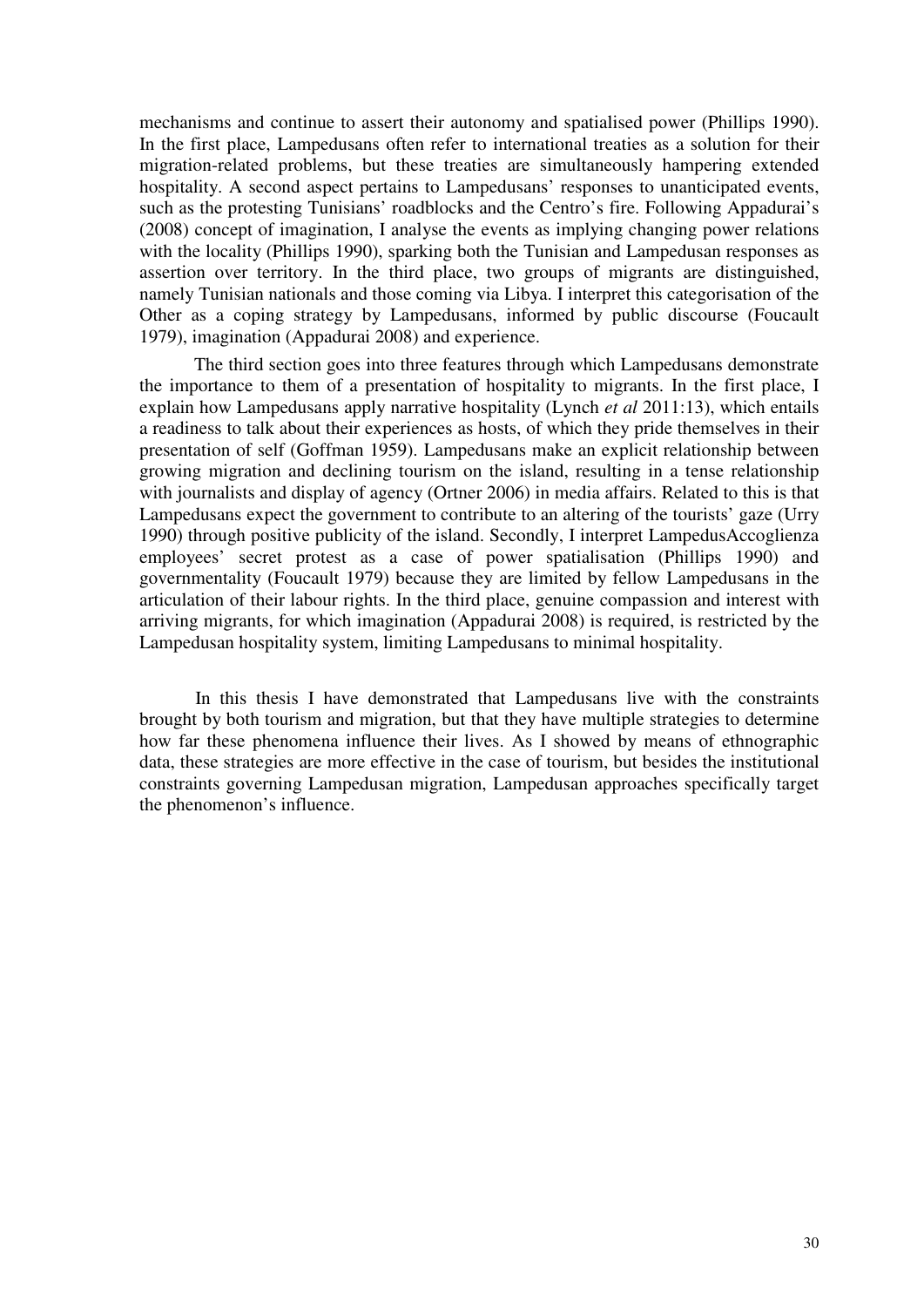# **Acknowledgements**

Throughout my temporary stay at the island Lampedusa, I've had the pleasure of meeting many inspiring people. I can't name all of them, but there are some that I would like to thank by name. Anna, Pino, your daughters, sons-in-law and grandchildren. Maria, Azzurra, Fiorella and Alberto. Don Pino Brignone and the personnel of Bar dell'Amicizia. Majdi, Tareke, Giusi, Ilaria, Francesco, Pupunè and professore Fragapane; and Sigrid. Thank you all for the collaboration, information, friendship, honesty, trust and thank you for simply being there.

I owe my deepest gratitude to professor Ton Robben for his diligent reading and the hard work he put in. Sorry for the "sweat" I caused you. Patrick Eisenlohr, thank you for your conceptual support.

Thanks to my parents, for the emotional and (not unimportantly) financial support. Thank you, Erik, for being there, and letting me rant. You have been both an outlet and a great sparring partner.

And last but not least: my dear CASTOR classmates. Arwen, Daniel, Elke, Fulvia, Joost, Lianne, Merel, Nina and Uros: thanks for the hours both inside and outside the library and the classroom. It has been a pleasure to read your work and I hope we will somehow continue our creative processes together elsewhere.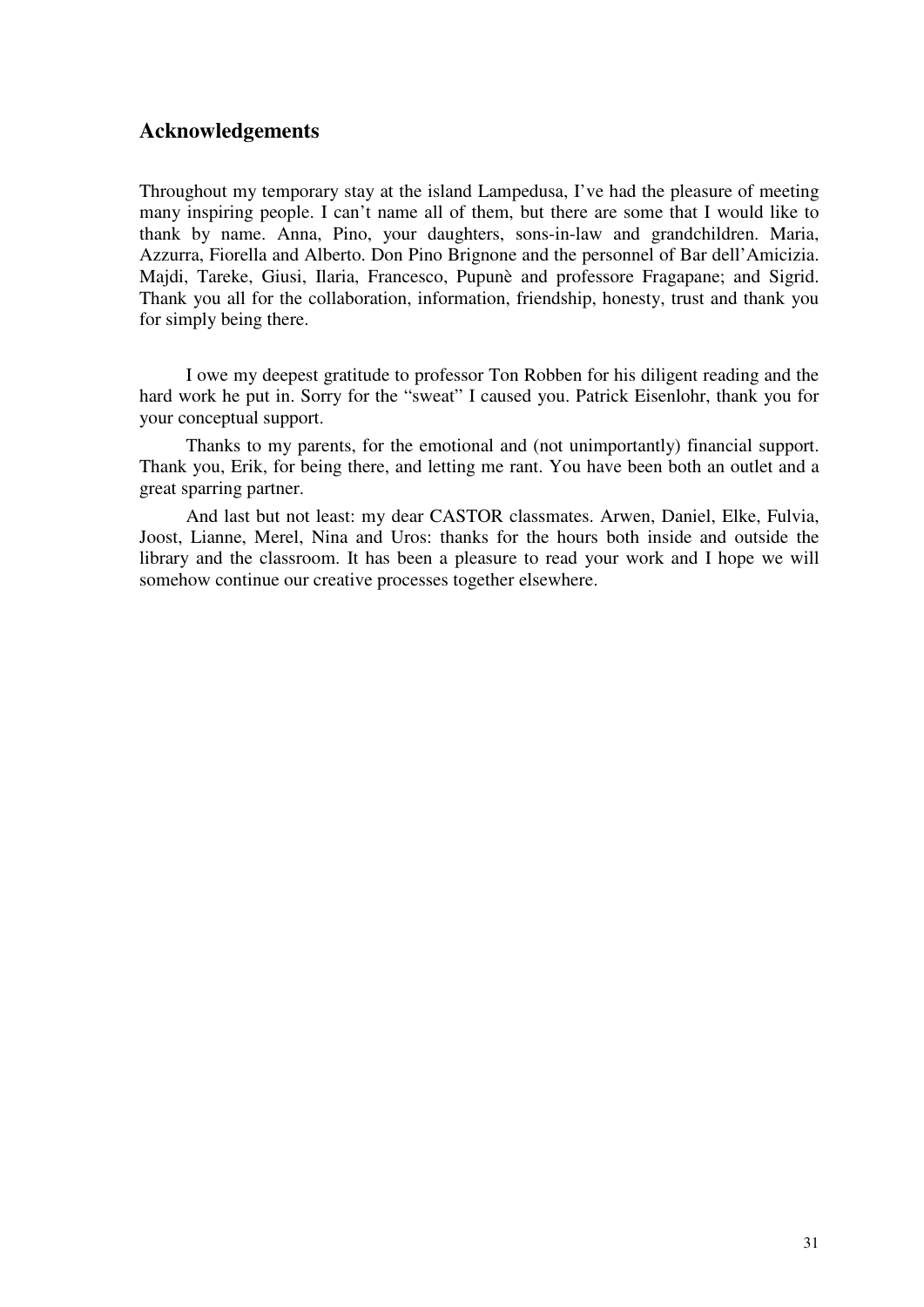# **Bibliography**

| Agenzia di Viaggi      |                                                                                                                                      |
|------------------------|--------------------------------------------------------------------------------------------------------------------------------------|
| 2012                   | Accordo tra Sogni nel Blu e Livingston su Lampedusa.                                                                                 |
|                        | <http: notizia_standard.php?idnotizia="164769&amp;&lt;/td" www.lagenziadiviaggi.it=""></http:>                                       |
|                        | <b>IDCategoria=1&gt;</b> Accessed: April 11, 2012                                                                                    |
|                        | AI - Amnesty International                                                                                                           |
| 2008                   | Rapporto annuale 2008, La situazione dei diritti umani in Italia.                                                                    |
|                        | <http: 953<="" cm="" flex="" idpagina="" it="" l="" pages="" serveblob.php="" td="" www.amnesty.it=""></http:>                       |
|                        | $>$ Accessed: April 25, 2012                                                                                                         |
| Andrijasevic, Rutvica  |                                                                                                                                      |
| 2006                   | Lampedusa in Focus: Migrants Caught between the Libyan Desert and the                                                                |
|                        | Deep Sea. Feminist Review 82:120-125                                                                                                 |
| Appadurai, Arjun       |                                                                                                                                      |
| 1996                   | Modernity at Large: Cultural Dimensions of Globalization. City?!?!                                                                   |
| 2008                   | Disjuncture and Difference in the Global Cultural Economy. In The                                                                    |
|                        | Anthropology of Globalization. A Reader. Jonathan Xavier Inda and                                                                    |
|                        | Renato Rosaldo eds. Malden: Blackwell Publishing. Pp. 46-64                                                                          |
| Banfield, Ed C.        |                                                                                                                                      |
| 1958                   | The Moral Basis of a Backward Community. Glencoe: Free Press                                                                         |
| Bell, David            |                                                                                                                                      |
| 2009                   | Tourism and Hospitality. In The Sage Handbook of Tourism Studies. Tazim                                                              |
|                        | Jamal and Mike Robinson eds. Pp. 19-34                                                                                               |
| Bell, Rudolph M.       |                                                                                                                                      |
| 1979                   | Fate and Honor, Family and Village: Demographic and Cultural Change in<br>Rural Italy Since 1800. Chicago: University. Chicago Press |
| Berreman, Gerald D.    |                                                                                                                                      |
|                        | 2007[1972] Behind Many Masks: Ethnography and Impression Management. In                                                              |
|                        | Ethnographic Fieldwork: An Anthropological Reader. Antonius C.G.M.                                                                   |
|                        | Robben and Jeffrey A. Sluka, eds. Pp. 137-158. Malden: Blackwell                                                                     |
|                        | Publishing.                                                                                                                          |
| Blok, Anton            |                                                                                                                                      |
| 1972                   | The Mafia of a Sicilian Village (1860-1960): An Anthropological Study of                                                             |
|                        | Political Middlemen. Academisch Proefschrift, UvA                                                                                    |
| Boissevain, Jeremy ed. |                                                                                                                                      |
| 1966                   | Patronage in Sicily. Man N.S. 1(1):18-33                                                                                             |
| 1996                   | Coping with Tourists: European Reactions to Mass Tourism. Providence:                                                                |
|                        | Berghahn Books                                                                                                                       |
| Bonizzoni, Paola       |                                                                                                                                      |
| 2006                   | Turisti e vagabondi: dinamiche dell'incertezza a Lampedusa. Studi                                                                    |
|                        | Emigrazione 43(Dec):164-79                                                                                                           |
| Bottomley, Gillian     |                                                                                                                                      |
| 2010                   | From Another Place: Migration and the Politics of Culture. Cambridge:                                                                |
|                        | <b>Cambridge University Press</b>                                                                                                    |
| Bourdieu, Pierre       |                                                                                                                                      |
|                        | 2002[1977] Outline of a Theory of Practice. Cambridge: Cambridge University Press                                                    |
|                        | Callari Galli, Matilde and Gualtiero Harrison                                                                                        |
| 1979                   | Situational Signs and Social Attentiveness: The Conception of Reality                                                                |
|                        | among a Group of Sicilian Illiterates. In Europe as a Cultural Area. Jean                                                            |
|                        | Cuisenier ed. The Hague: Mouton Publishers. Pp. 221-249                                                                              |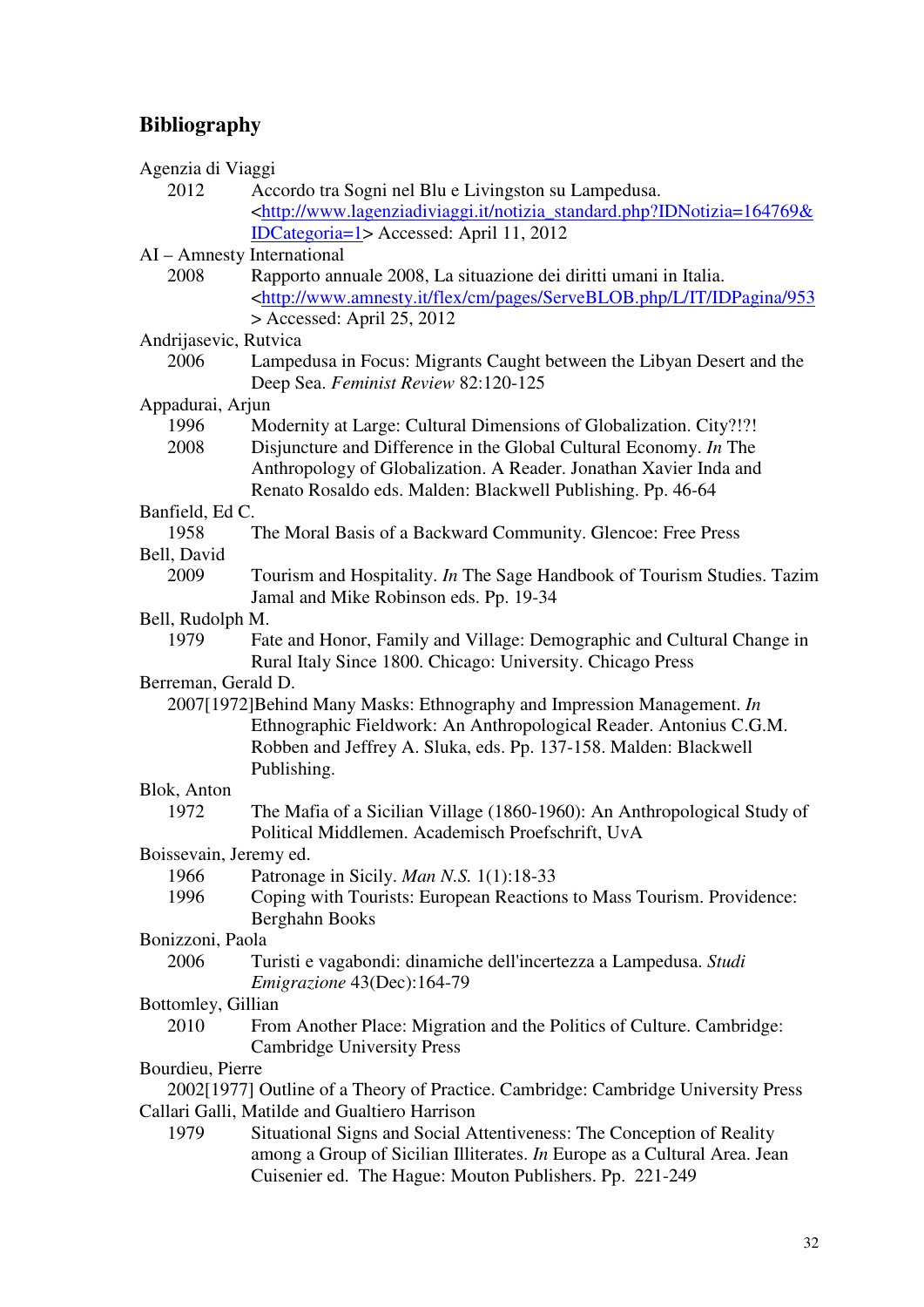| Castells, Manuel     |                                                                                                                            |
|----------------------|----------------------------------------------------------------------------------------------------------------------------|
| 2000                 | The Rise of the Network Society. Oxford: Blackwell Publishing                                                              |
| Chambers, Iain       |                                                                                                                            |
| 2008                 | Mediterranean Crossings: The Politics of an Interrupted Modernity.                                                         |
|                      | Durham: Duke University Press                                                                                              |
| Corriere della Sera  |                                                                                                                            |
| 2011                 | Lampedusa, il giorno di Berlusconi "L'isola libera in due-tre giorni": "piano<br>straordinario per il turismo", 30/03/2011 |
| Cresswell, Tim       |                                                                                                                            |
| 1996                 | In Place/Out of Place: Geography, Ideology and Transgression.                                                              |
|                      | Minneapolis: University of Minnesota Press                                                                                 |
| Crialese, Emanuele   |                                                                                                                            |
| 2011                 | Terraferma. Film. 88'                                                                                                      |
| Davis, John          |                                                                                                                            |
| 1975                 | Beyond the Hyphen: Some Notes and Documents on Community State                                                             |
|                      | Relations in South Italy. In Beyond the Community: Social Process in                                                       |
|                      | Europe. Jeremy Boissevain and John Friedl, eds. Pp. 49-55. The Hague:                                                      |
|                      | Department of Educational Sciences The Netherlands                                                                         |
|                      | De Pasquale, Elena and Nino Arena                                                                                          |
| 2011                 | Sullo stesso barcone: Lampedusa e Linosa si raccontano. Todi: Tau Editrice                                                 |
| Di Maso, Fabiana     |                                                                                                                            |
| 2011                 | Destinazione Italia: il fenomeno dell'immigrazione irregolare nel                                                          |
|                      | Mediterraneo. Università degli Studi di Napoli L'Orientale. Facoltà di                                                     |
|                      | Scienze Politiche, Corso di Learea in Scienze politiche e delle relazioni                                                  |
|                      | internazionali                                                                                                             |
| Douglass, William A. |                                                                                                                            |
| 1975                 | Issues in the Study of South Italian Society. Current Anthropology                                                         |
|                      | $1(6):620-25.$                                                                                                             |
| Durie, Alastair      |                                                                                                                            |
| 2011                 | Book Reviews: The Origins of Hospitality and Tourism. By Kevin                                                             |
|                      | O'Gorman. Hospitality and Society 2(1):91-7                                                                                |
|                      | ENAC – Ente Nazionale per l'Aviazione Civile                                                                               |
| 2011                 | Data September, October, November from Aeroporto di Lampedusa.                                                             |
|                      | << <u>www.enac.gov.it</u> >> Accessed: April 11, 2012                                                                      |
| Fantoli, Amilcare    |                                                                                                                            |
| 1955                 | Un'isola tra due continenti ed un santuario tra due popoli. Rivista                                                        |
|                      | trimestrale di studi libici. Libia: Tripoli. 3(4)                                                                          |
| Fondazione O'SCIÀ    |                                                                                                                            |
| 2012                 | Website Fondazione O'SCIÀ                                                                                                  |
|                      | <http: edizione_det.php?id_edizione="11" www.fondazioneoscia.org=""></http:>                                               |
|                      | Accessed: March 23, 2012                                                                                                   |
| Fortress Europe      |                                                                                                                            |
| 2009                 | Statistiche sugli sbarchi nel Mediterraneo.                                                                                |
|                      | <http: 10="" 2009="" fortresseurope.blogspot.com="" statistiche-sugli-sbarchi-<="" td=""></http:>                          |
|                      | nel.html> Accessed: April 25, 2012                                                                                         |
| Foucault, Michel     |                                                                                                                            |
| 1979                 | Governmentality. Ideology and Consciousness 6:5-21                                                                         |
|                      |                                                                                                                            |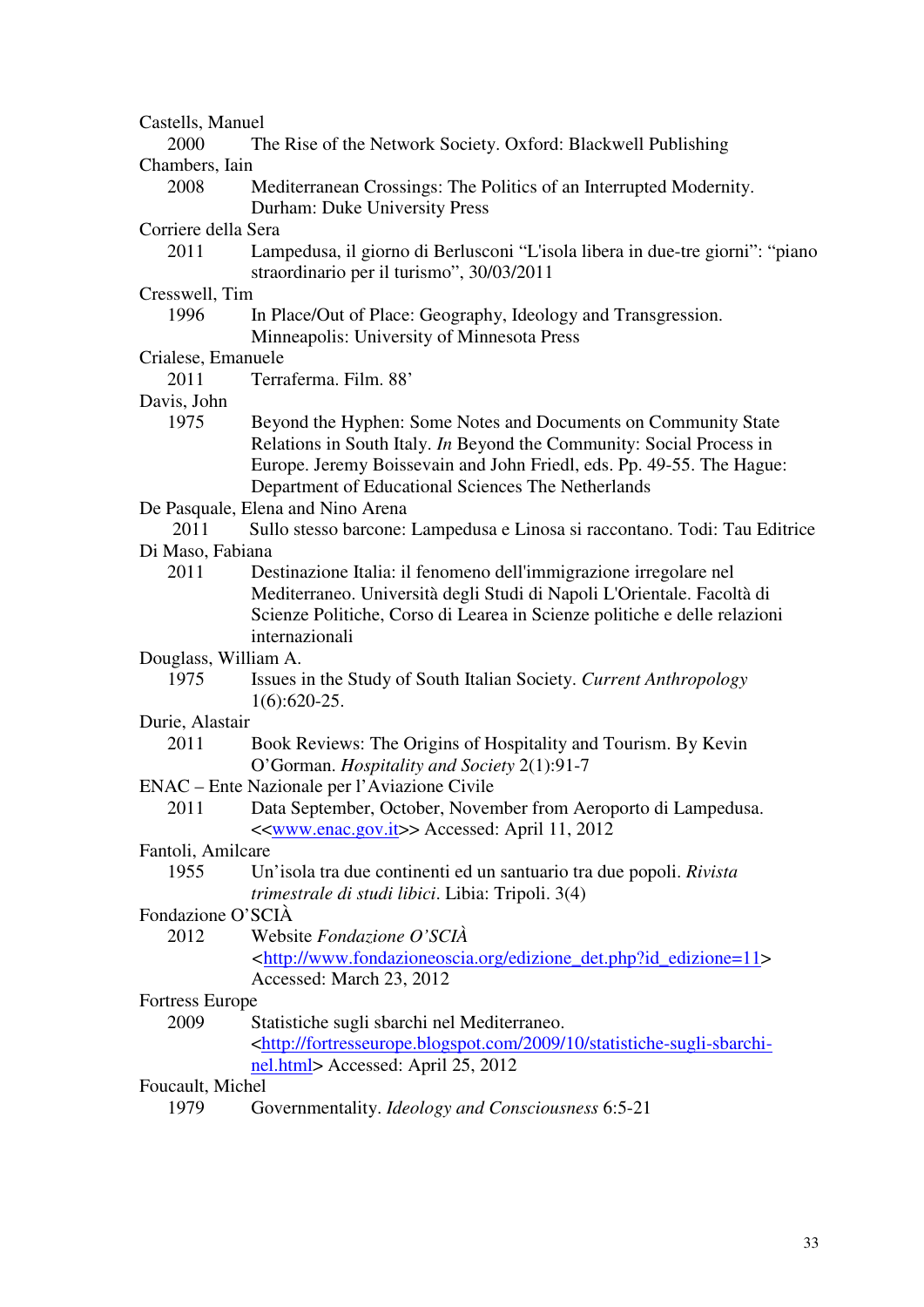| Friese, Heidrun     |                                                                                            |
|---------------------|--------------------------------------------------------------------------------------------|
| 2008                | The Limits of Hospitality. Lampedusa, Local Perspectives and                               |
|                     | Undocumented Migration. Paper presented at the Migration Working                           |
|                     | Group, EUI, Florence, 13.2.2008                                                            |
| 2010                | The Limits of Hospitality: Political Philosophy, Undocumented Migration                    |
|                     | and the Local Arena Relating Hospitality and Migration. European Journal                   |
|                     | of Social Theory 13(3):323-41                                                              |
|                     | Friese, Heidrun and Sandro Mezzadra                                                        |
| 2007                | Hospitality and Transnational Migration in Europe and the Mediterranean                    |
|                     | Middle East and North Africa. Workshop 15. Mediterranean Programme,                        |
|                     | 8 <sup>th</sup> Mediterranean Research Meeting                                             |
| Frontex             |                                                                                            |
| 2011                | Situational Update: Migratory Influx to Southern Italy, 25/02/2011.                        |
|                     | <http: frontex.europa.eu="" media-centre="" press-releases=""> Accessed: April 10,</http:> |
|                     | 2012                                                                                       |
| Galt, Anthony H.    |                                                                                            |
| 1974                | Rethinking Patron-Client Relationships: The Real System and the Official                   |
|                     | System in Southern Italy. Anthropological Quarterly 47(2):182-202                          |
| Gatti, Fabrizio     |                                                                                            |
| 2005                | Io, clandestino a Lampedusa. L'Espresso 07/10/2005                                         |
| 2007                | Bilal. Il mio viaggio da infiltrato nel mercato dei nuovi schiavi. Milan:                  |
|                     | Rizzoli                                                                                    |
| 2011                | La prigione dei bambini: Viaggio nell'isola dei migranti. L' Espresso                      |
|                     | 08/09/2011                                                                                 |
|                     | Gellner, Ernest and John Waterbury, eds.                                                   |
| 1977                | Patrons and Clients in Mediterranean Societies. London: Duckworth.                         |
| Gilmore, David D.   |                                                                                            |
| 1987                | Introduction: The Shame of Dishonor. Honor and Shame and the Unity of                      |
|                     | the Mediterranean. David D. Gilmore ed. Pp. 2-21. Washington, DC:                          |
|                     | American Anthropological Association.                                                      |
| Giornale di Sicilia |                                                                                            |
| 2011                | A Lampedusa esplode la guerriglia. September 22, 2011, p. 3                                |
| Goffman, Erving     |                                                                                            |
| 1959                | The Presentation of the Self in Everyday Life. New York: Doubleday                         |
| Gramentz, Dieter    |                                                                                            |
| 1986                |                                                                                            |
|                     | Loggerhead Turtles at Lampedusa, Italy. Marine Turtle Newsletter 36(3)                     |
| Groenendijk, Kees   |                                                                                            |
| 2012                | Lecture and debate 20/03/2012rch 20, 2012. See also <http: td="" www.sib-<=""></http:>     |
|                     | utrecht.nl/component/seminar/?task=3&cid=272> Accessed April 15, 2012.                     |
| Hsu, Madeline Y.    |                                                                                            |
| 2000                | Dreaming of Gold, Dreaming of Home: Transnationalism and Migration                         |
|                     | between the United States and South China, 1882-1943. Stanford: Stanford                   |
|                     | <b>University Press</b>                                                                    |
|                     | <b>ICRC</b> - International Committee of the Red Cross                                     |
| 1949                | Convention (I) for the Amelioration of the Condition of the Wounded and                    |
|                     | Sick in Armed Forces in the Field; Convention (II) for the Amelioration of                 |
|                     | the Condition of Wounded, Sick and Shipwrecked Members of Armed                            |
|                     | Forces at Sea; Convention (III) relative to the Treatment of Prisoners of                  |
|                     | War; Convention (IV) relative to the Protection of Civilian Persons in Time                |
|                     | of War. Geneva, 12/08/1949.                                                                |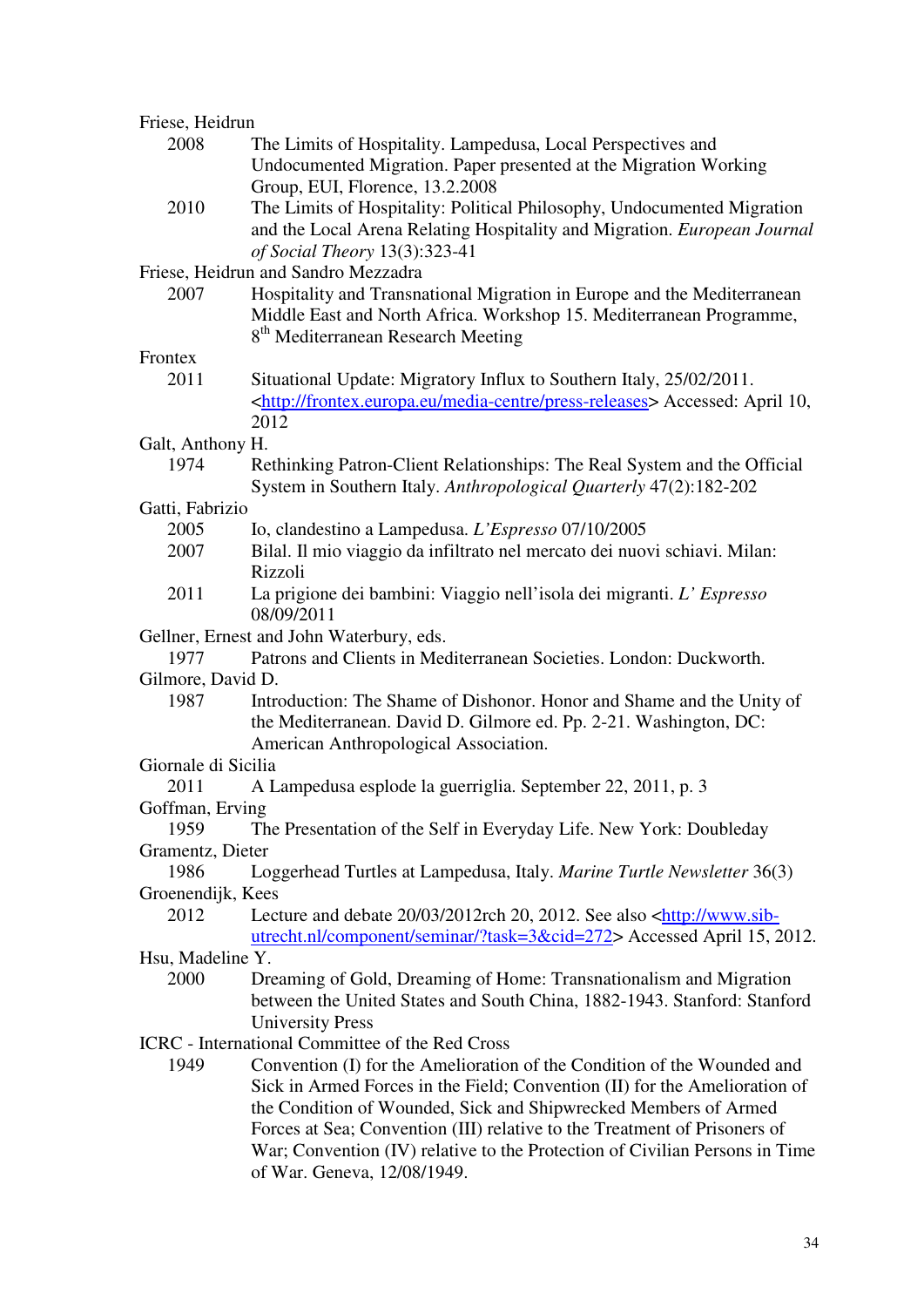|                                          | <http: convpres?openview="" ihl.nsf="" www.icrc.org=""> Accessed: April 23,<br/>2012</http:>                                                   |  |
|------------------------------------------|------------------------------------------------------------------------------------------------------------------------------------------------|--|
| Inda, Jonathan Xavier and Renato Rosaldo |                                                                                                                                                |  |
| 2008                                     | Tracking Global Flows. In The Anthropology of Globalization. A Reader.                                                                         |  |
|                                          | Jonathan Xavier Inda and Renato Rosaldo eds. Malden: Blackwell                                                                                 |  |
|                                          | Publishing. Pp. 1-34                                                                                                                           |  |
| Italy-Libya                              |                                                                                                                                                |  |
| 2009                                     | Il trattato Italia-Libia di amicizia, partenariato e cooperazione. XVI                                                                         |  |
|                                          | legislature. Contributi di Istituti di ricerca specializzati 108. January 2009                                                                 |  |
| Italy-Tunisia                            |                                                                                                                                                |  |
| 2011                                     | Accordo Italia-Tunisia. April 6, 2011                                                                                                          |  |
| Kitagawa, Shinya                         |                                                                                                                                                |  |
| 2011                                     | Geographies of Migration Across and Beyond Europe: The Camp and Road<br>of Movements. In Europe in the World: EU Geopolitics and the Making of |  |
|                                          | European Space. Luiza Bialasiewicz ed. Farnham: Ashgate. Pp. 201-22                                                                            |  |
| L'Altra Agrigento Online                 |                                                                                                                                                |  |
| 2011                                     | "L'assessore provinciale Ferrara su crisi Lampedusa: 'lettera alla                                                                             |  |
|                                          | Brambilla'." 28/06/2011                                                                                                                        |  |
| La Sicilia                               |                                                                                                                                                |  |
| 2011a                                    | Cimitero Mediterraneo: Migranti, nuova tragedia. Barcone alla deriva.<br>05/08/2011                                                            |  |
| 2011b                                    | L'emergenza. Più di 500 migranti sbarcati a Lampedusa altri 300 avvistati.<br>14/08/2011                                                       |  |
|                                          | Lynch, P, Germann Molz, J., McIntosh, A., Lugosi, P. And Lashley C.                                                                            |  |
| 2011                                     | Theorising hospitality. Hospitality & Society $1(1)$ :3-24.                                                                                    |  |
| MacCannell, Dean                         |                                                                                                                                                |  |
| 2011                                     | The Ethics of Sightseeing. University of California Press                                                                                      |  |
| MI - Ministero dell'Interno              |                                                                                                                                                |  |
| 2012                                     | Question time con il ministro Cancellieri: a breve in Libia per affrontare le                                                                  |  |
|                                          | tematiche migratorie. 28/03/2012                                                                                                               |  |
|                                          | <http: 2012="" <="" it="" mininterno="" notizie="" sala_stampa="" sezioni="" site="" td="" www.interno.it=""></http:>                          |  |
|                                          | > Accessed April 24, 2012                                                                                                                      |  |
|                                          | MSO - Ministero dello Sviluppo Economico, DPS - Department for Development and                                                                 |  |
|                                          | Cohesion Policies, Regione Sicilia, Comune di Lampedusa e Linosa, Università IUAV di                                                           |  |
|                                          | Venezia (Dipartimento di Urbanistica)                                                                                                          |  |
| 2008                                     | Piano Strategico per lo Sviluppo Sostenibile delle Isole Pelagie: Progetto                                                                     |  |
|                                          | pilota per le isole minori. Padova: Il Poligrafo<br>Mooney, Annabelle and Betsy Evans                                                          |  |
| 2007                                     | Globalization: The Key Concepts. Oxon: Routledge                                                                                               |  |
|                                          | Nash, Dennison and Valene Smith                                                                                                                |  |
| 1991                                     | Anthropology and Tourism. Annals of Tourism Research 18(1):12-25                                                                               |  |
| Nettleton Sarah                          |                                                                                                                                                |  |
| 1991                                     | Wisdom, Diligence and Teeth: Discursive Practices and the Creation of                                                                          |  |
|                                          | Mothers. Sociology of Health & Illness 13:98-111.                                                                                              |  |
| Notizie Virgilio                         |                                                                                                                                                |  |
| 2011                                     | Immigrati/ De Rubeis: A Lampedusa -70% turismo sul 2010. 09/07/2011                                                                            |  |
|                                          | <http: 07_luglio="" 09="" 2011="" cronaca="" immigrati_de_r<="" notizie="" notizie.virgilio.it="" td=""></http:>                               |  |
|                                          | ubeis a lampedusa -70 percento turismo sul 2010, 30419032.html>                                                                                |  |
|                                          | Accessed May 3, 2012                                                                                                                           |  |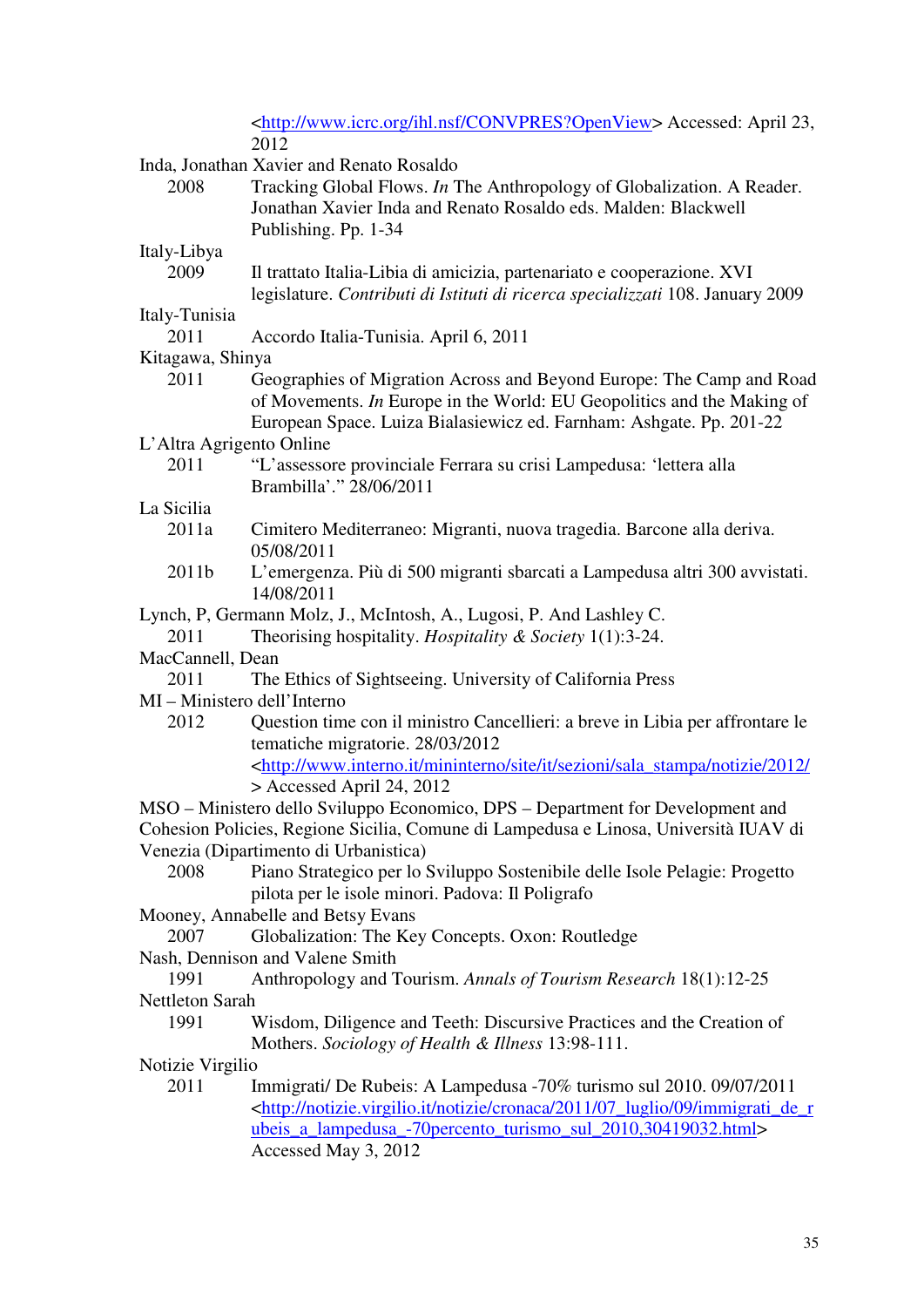| Ogletree, Thomas W.                     |                                                                                                                                                                                                                               |  |
|-----------------------------------------|-------------------------------------------------------------------------------------------------------------------------------------------------------------------------------------------------------------------------------|--|
| 2003                                    | Hospitality to the Stranger: Dimensions of Moral Understanding.<br>Louisville: Westminster John Knox Press                                                                                                                    |  |
| O'Gorman, Kevin                         |                                                                                                                                                                                                                               |  |
| 2010                                    | The Origins of Hospitality and Tourism. Oxford: Goodfellow Publishers                                                                                                                                                         |  |
| Ortner, Sherry                          |                                                                                                                                                                                                                               |  |
| 2006                                    | Anthropology and Social Theory: Culture, Power, and the Acting Subject.<br>Durham: Duke University Press.                                                                                                                     |  |
| Pagden, Anthony                         |                                                                                                                                                                                                                               |  |
| 2003                                    | Peoples and Empires: A Short History of European Migration, Exploration,<br>and Conquest, from Greece to the Present. New York: Random House                                                                                  |  |
| Parisi, Rosa                            |                                                                                                                                                                                                                               |  |
| 2002                                    | Il Paese dei Signori: Pratiche e Rappresentazioni della Distinzione.<br>University of Michigan: L'Ancora del Mediterraneo                                                                                                     |  |
| Peristiany, John George, ed.            |                                                                                                                                                                                                                               |  |
| 1965                                    | Honor and Shame: The Values of Mediterranean Society. London:<br>Weidenfeld & Nicolson.                                                                                                                                       |  |
| Peters, Nonja                           |                                                                                                                                                                                                                               |  |
| 2001                                    | Milk and Honey--but no Gold: Postwar Migration to Western Australia,<br>1945-1964. Crawley: University of Western Australia Press                                                                                             |  |
| Phillips, Lynne                         |                                                                                                                                                                                                                               |  |
| 1990                                    | The Power of Representation: Agrarian Politics and Rural Women's                                                                                                                                                              |  |
|                                         | Interpretations of the Household in Coastal Ecuador. Dialectical<br>Anthropology 15(4):271-283                                                                                                                                |  |
| 1998                                    | Dissecting Globalization: Women's Space-Time in the Other America. In<br>Transgressing Borders: Critical Perspectives on Gender, Household, and<br>Culture. Ilcan, Suzan and Lynne Phillips eds. Westport: Bergin and Garvey. |  |
|                                         | Pp. 37-54                                                                                                                                                                                                                     |  |
| Pitt-Rivers, Julian A., ed.             |                                                                                                                                                                                                                               |  |
| 1963                                    | Mediterranean Countrymen: Essays in the Social Anthropology of the                                                                                                                                                            |  |
|                                         | Mediterranean. Paris: Mouton and co.                                                                                                                                                                                          |  |
|                                         | Pro-Loco Lampedusa, Associazione Turistica                                                                                                                                                                                    |  |
| 2010                                    | Le Pelagie Isola di Lampedusa e Linosa.                                                                                                                                                                                       |  |
| Pugliese, Joseph                        |                                                                                                                                                                                                                               |  |
| 2010                                    | Transnational Carceral Archipelagos: Lampedusa and Christmas Island. In<br>Transmediterranean: Diasporas, Histories, Geopolitical Spaces. Joseph<br>Pugliese. Brussels: PIE Peter Lang. Pp. 105-124                           |  |
| Robben, Antonius C.G.M.                 |                                                                                                                                                                                                                               |  |
| 1989                                    | Habits of the Home: Spatial Hegemony and the Structuration of House and<br>Society in Brazil. American Anthropologist 91(3):571-88                                                                                            |  |
| Rosello, Mireille                       |                                                                                                                                                                                                                               |  |
| 2001                                    | Postcolonial Hospitality: The Immigrant as Guest. Stanford: Stanford<br><b>University Press</b>                                                                                                                               |  |
| Sabetti, Filippo                        |                                                                                                                                                                                                                               |  |
|                                         | 2002[1984] Village politics and the Mafia in Sicily. New Brunswick, NJ: Rutgers<br><b>University Press</b>                                                                                                                    |  |
| Sanfilippo, Fabio and E. Alice Scialoja |                                                                                                                                                                                                                               |  |
| 2010                                    | Lampedusa. Affari, malaffari, rivolta e sconfitta dell'isola che voleva<br>diventare la Porta d'Europa. Collana GrandAngolo                                                                                                   |  |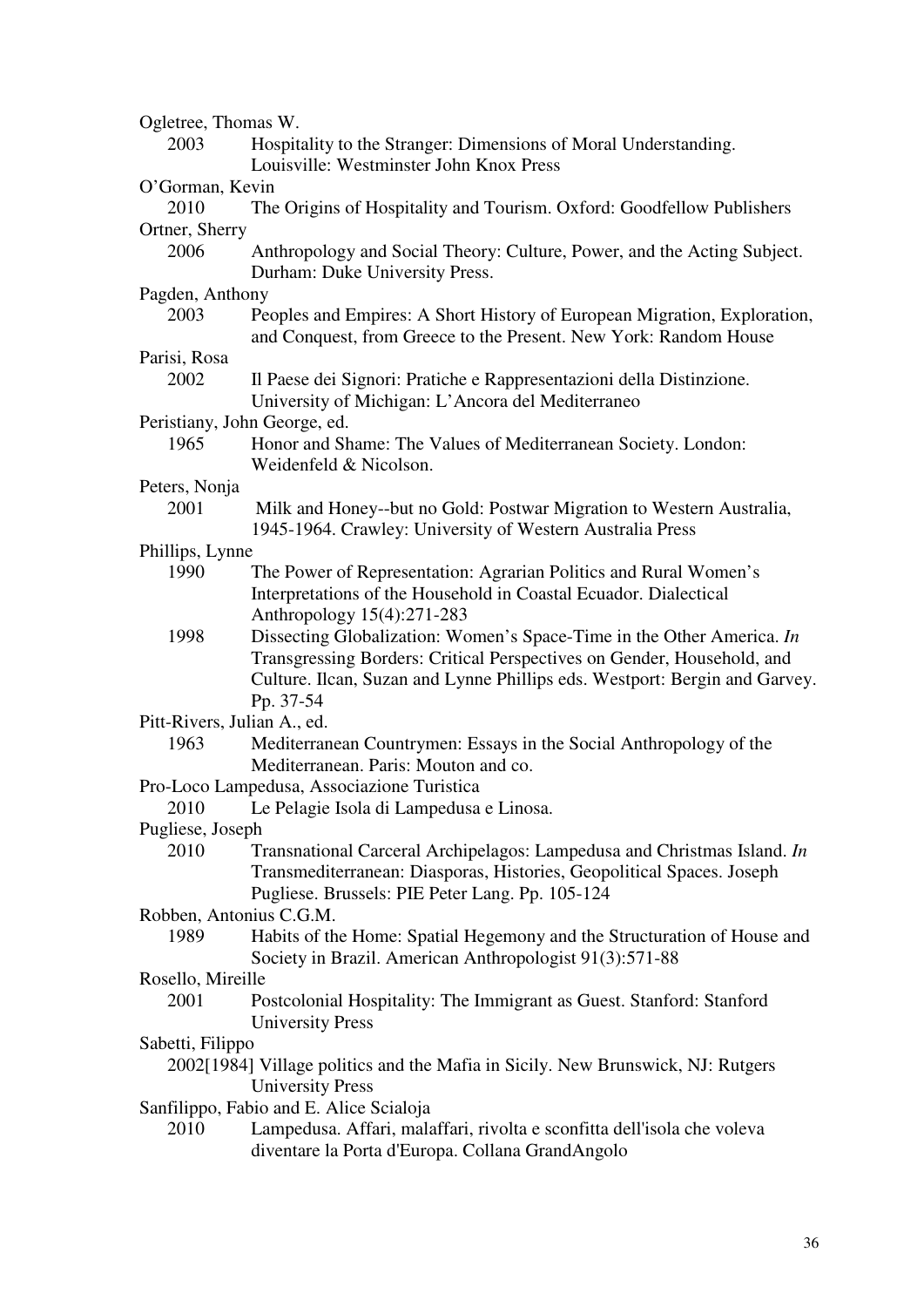Schneider, Jo Anne and Judith G. Goode

- 1994 Reshaping Ethnic and Racial Relations in Philadelphia: Immigrants in a Divided City. Philadelphia: Temple University Press
- Schneider, Jane and Peter Schneider
	- 1976 Culture and Political Economy in Western Sicily. New York: Academic Press.

Stockmans, Pieter

2011 "Alarm! Clandestienen! Deze nacht nieuwe landingen. Lampedusa in verval." Interview with Riccardo Noury, press employee Amnesty International. August 27, 2011. MO Mondiaal Nieuws <http://www.mo.be/wereldblog/pieter-stockmans-op-lampedusa/alarmclandestienen-deze-nacht-nieuwe-landingen-lampedusa-v>. Accessed: April 16, 2012

Turner, Louis

1975 The Golden Hordes: International Tourism and the Pleasure Periphery. London: Constable

Urry, John

1990 The Tourist Gaze. London: Sage.

White, Caroline

1980 Patrons and Partisans: A Study of Politics in Two Southern Italian Comuni. Cambridge: Cambridge University Press

Yimer, Dagmawi, Fabrizio Barraco, Giulio Cederna

2011 Soltanto il Mare. Film. 50'.

- Zilioli, Alice Mounirah
	- 2011 L'immigrazione nel Diritto dell'Unione europea. Tesi di Laurea. Università degli Studi di Torino, Facoltà di Scienze Politiche, Corso di Laurea in Relazioni Internazionali